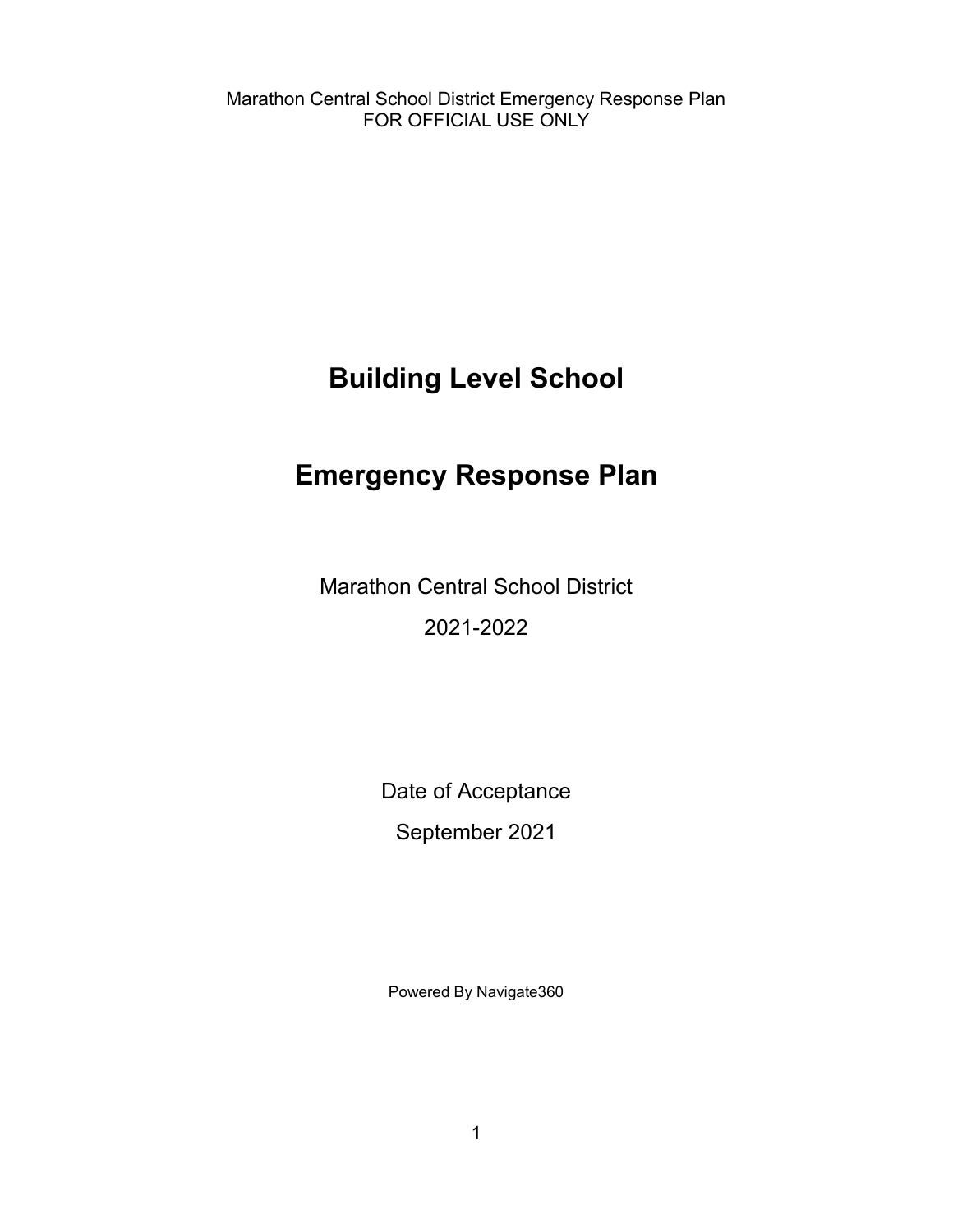## **Table of Contents**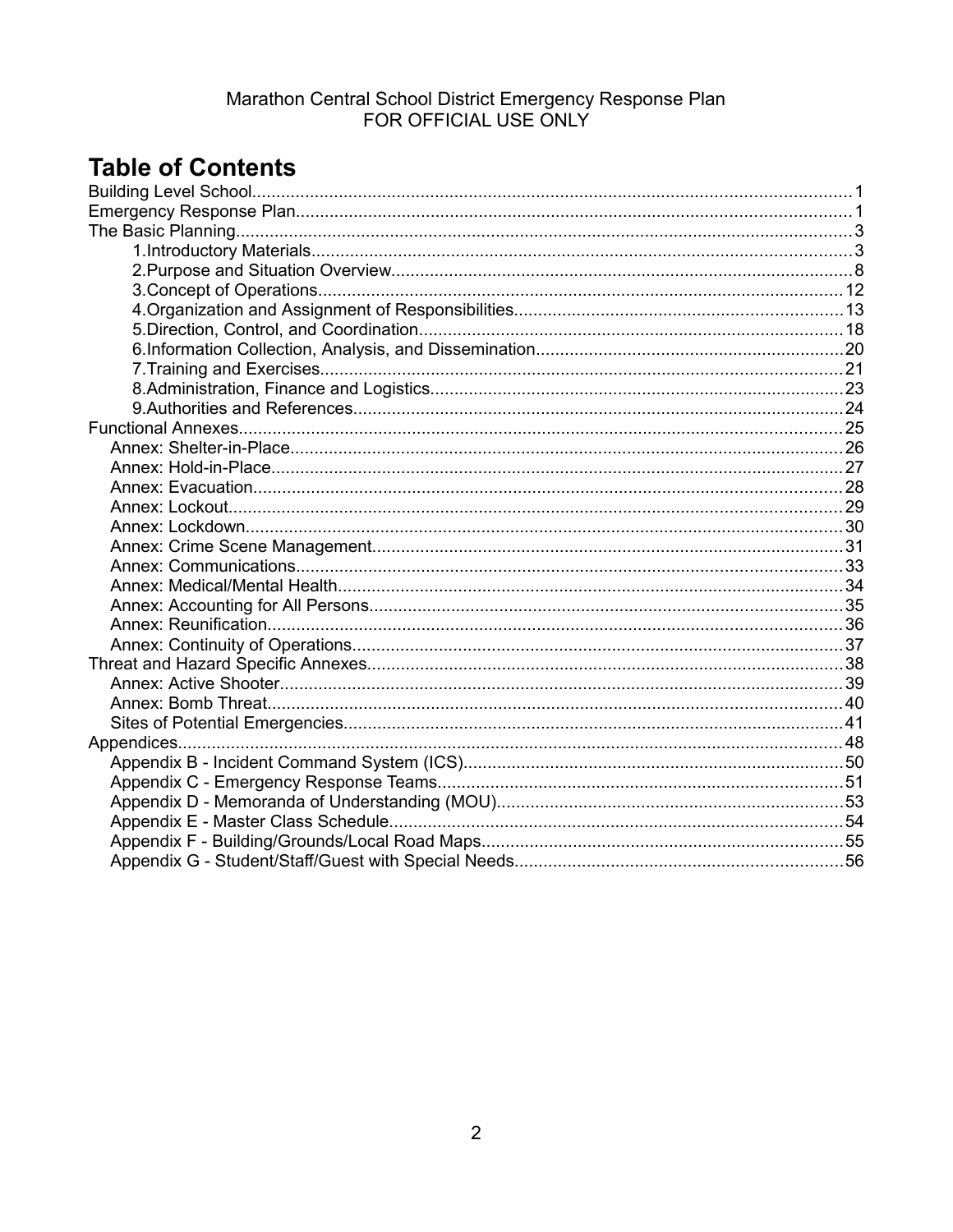## <span id="page-2-1"></span>**The Basic Planning**

### <span id="page-2-0"></span>**1. Introductory Materials**

### **Plan Development and Maintenance**

8 NYCRR Section 155.17 (b) and 155.17 (c)(11) - requires that each school shall have a Building Level School Safety Team that consists of representatives from the following groups: teacher, administrator, and parent organizations, school safety personnel and other school personnel, community members, local law enforcement officials, local ambulance or other emergency response agencies, and any other representatives the board of education, chancellor or other governing body deems appropriate.

The Building Level School Safety Team is responsible for the overall development, maintenance, and revision of the Emergency Response Plan (ERP) and for coordinating training and exercising the School ERP. Team members are expected to work closely together to make recommendations for revising and enhancing the plan.

| <b>Name</b>            | <b>Title</b>                  | <b>Agency</b>       | <b>Contact Information</b> |
|------------------------|-------------------------------|---------------------|----------------------------|
| Tom Goskoski           | <b>Business Official</b>      | <b>Marathon CSD</b> | 849-3224                   |
| Rebecca Stone          | Superintendent                | <b>Marathon CSD</b> | 849-3117                   |
| <b>Holly Marcolina</b> | <b>HS Principal</b>           | <b>Marathon CSD</b> | 849-3252                   |
| Jon Hillis             | <b>ES Principal</b>           | <b>Marathon CSD</b> | 849-3281                   |
| Kathleen Hoyt          | Director of Instruction       | <b>Marathon CSD</b> | 849-1228                   |
| <b>Chris Leins</b>     | <b>Special Ed Director</b>    | <b>Marathon CSD</b> | 849-3167                   |
| Rich Young             | <b>Director of Facilities</b> | <b>Marathon CSD</b> | 849-3213                   |
| Crystal Aukema         | Teacher                       | <b>Marathon CSD</b> | 849-2113                   |
| Donna Forrest          | Teacher                       | <b>Marathon CSD</b> | 849-2103                   |
| Kim Prestigiacomo      | Teacher                       | <b>Marathon CSD</b> | 849-1111                   |
| Patti Trabucco         | Teacher                       | <b>Marathon CSD</b> | 849-1100                   |
| <b>Robin Visco</b>     | Teacher                       | <b>Marathon CSD</b> | 849-2210                   |
| Sandi Jennison         | Teacher                       | <b>Marathon CSD</b> | 849-2216                   |
| <b>Heather Dann</b>    | Teacher Aide                  | <b>Marathon CSD</b> | 849-1224                   |
| Tina Gallagher         | Secretary                     | <b>Marathon CSD</b> | 849-3229                   |

#### **Building Level Safety Team**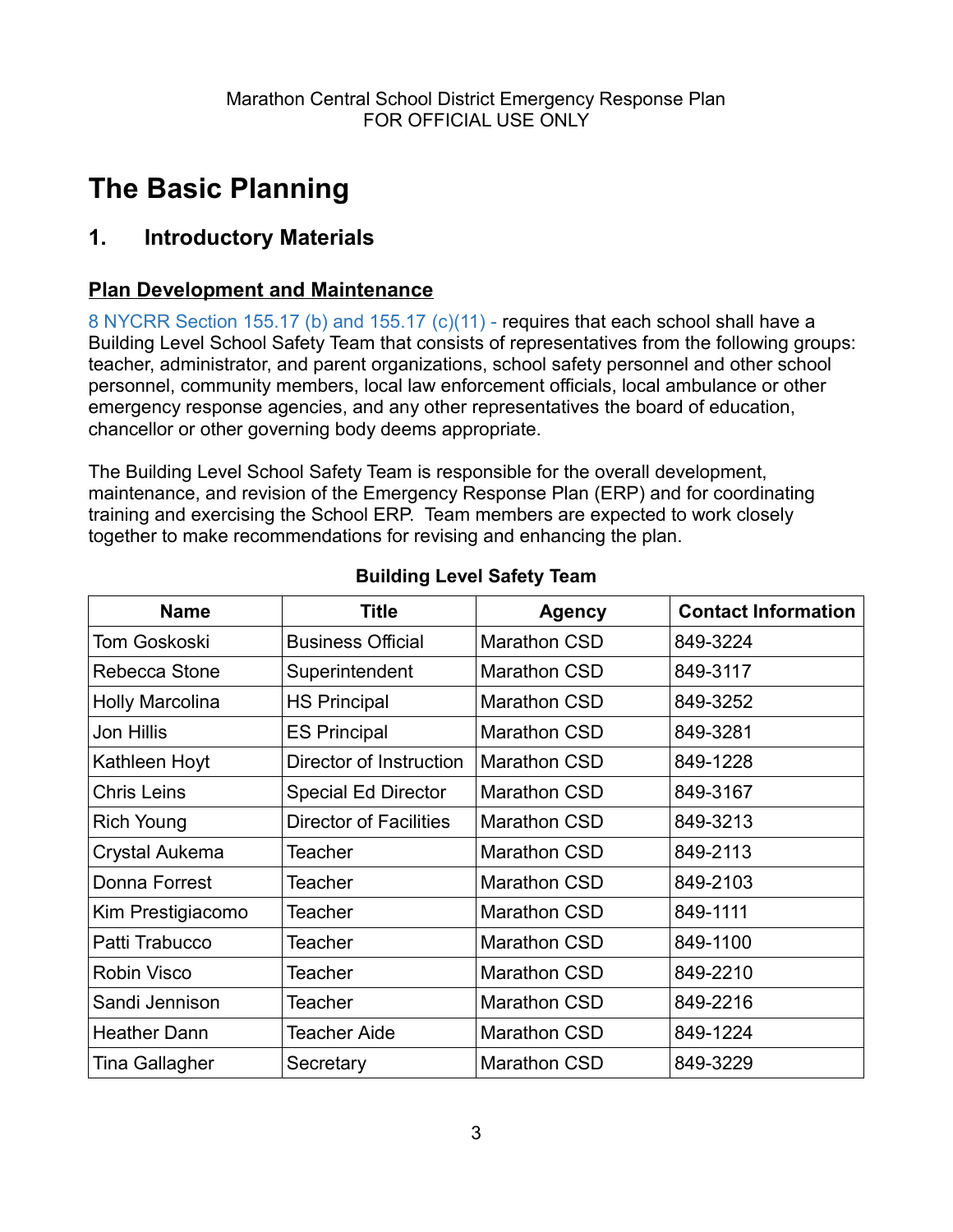| <b>Name</b>           | Title  | <b>Agency</b> | <b>Contact Information</b> |
|-----------------------|--------|---------------|----------------------------|
| <b>Charles Forkey</b> | Parent |               | 607-218-8730               |
| Robin Baez            | Parent |               | mrsbaez2004@gmail.<br>com  |

Various agencies and services are involved in responding to school incidents, including emergency responders from law enforcement, fire, emergency medical services, mental health and other community organizations. An important component of the School ERP is advanced planning with various federal, state, county and/or local agencies, as well as community service providers to aid in a timely response to an incident. Advance planning may or may not include written agreements to help coordinate services between the agencies and school. If Memorandum of Understandings (MOU) are created, a copy shall be listed in Appendix D. Advanced planning should specify the type of communication and services provided by one agency to another.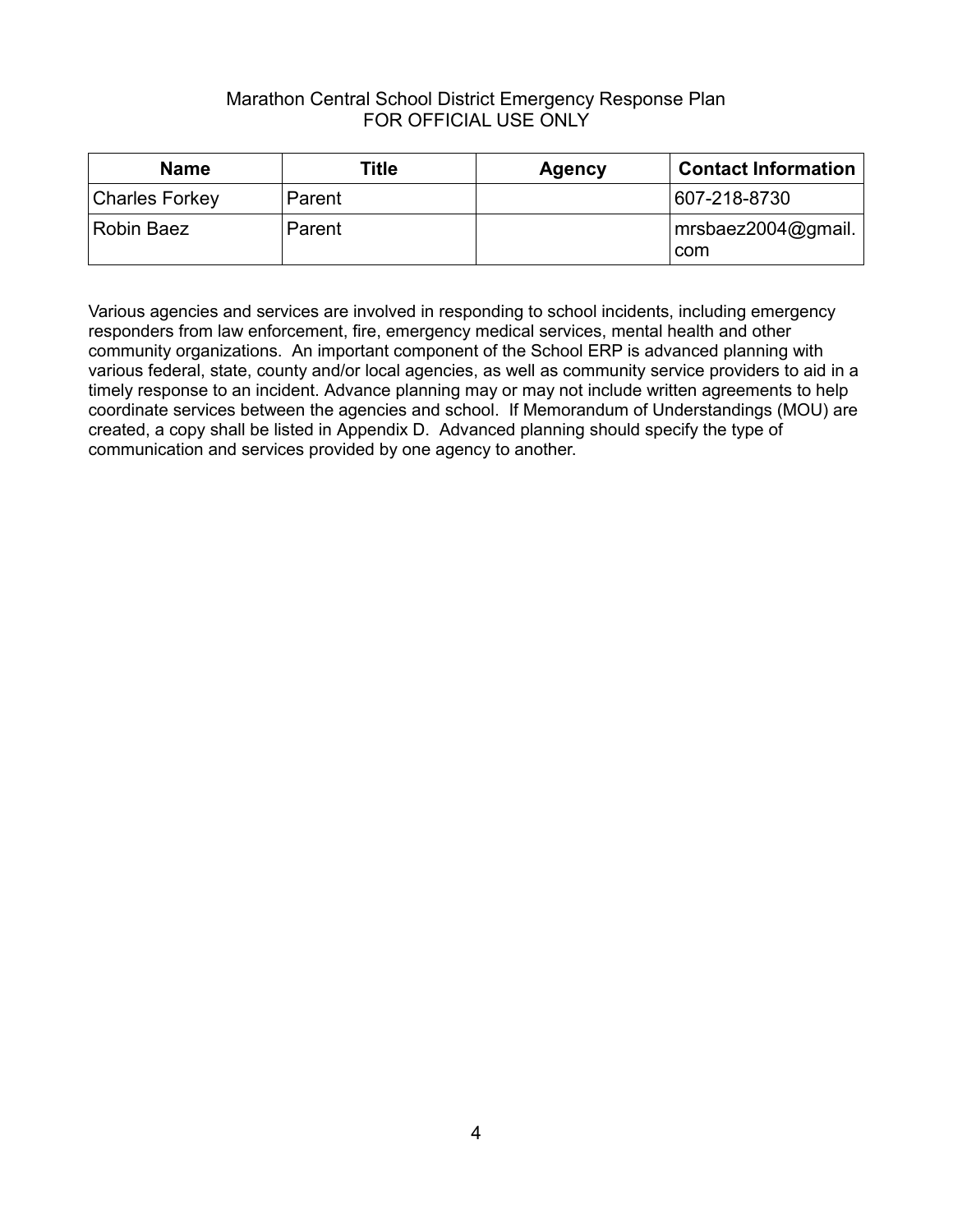#### **Distribution of the Plan**

8 NYCRR Section 155.17 (e)(3) mandates that a copy of the ERP and any amendments shall be filed with the appropriate local law enforcement agency **and** with the New York State Police within thirty days of adoption.

**Send Building Level Safety Plans to:**

**New York State Police Headquarters - Field Command Attn: Safe Schools NY 1220 Washington Avenue, Building 22 Albany, NY 12226**

**Or by email to: [info@safeschools.ny.gov](mailto:info@safeschools.ny.gov)**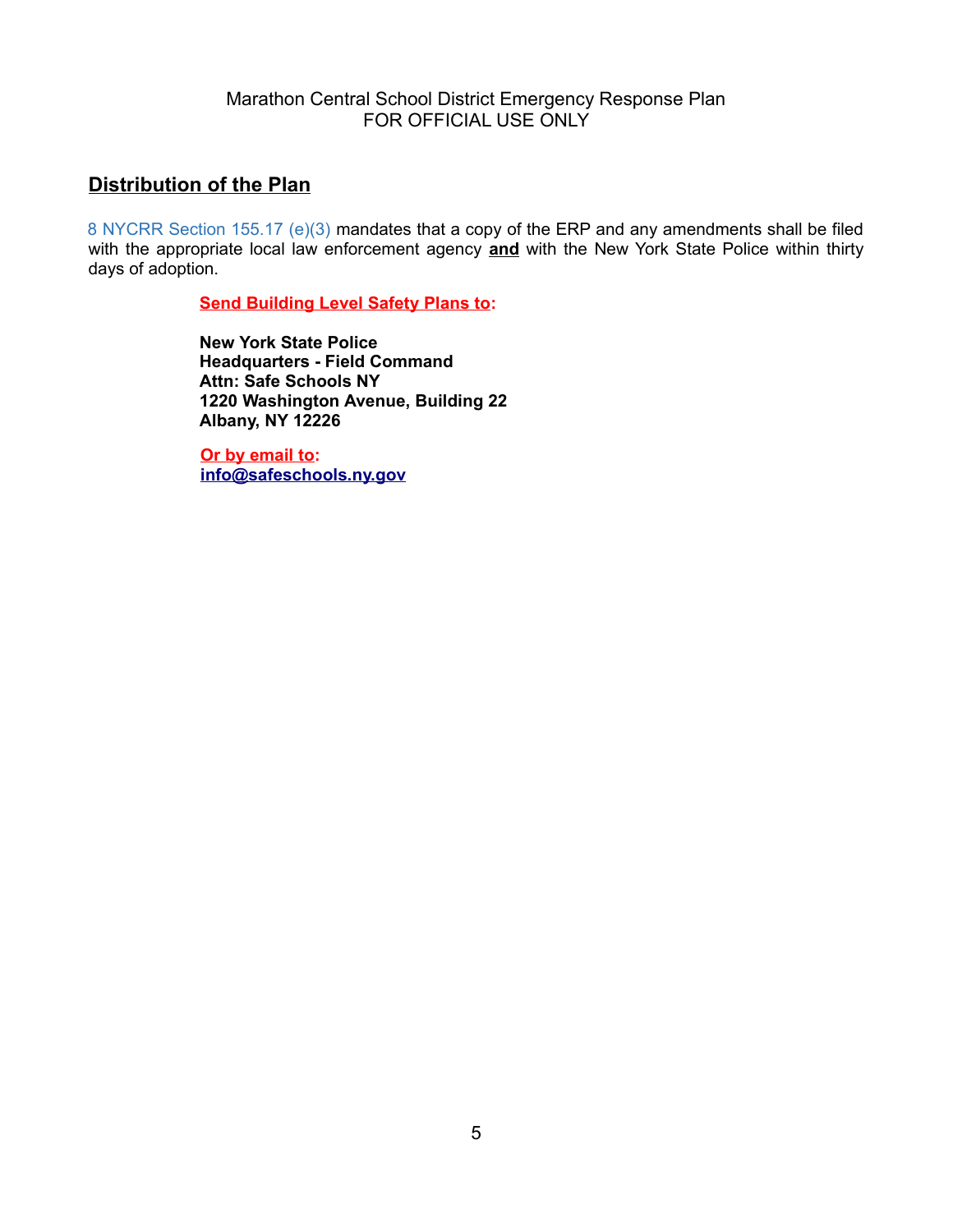### *School ERPs are confidential and shall not be subject to disclosure under Article VI of the Public Officers Law or any other provision of law.*

### **Record of Distribution**

Copies of the emergency response plan, including appendices and annexes are recommended to be distributed to your School Safety Team, local fire department, area law enforcement (including village, town, county and state police), local and county emergency management, the district superintendent and any other persons deemed appropriate by the School Safety Team**.** Distribution of the ERP shall be recorded in the following table.

| <b>Agency</b> | <b>Name of Receiving Party</b> | <b>Date Distributed</b> |  |  |
|---------------|--------------------------------|-------------------------|--|--|
|               |                                |                         |  |  |
|               |                                |                         |  |  |
|               |                                |                         |  |  |
|               |                                |                         |  |  |
|               |                                |                         |  |  |
|               |                                |                         |  |  |
|               |                                |                         |  |  |
|               |                                |                         |  |  |
|               |                                |                         |  |  |
|               |                                |                         |  |  |
|               |                                |                         |  |  |
|               |                                |                         |  |  |
|               |                                |                         |  |  |
|               |                                |                         |  |  |
|               |                                |                         |  |  |
|               |                                |                         |  |  |
|               |                                |                         |  |  |
|               |                                |                         |  |  |
|               |                                |                         |  |  |
|               |                                |                         |  |  |
|               |                                |                         |  |  |
|               |                                |                         |  |  |
|               |                                |                         |  |  |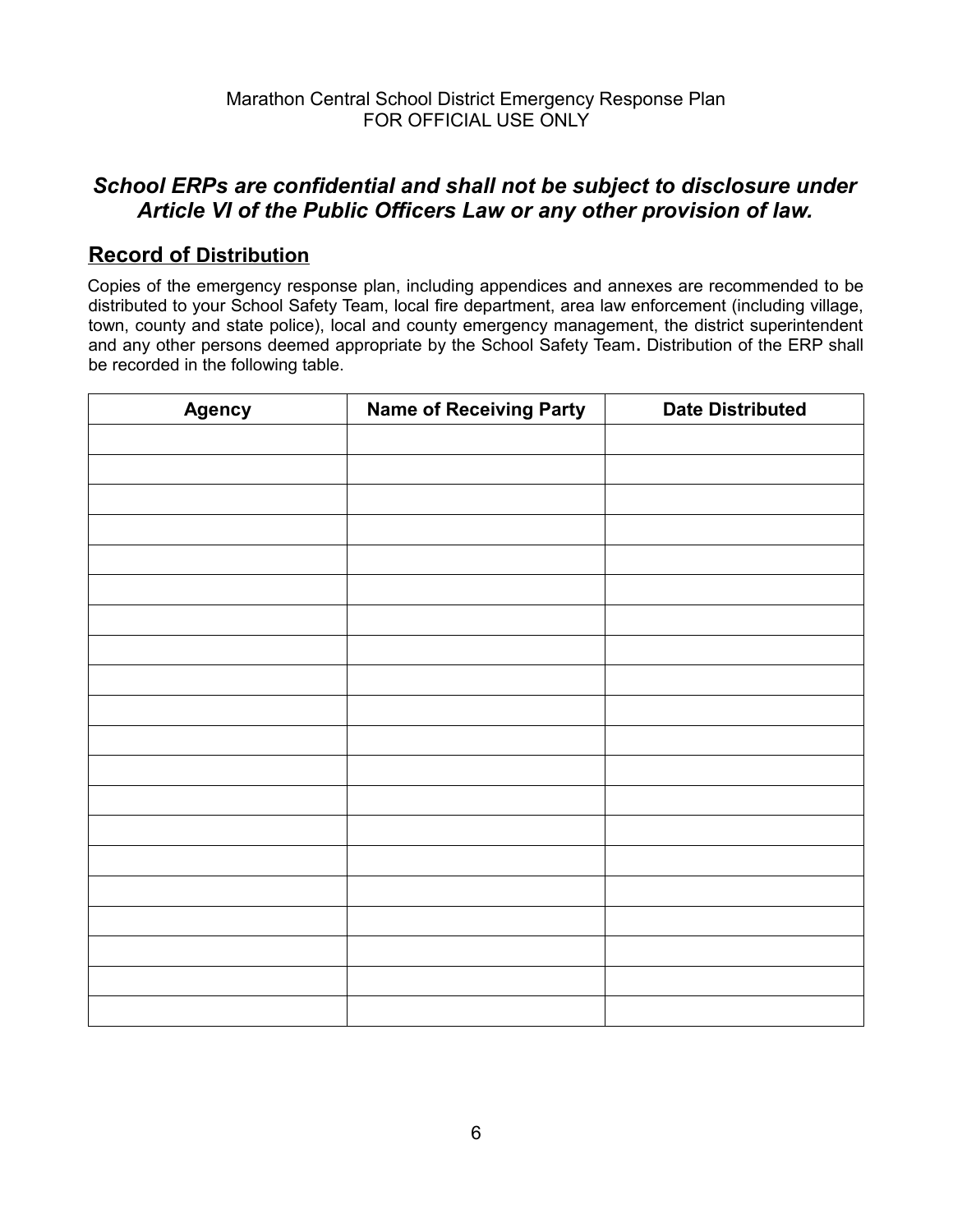### **Plan Review and Updates**

8 NYCRR Section 155.17 (b) requires the School Safety Team to review its ERP annually and update it by July 1<sup>st</sup> as needed. Each update or change to the plan shall be recorded in the following table.

| Revision/Update/Amendme<br>nt | <b>Name</b>   | <b>Date</b> |
|-------------------------------|---------------|-------------|
| 30 Day Comment                | Rebecca Stone | 08/05/2021  |
| Public Forum                  | Rebecca Stone | 09/08/2021  |
| <b>Board Approval</b>         | Marathon BOE  | 09/08/2021  |
|                               |               |             |
|                               |               |             |
|                               |               |             |
|                               |               |             |
|                               |               |             |
|                               |               |             |
|                               |               |             |
|                               |               |             |
|                               |               |             |
|                               |               |             |
|                               |               |             |
|                               |               |             |
|                               |               |             |
|                               |               |             |
|                               |               |             |
|                               |               |             |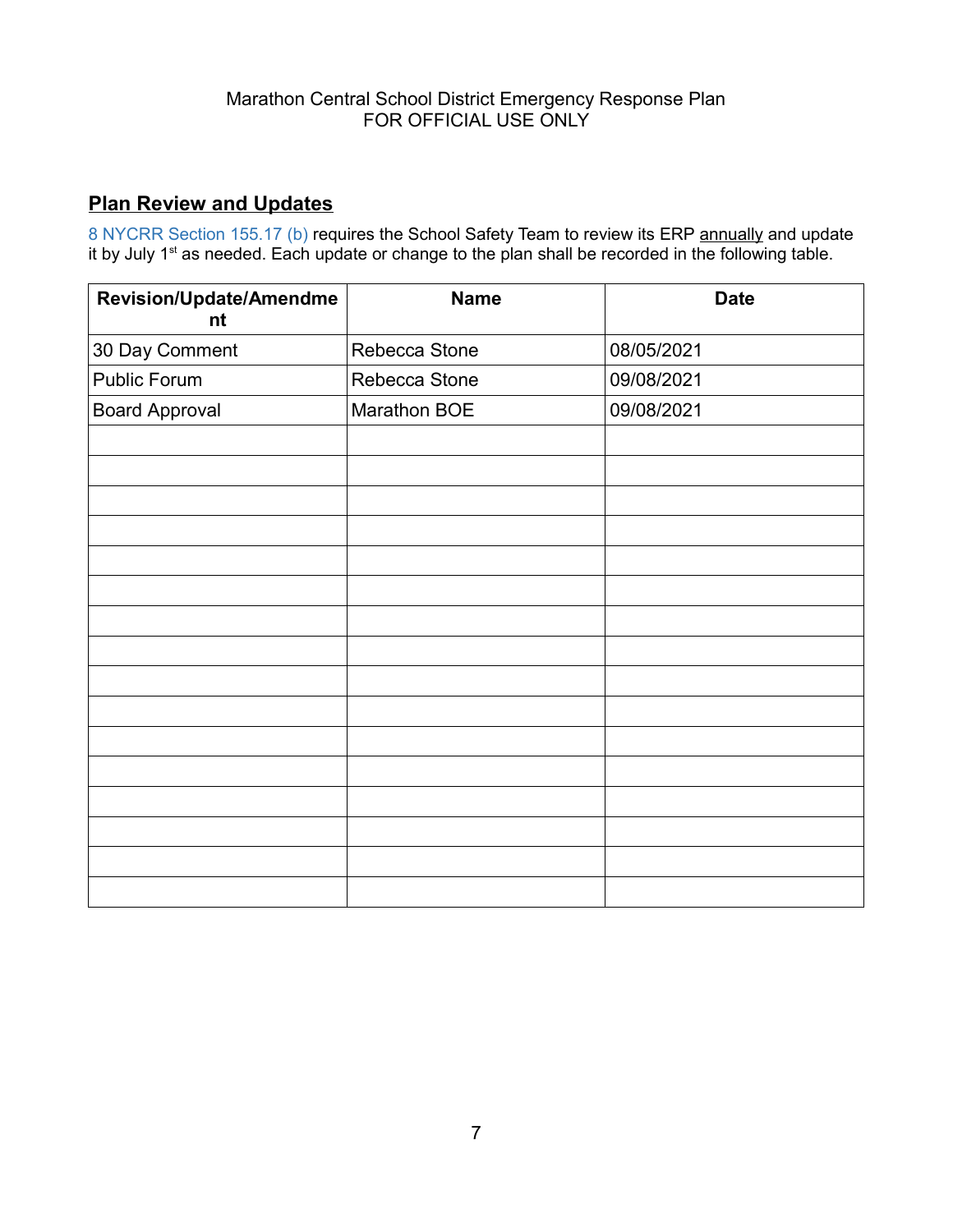### <span id="page-7-0"></span>**2. Purpose and Situation Overview**

Schools are exposed to many threats, hazards, and vulnerabilities. All of these have the potential for disrupting the school community, exposing students/staff to injury, and causing damage to public or private property. The interior and exterior portions of all school buildings, school grounds and surrounding neighborhoods should be assessed for potential threats/hazards that may impact the site, staff, and students.

| <b>Potential Threats to School</b>                                      |  |  |  |  |
|-------------------------------------------------------------------------|--|--|--|--|
| <b>Emergency Early Dismissal</b>                                        |  |  |  |  |
| Hostage/Dangerous Person                                                |  |  |  |  |
| Fire or Explosion                                                       |  |  |  |  |
| Natural Phenomena                                                       |  |  |  |  |
| Toxic Spill, Air Pollution, Radiological Incident, Oil/Gas/Diesel Spill |  |  |  |  |
| <b>Civil Disturbance</b>                                                |  |  |  |  |
| Epidemic/Food or Water Poisoning                                        |  |  |  |  |
| <b>Systems Failure</b>                                                  |  |  |  |  |
| School Bus Breakdown/Accident                                           |  |  |  |  |
| <b>Nuclear Attack</b>                                                   |  |  |  |  |
|                                                                         |  |  |  |  |

The threat/hazard assessment was completed on N/A.

Specific Annexes used to address the above listed threats/hazards can be found in the Threat and Hazard Specific Annexes section.

The following table was used to aid if assessing possible threats/hazards to Marathon Central School District: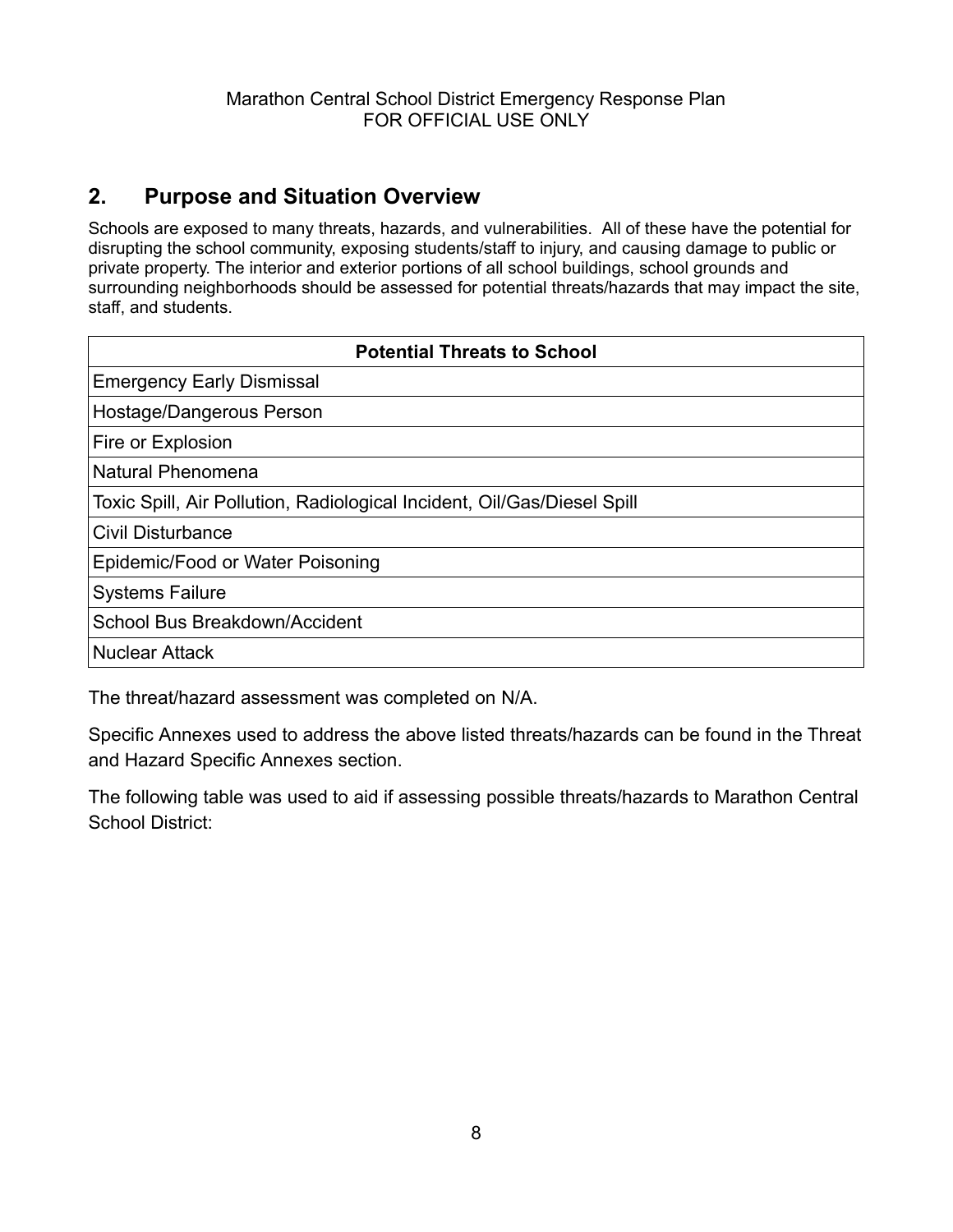### **Threat, Hazard Types, and Examples**

| <b>Threat and Hazard Type</b>                         | <b>Examples</b>                                                                                                                                                                                                                                                                                                                                                             |
|-------------------------------------------------------|-----------------------------------------------------------------------------------------------------------------------------------------------------------------------------------------------------------------------------------------------------------------------------------------------------------------------------------------------------------------------------|
| <b>Natural Hazards:</b>                               | - Earthquakes<br>- Tornadoes<br>- Lightning<br>- Severe wind<br>- Hurricanes<br>- Floods<br>- Wildfires<br>- Extreme temperatures<br>- Landslides or mudslides<br>- Winter precipitation<br>- Wildlife                                                                                                                                                                      |
| Technological Hazards:                                | - Explosions or accidental release of toxins from industrial<br>plants<br>- Accidental release of hazardous materials from within<br>the school, such as gas leaks or laboratory spills<br>- Hazardous materials releases from major highways or<br>railroads<br>- Radiological releases from nuclear power stations<br>- Dam failure<br>- Power failure<br>- Water failure |
| <b>Biological Hazards:</b>                            | - Infectious diseases, such as pandemic influenza, extensively<br>drug-resistant tuberculosis, Staphylococcus aureus, and<br>meningitis<br>- Contaminated food outbreaks, including Salmonella, botulism,<br>and E. coli<br>- Toxic materials present in school laboratories                                                                                                |
| Adversarial, Incidental, and<br>Human-caused Threats: | - Fire<br>- Active shooters<br>- Criminal threats or actions<br>- Gang violence<br>- Bomb threats<br>- Domestic violence and abuse<br>- Cyber attacks<br>- Suicide                                                                                                                                                                                                          |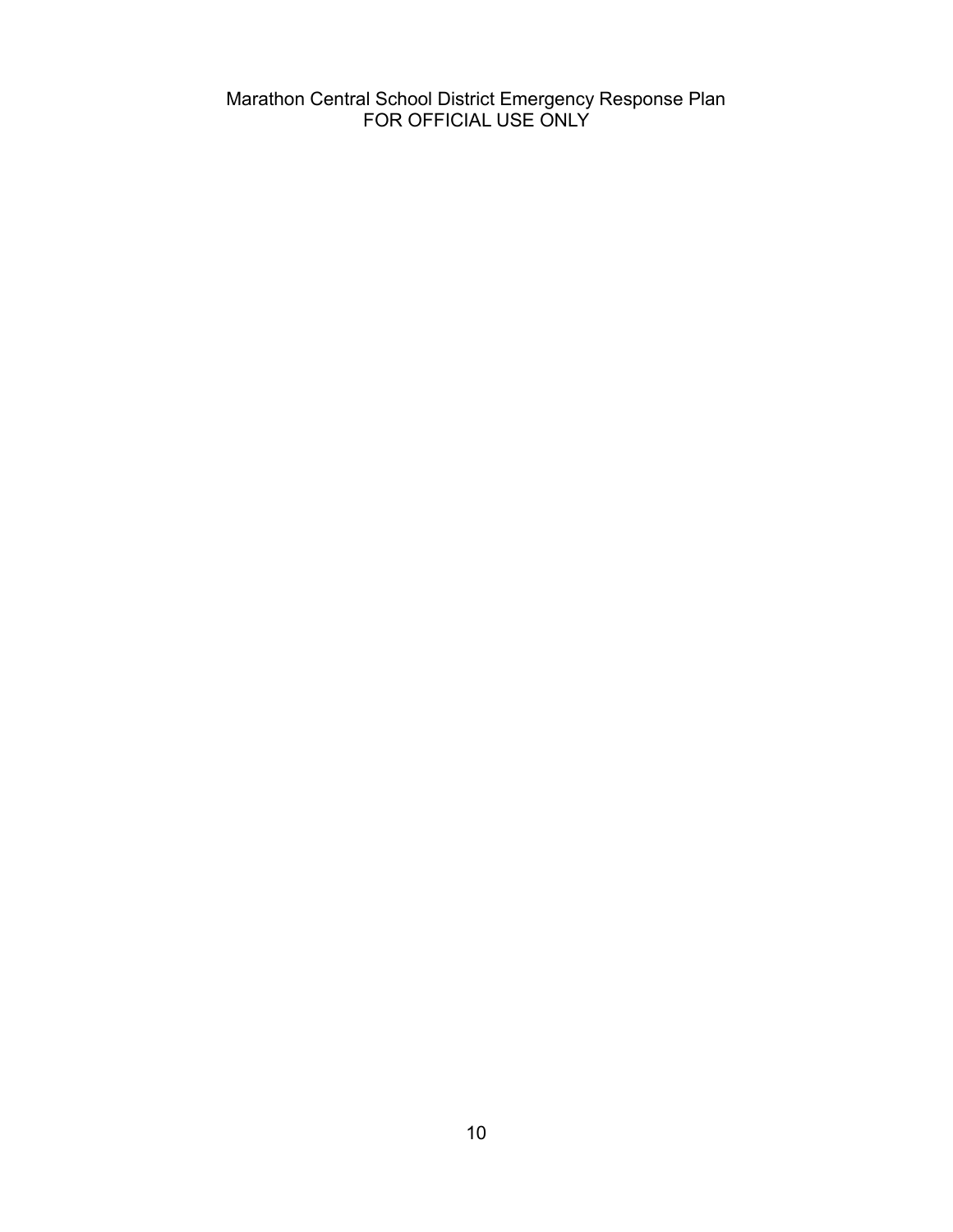#### **Planning Assumptions and Limitations**

Stating the planning assumptions allows the school to deviate from the plan if certain assumptions prove not to be true during operations. The Marathon Central School District ERP is established under the following assumptions:

- The school community will continue to be exposed and subject to threats/hazards and vulnerabilities described in the Threat/Hazards Assessments Annex, as well as lesser threats/hazards that may develop in the future.
- A major disaster could occur at any time and at any place. In many cases dissemination of warning to the public and implementation of increased readiness measures may be possible; however, most emergency situations occur with little or no warning.
- A single site incident could occur at any time without warning and the employees of the school affected cannot and should not, wait for direction from local response agencies. Action is required immediately to save lives and protect school property.
- There may be a number of injuries of varying degrees of seriousness to faculty, staff, and/or students. Rapid and appropriate response can reduce the number and severity of injuries.
- Outside assistance from local fire, law enforcement and emergency services will be available in most serious incidents. Because it takes time to request and dispatch external assistance, it is essential for the school to be prepared to carry out the initial incident response until emergency responders arrive at the incident scene.
- Actions taken before an incident can stop or reduce incident-related losses.
- Maintaining the Marathon Central School District ERP and providing frequent opportunities for training and exercising the plan for stakeholders (staff, students, parents/guardians, first responders, etc.) can improve the schools readiness to respond to incidents.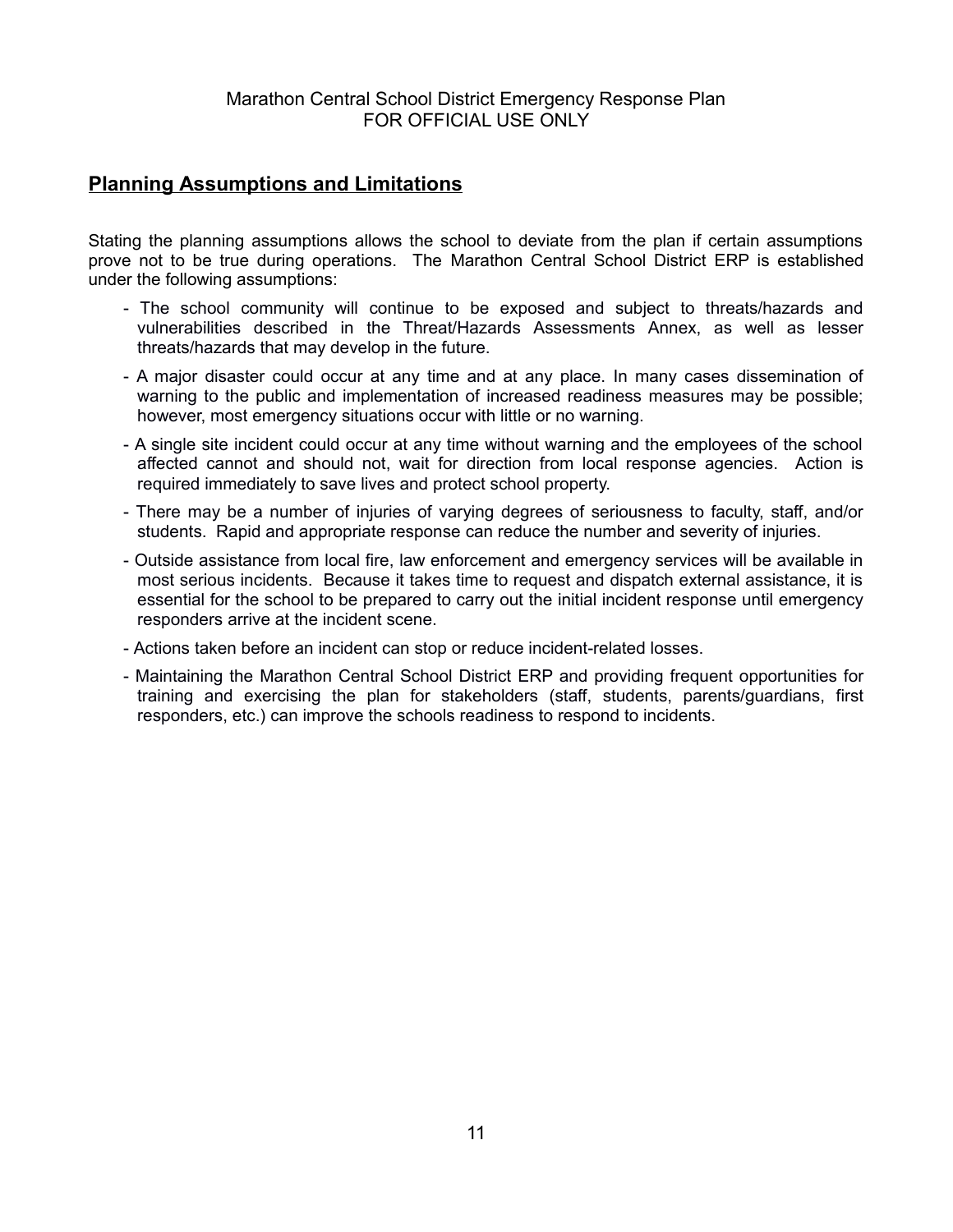### <span id="page-11-0"></span>**3. Concept of Operations**

The overall strategy of a Marathon Central School District ERP is to execute effective and timely decisions and actions that prevent harm, protect lives and property, mitigate damages, restore order and aid recovery. This plan is based upon the concept that the incident management functions that must be performed by the school generally parallel some of their daily routine functions. To the extent possible, the same personnel and material resources used for daily activities will be employed during incidents. Because personnel and equipment resources are limited, some routine functions that do not contribute directly to the incident may be suspended. The personnel, equipment, and supplies that would typically be required from those routine functions will be redirected to accomplish assigned incident management tasks.

#### **Implementation of the Incident Command System (ICS)**

The Incident Command System (ICS) will be used to manage all incidents and major planned events/drills. The Incident Commander at the school will be delegated the authority to direct all incident activities within the school's jurisdiction. The Incident Commander will establish an Incident Command Post (ICP) and provide an assessment of the situation to the emergency responders, identify incident management resources required and direct the on-scene incident management activities from the ICP. If no Incident Commander is present at the onset of the incident, the most qualified individual will assume command until relieved by a more qualified Incident Commander. 8 NYCRR Section 155.17 (e) $(2)(v)$  requires a definition of a chain of command consistent with the Incident Command System. This chain of command shall be documented in the table included in Appendix B.

#### **Initial Response**

Marathon Central School District personnel are likely to be the first on the scene of an incident in a school setting. Staff and faculty are expected to respond as appropriate and notify the Principal, or designee until command is transferred to someone more qualified and/or to an emergency response agency with legal authority to assume responsibility (Police, Fire or EMS dependent upon the nature of the incident). Staff will seek guidance and direction from the Marathon Central School District and emergency responders.

Any staff person or faculty in a building that sees or is aware of an emergency shall activate the ERP.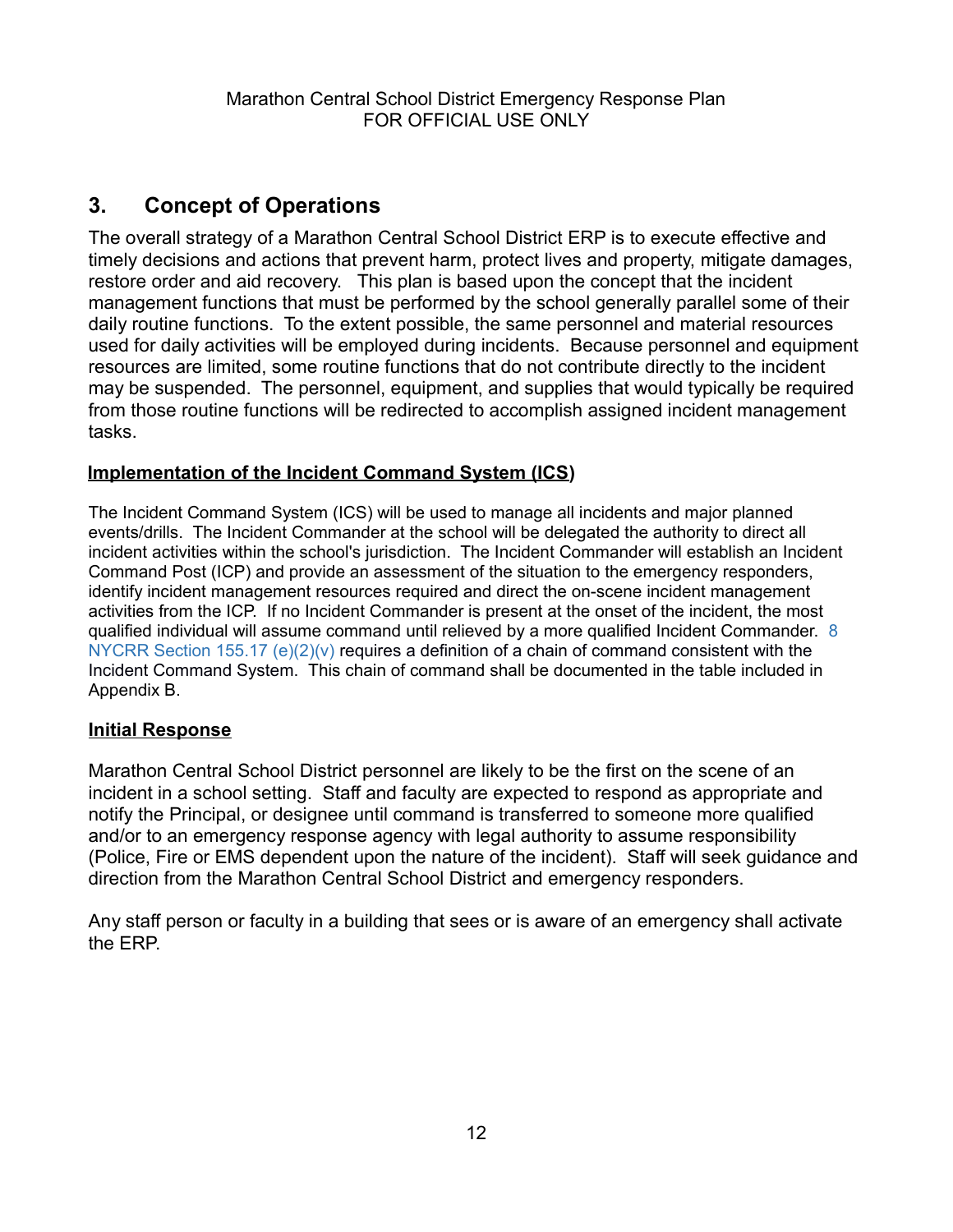### <span id="page-12-0"></span>**4. Organization and Assignment of Responsibilities**

This section establishes the operational organization that will be relied on to manage an incident and includes examples of the types of tasks that may be performed by different positions.

The Incident Commander is not able to manage all of the aspects associated with an incident without assistance. The school relies on other key school personnel to perform tasks that will ensure the safety of students and staff during a crisis or incident. The Incident Command System (ICS) uses a team approach to manage incidents. It is difficult to form a team while a crisis or incident is unfolding. Roles should be pre-assigned based on training and qualifications. Each staff member and volunteer must be familiar with his or her role and responsibilities before an incident occurs.

**Students** 

Responsibilities include:

- Cooperate during emergency drills, exercises and during an incident
- Follow directions given by facility and staff.
- Know student emergency actions and assist fellow students in an incident
- Report situations of concern (e.g. "If you see something, say something.")
- Develop an awareness of the high priority threats/hazards and how to take measures to protect against and mitigate those threats/hazards

Other Staff

Responsibilities include:

Execute assignments as directed by the Incident Commander

Parents/Guardians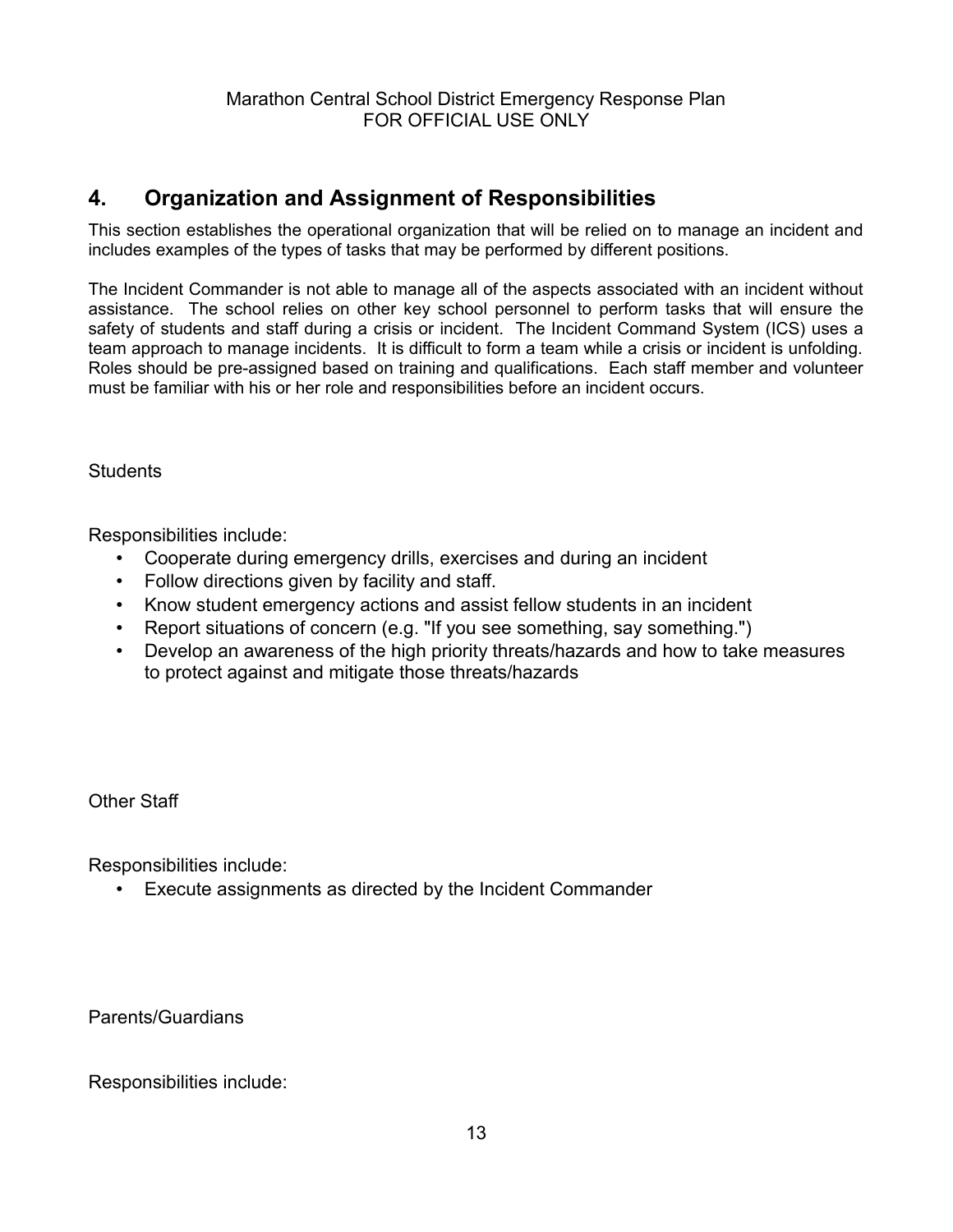- Encourage and support school safety, violence prevention and incident preparedness programs within the school
- Participate in volunteer service projects for promoting school incident preparedness
- Provide the school with requested information concerning the incident, early/late dismissals and other related release information
- Listen to and follow directions as provided by the School District.

#### Principal

The principal (or their designee) will serve as the Incident Commander and designate a minimum of two qualified individuals to serve as alternates in the event that the principal is unable to serve in that role. At all times, the principal still retains the ultimate responsibility for the overall safety of students and staff.

Responsibilities include:

- Provide direction over all incident management actions based on procedures outlined in this ERP
- Take steps necessary to ensure the safety of students, staff and others
- Determine which emergency protocols to implement as described in the functional annexes of this ER
- Coordinate/cooperate with emergency responders
- Keep the Superintendent informed of the situation

Teaching Assistants

Responsibilities include assisting teachers as directed and actions to ensure the safety of students.

Teachers / Substitute Teacher / Student Teachers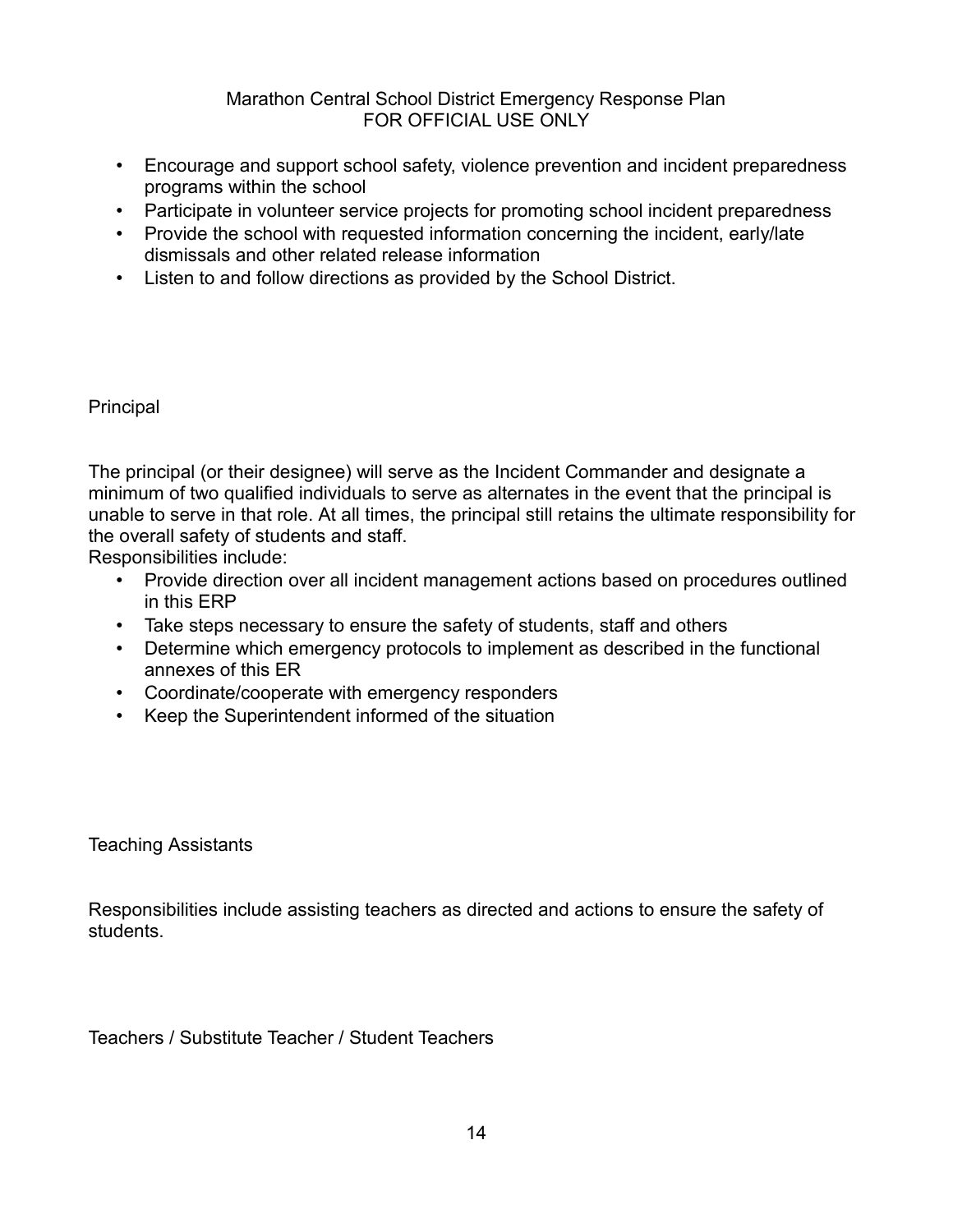Teachers shall be responsible for the supervision of students and shall remain with students unless directed to do otherwise.

Responsibilities include:

- Supervise students under their charge
- Take steps to ensure the safety of students, staff, and other individuals.
- Take attendance when class relocates to an inside or outside designated area or to an evacuation site
- Report missing students to the appropriate Emergency Response Team Member
- Execute assignments as directed by the Incident Commander.
- Obtain first aid services for injured students from the school nurse or person trained in first aid. Arrange for first aid for those who are unable to be moved
- Render first aid or CPR if certified and deemed necessary

School Nurse/Health Assistant

Responsibilities include:

- Administer first aid or emergency treatment as needed
- Supervise administration of first aid by those trained to provide it
- Organize first aid and medical supplies
- Execute assignments as directed by the Incident Commander

Counselors, Social Workers & School Psychologists

- Take steps to ensure the safety of students, staff and other individuals during the implementation of the ERP
- Provide appropriate direction to students as described in this ERP for the incident type
- Render first aid or CPR and/or psychological aid if trained to do so
- Assist in the transfer of students, staff and others when their safety is threatened by an emergency
- Administer counseling services as deemed necessary during or after an incident
- Execute assignments as directed by the Incident Commander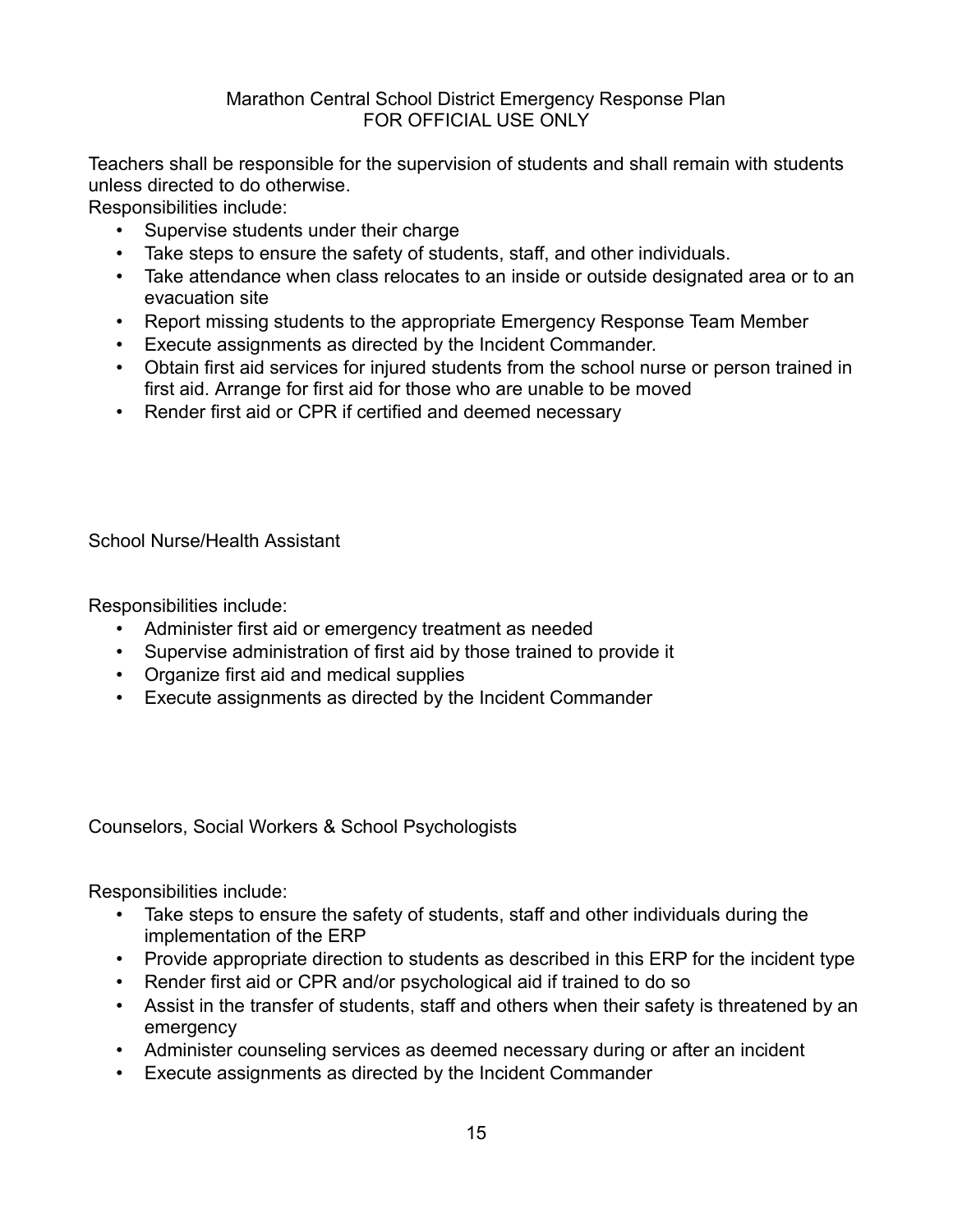Principal's Secretary/Office Secretaries

Responsibilities include:

- Answer phones and assist in receiving and providing consistent information to callers
- Provide for the safety of essential school records and documents
- Provide assistance to the Incident Commander/Principal
- Monitor radio emergency broadcasts
- Execute assignments as directed by the Incident Commander

Custodians/Maintenance Staff

Responsibilities include:

- Survey and report building damage to the Incident Commander
- Control main shutoff valves for gas, water, and electricity and ensure that no hazard results from broken or downed lines
- Provide damage control as needed
- Assist in the conservation, use and disbursement of supplies and equipment
- Control locks and physical security as directed by the Incident Commander
- Keep Incident Commander informed of the condition of the school
- Execute assignments as directed by the Incident Commander

Bus Drivers

- Supervise the care of students if disaster occurs while students are on the bus
- Transfer students to new location when directed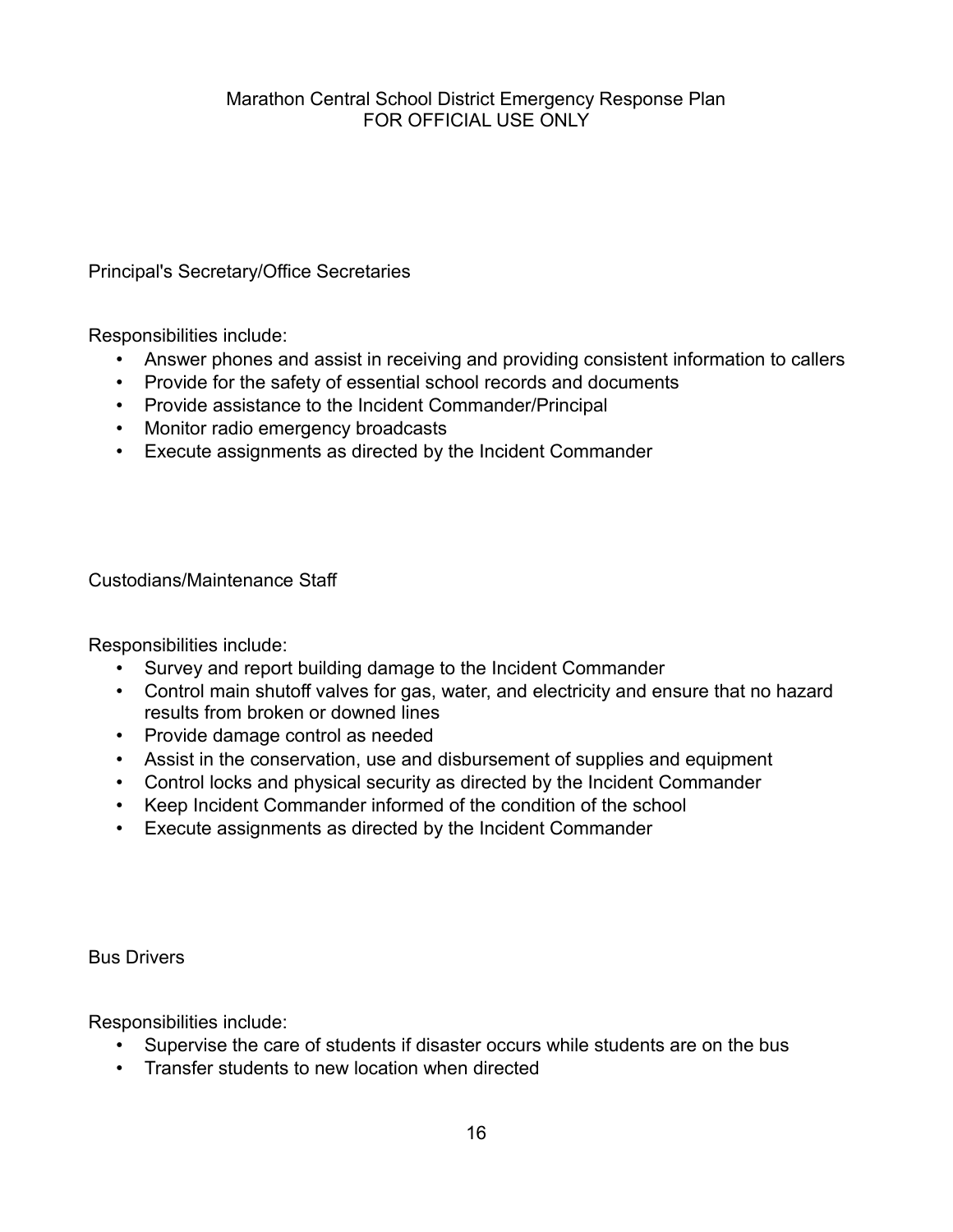Execute assignments as directed by the Incident Commander

Food Service/Cafeteria Workers

- Prepare and serve food and water on a rationed basis whenever the feeding of students and staff becomes necessary during an incident
- Execute assignments as directed by the Incident Commander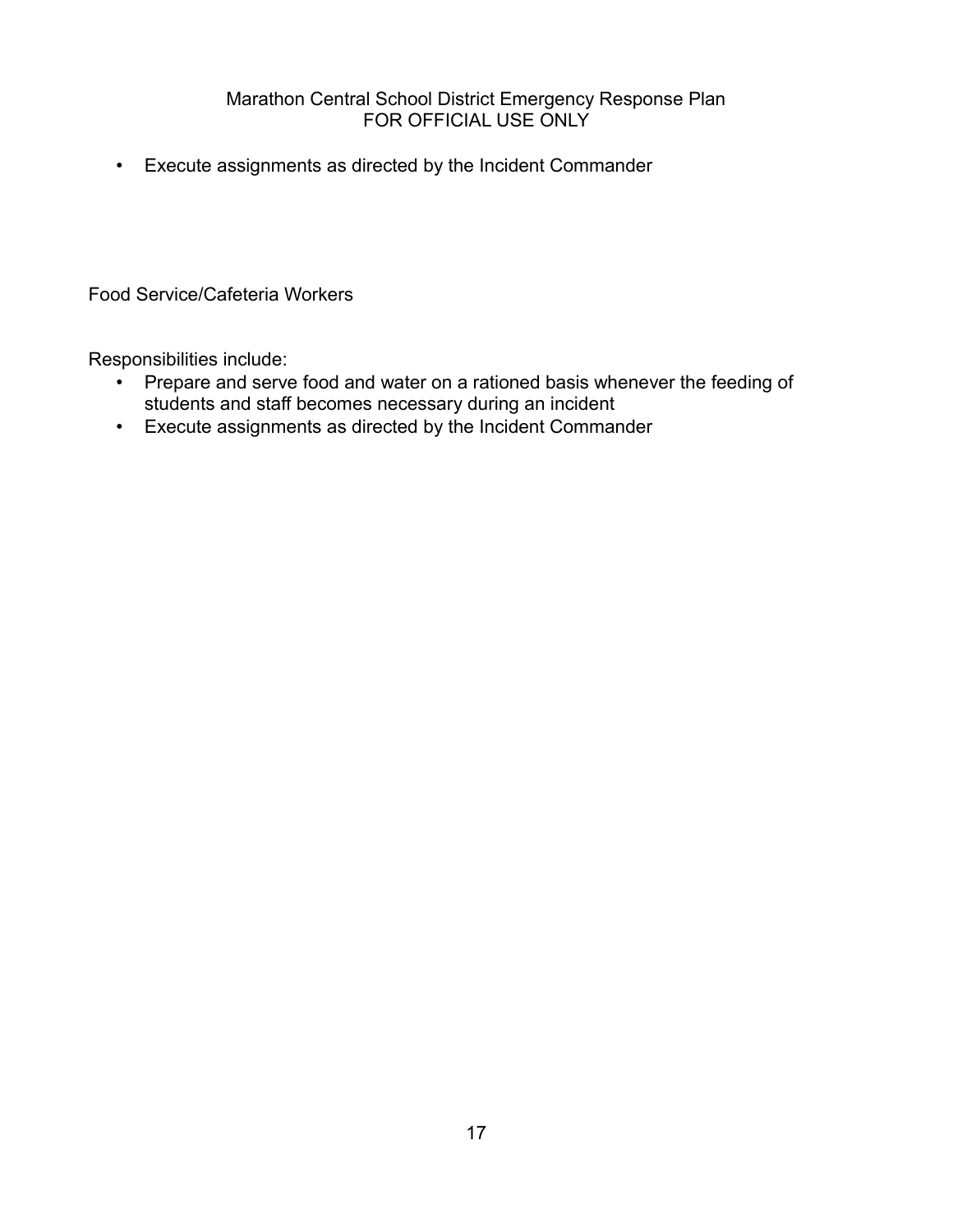### <span id="page-17-0"></span>**5. Direction, Control, and Coordination**

To provide for effective direction, control and coordination of an incident, the Marathon Central School District ERP will be activated through the implementation of the Incident Command System (ICS).

Staff are assigned to serve within the ICS structure based on their expertise, training and the needs of the incident. Roles should be pre-assigned based on training and qualifications. Marathon Central School District ICS is organized as follows: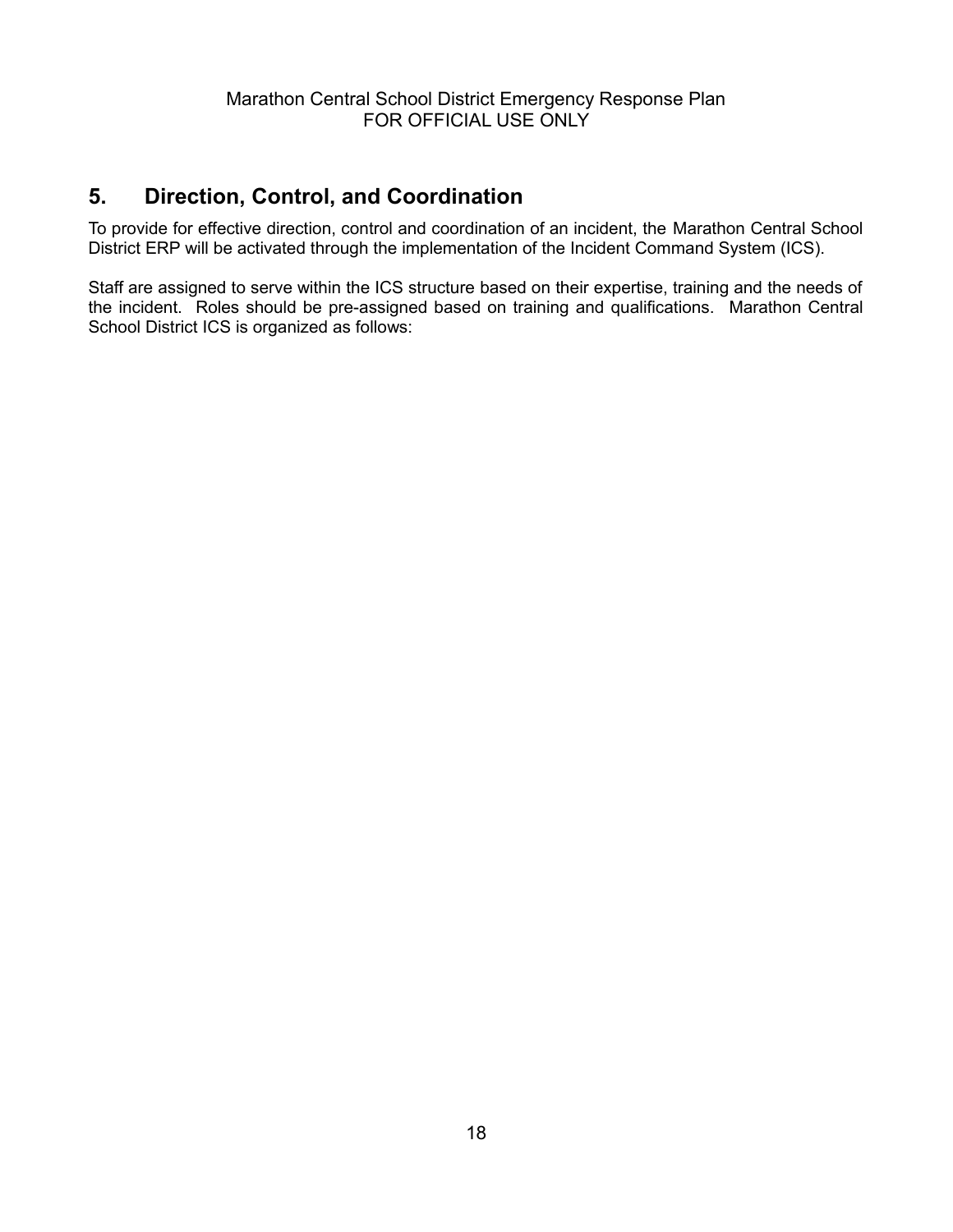| <b>Incident Commander (IC)</b><br>Directs Incident Management Activities                 |                                                                                           |                                                          |                                                                       |  |  |
|------------------------------------------------------------------------------------------|-------------------------------------------------------------------------------------------|----------------------------------------------------------|-----------------------------------------------------------------------|--|--|
|                                                                                          | Primary: Rebecca Stone<br>Alternate: Thomas Goskoski<br>Alternate: Kathleen Hoyt          |                                                          |                                                                       |  |  |
|                                                                                          |                                                                                           |                                                          |                                                                       |  |  |
| Acts as liaison between school and public (including                                     | <b>Public Information Officer (PIO)</b><br>media)                                         |                                                          |                                                                       |  |  |
| Primary: Rebecca Stone<br>Alternate: Thomas Goskoski                                     | Alternate: Kathleen Hoyt                                                                  |                                                          |                                                                       |  |  |
| <b>Safety Officer (SO)</b><br>Responsible for the overall safety of all persons involved |                                                                                           |                                                          |                                                                       |  |  |
|                                                                                          |                                                                                           | Alternate: Rebecca Stone                                 | Primary: Thomas Goskoski<br>Alternate: Kathleen Hoyt                  |  |  |
|                                                                                          | <b>Liaison Officer</b><br>Responsible for coordinating with outside/emergency<br>agencies |                                                          |                                                                       |  |  |
|                                                                                          | Primary: Rebecca Stone<br>Alternate: Tom Goskoski<br>Alternate: Kathleen Hoyt             |                                                          |                                                                       |  |  |
| <b>Planning</b>                                                                          | <b>Operations</b>                                                                         | <b>Logistics</b>                                         | <b>Finance &amp;</b>                                                  |  |  |
|                                                                                          |                                                                                           |                                                          | <b>Administration</b>                                                 |  |  |
| Responsible for<br>collection, evaluation,<br>dissemination, and use<br>of information   | Carries out response<br>activities, universal<br>procedures, etc.                         | Responsible for<br>organizing resources<br>and personnel | Responsible for<br>incident accounting,<br>costs and<br>reimbursement |  |  |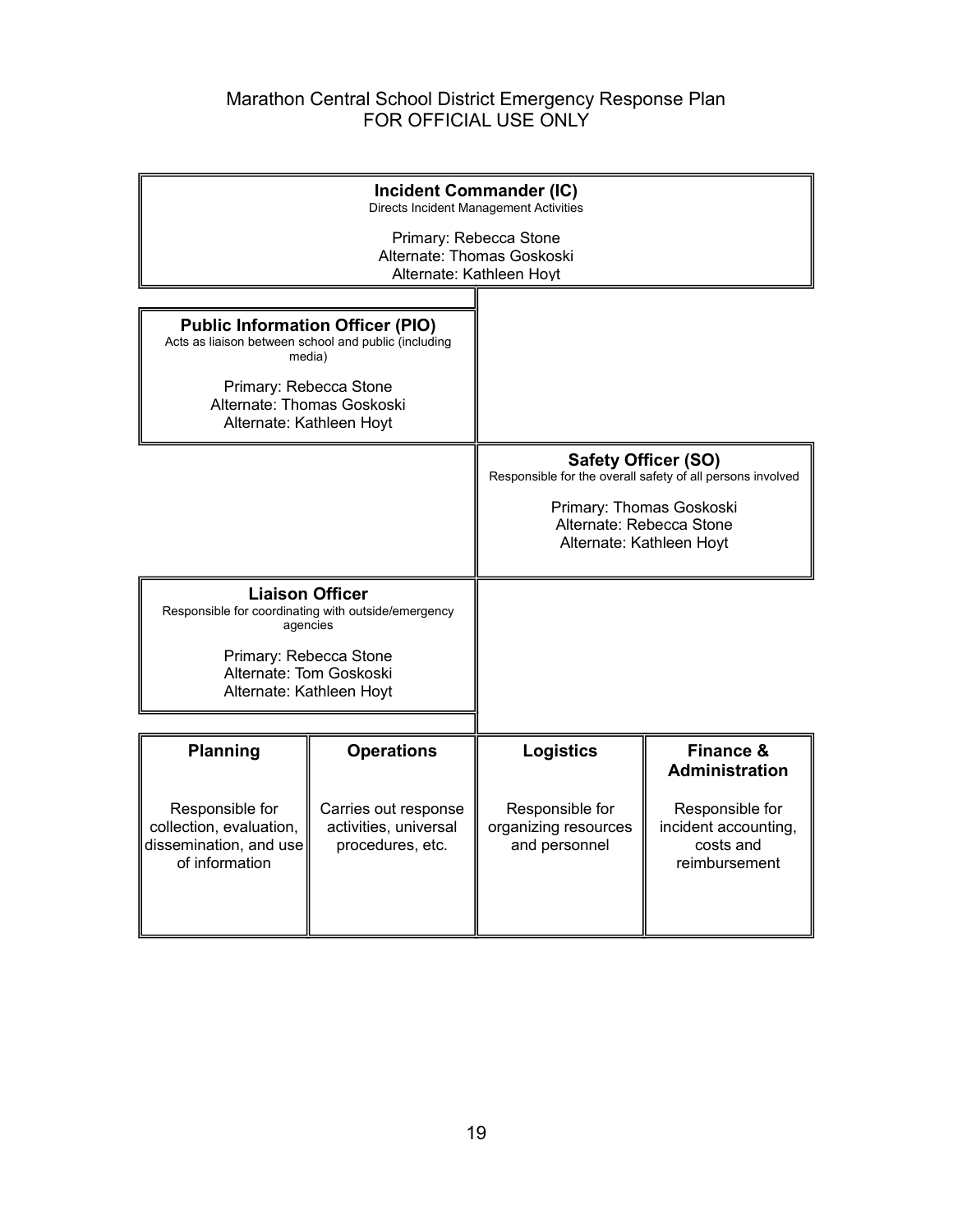### <span id="page-19-0"></span>**6. Information Collection, Analysis, and Dissemination**

The Marathon Central School District will collect, analyze, and disseminate information during and after an incident.

#### **Types of Information**

During an incident, the school will assign administrative staff to monitor weather and local law enforcement alerts. This information will be analyzed and shared with the Incident Commander.

After an incident, the school will assign staff to monitor websites and hotlines of mental health, emergency management and relief agencies. The school will also monitor the school district information portal, to determine any information pertinent or critical to the school's recovery effort.

#### **Information Documentation**

The assigned staff member will document the information gathered including:

- Source of information
- Staff member who collected and analyzed the information
- Staff member to receive and use the information
- Format for providing the information
- Date and time the information was collected and shared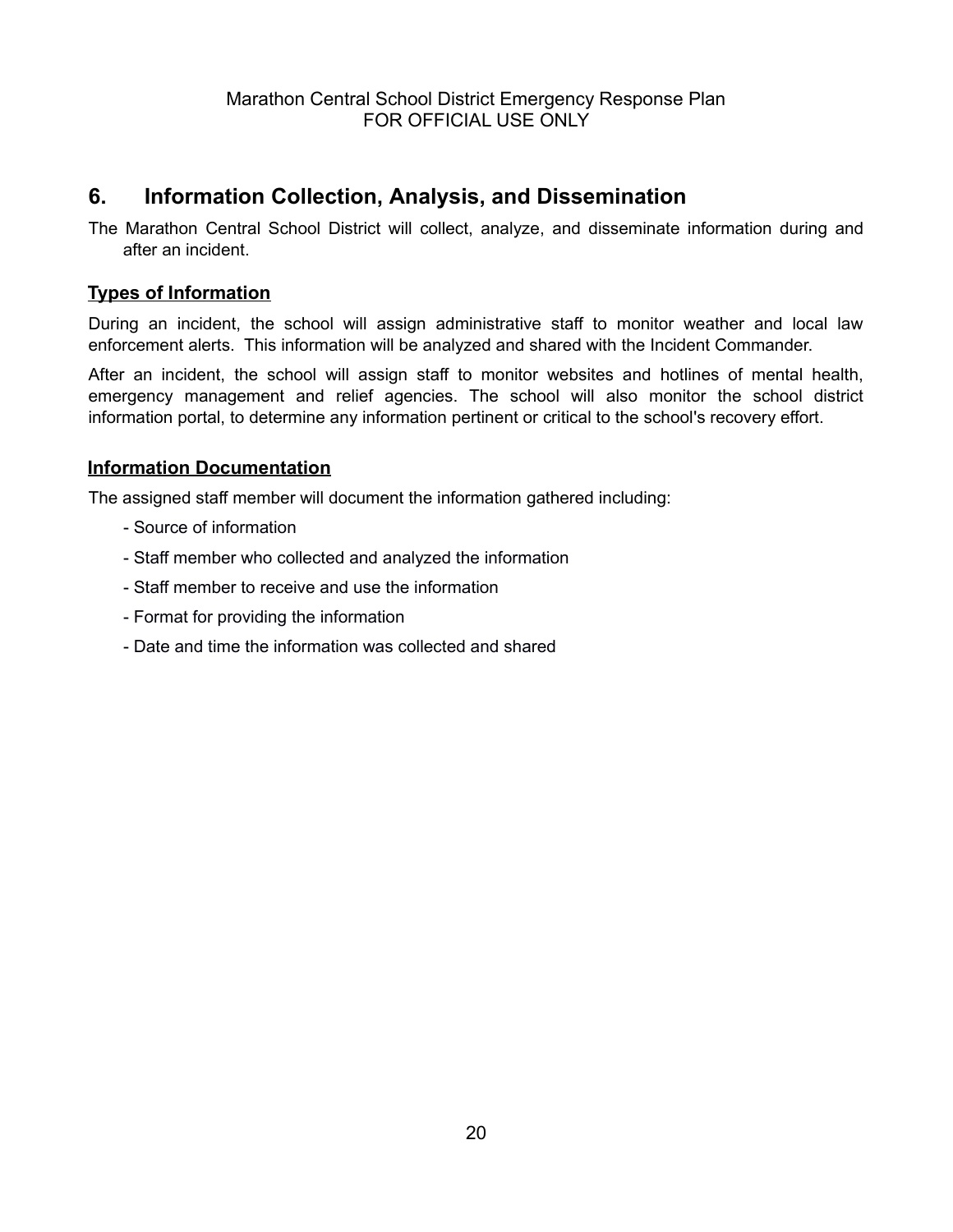### <span id="page-20-0"></span>**7. Training and Exercises**

Marathon Central School District understands the importance of training, drills, and exercises in being prepared to deal with an incident. To ensure that Marathon Central School District personnel and community responders are aware of their responsibilities under the Marathon Central School District ERP, the following training and exercise actions should occur.

#### **Training**

All Marathon Central School District staff, students, and others deemed appropriate by the school should receive training during the school year to better prepare them for an incident.

- Roles and Responsibilities Deliver at start of school year
- Incident Command System (ICS) Training Training should be completed prior to assignment to an ICS role. Online training is available through the FEMA Independent Study Program at www.training.fema.gov. ICS classes are offered through the NYS Division of Homeland Security and Emergency Services (DHSES) at [www.dhses.ny.gov.](http://www.dhses.ny.gov/) Or by contacting your local emergency management agency.
- Annual training
	- Review ERP with staff
	- Conduct full staff briefings on roles to perform during an emergency
	- Ensure all staff have been briefed in the communications and notifications requirements set forth in the ERP
	- Conduct student briefings on roles they perform during an emergency

#### **Drills & Exercises**

At a minimum, Marathon Central School District will conduct the following exercises/drills annually:

- Section 807 of the Education Law mandates that pupils must receive instruction on how to exit the building in the shortest possible time without confusion or panic. The instruction must be in the form of drills or rapid dismissals and must include a minimum of 12 drills each school year.
- 8 NYCRR Section 155.17 (e)(3) each building level emergency response plan shall be tested including sheltering and early dismissal (no earlier than 15 minutes before normal dismissal).

The following is recommended:

- 1 Lockdown drill Announced (first marking period)
- 3 Lockdown drills Unannounced (quarterly following first announced drill)

Lockdown drills will be conducted internally to ensure that Marathon Central School District staff have the ability to secure the facility and students against an immediate threat to life and safety. Such drills will cause minimal interruption to academic activities and will involve the clearance of hallways, locking of classrooms and positioning of students and staff in pre-designated "safe areas" within each room. Where possible, the school should seek out opportunities to conduct full-scale response exercises with law enforcement.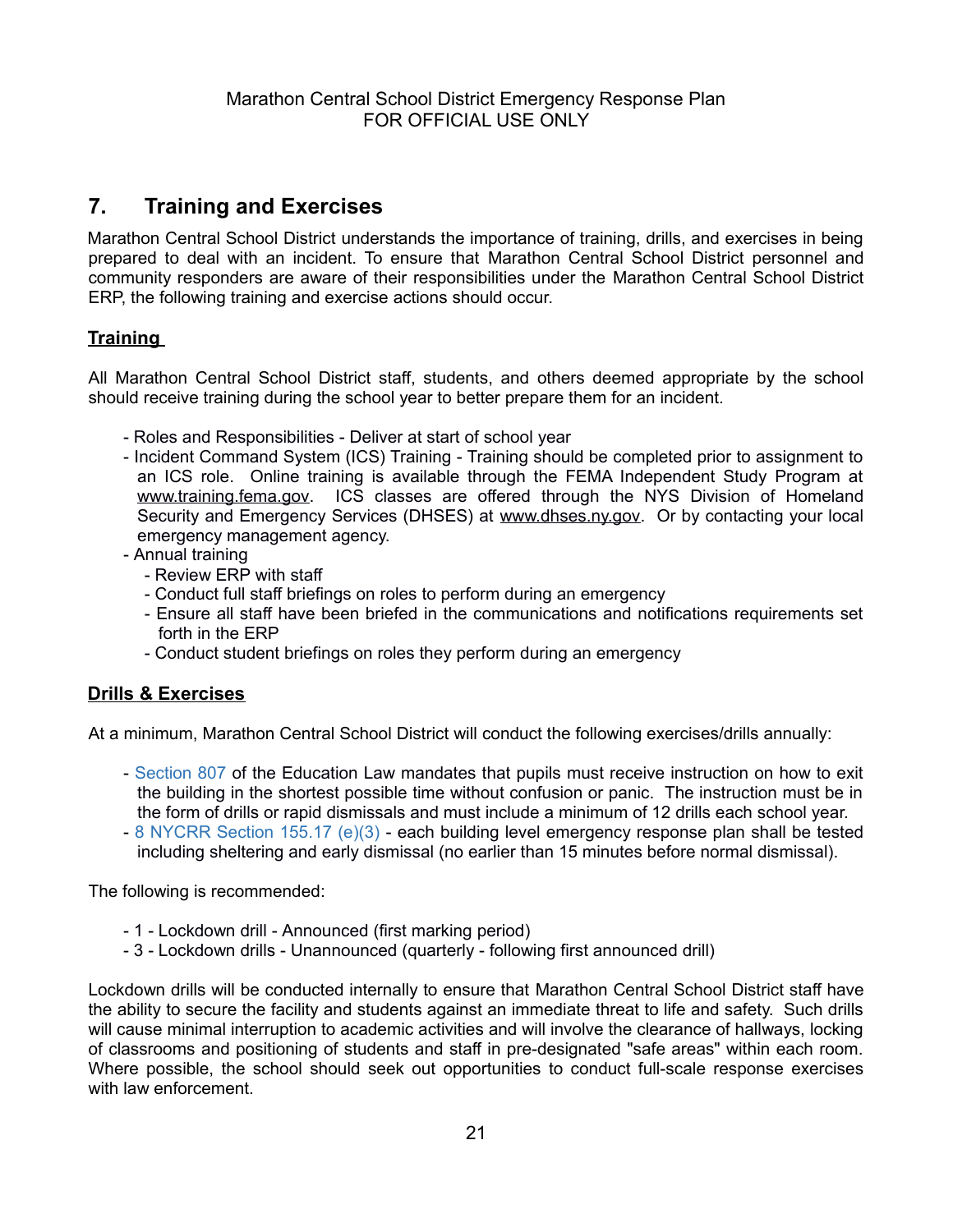Whenever a lockdown drill will be conducted, whether announced or unannounced, Marathon Central School District will notify local law enforcement and/or the regional 911 Emergency Dispatch Center prior to **and at the conclusion of the drill**. This will be done to ensure that law enforcement does not receive a false report that Marathon Central School District is in actual lockdown. Any announcements made during a drill will be preceded and ended with the phrase "this is a drill". This will ensure that all involved recognize that this is a drill and not a real incident (i.e. "may I have your attention, this is a drill - LOCKDOWN - this is a drill"). Additionally, a sign or notice will also be placed at all public entrances indicating that a drill is in progress and to wait for service "**SAFETY DRILL IN PROGRESS - PLEASE WAIT.**" This will serve to notify any uninformed parents or visitors and prevent unwarranted panic.

Drill and training dates will be documented using the table below:

| <b>Drill Type</b> | <b>Drill Date</b> | <b>Agencies Involved</b> |
|-------------------|-------------------|--------------------------|
| Evacuation        |                   |                          |
| Evacuation        |                   |                          |
| Evacuation        |                   |                          |
| Evacuation        |                   |                          |
| Evacuation        |                   |                          |
| Evacuation        |                   |                          |
| Evacuation        |                   |                          |
| Evacuation        |                   |                          |
| Lock down         |                   |                          |
| Lock down         |                   |                          |
| Lock down         |                   |                          |
| Lock down         |                   |                          |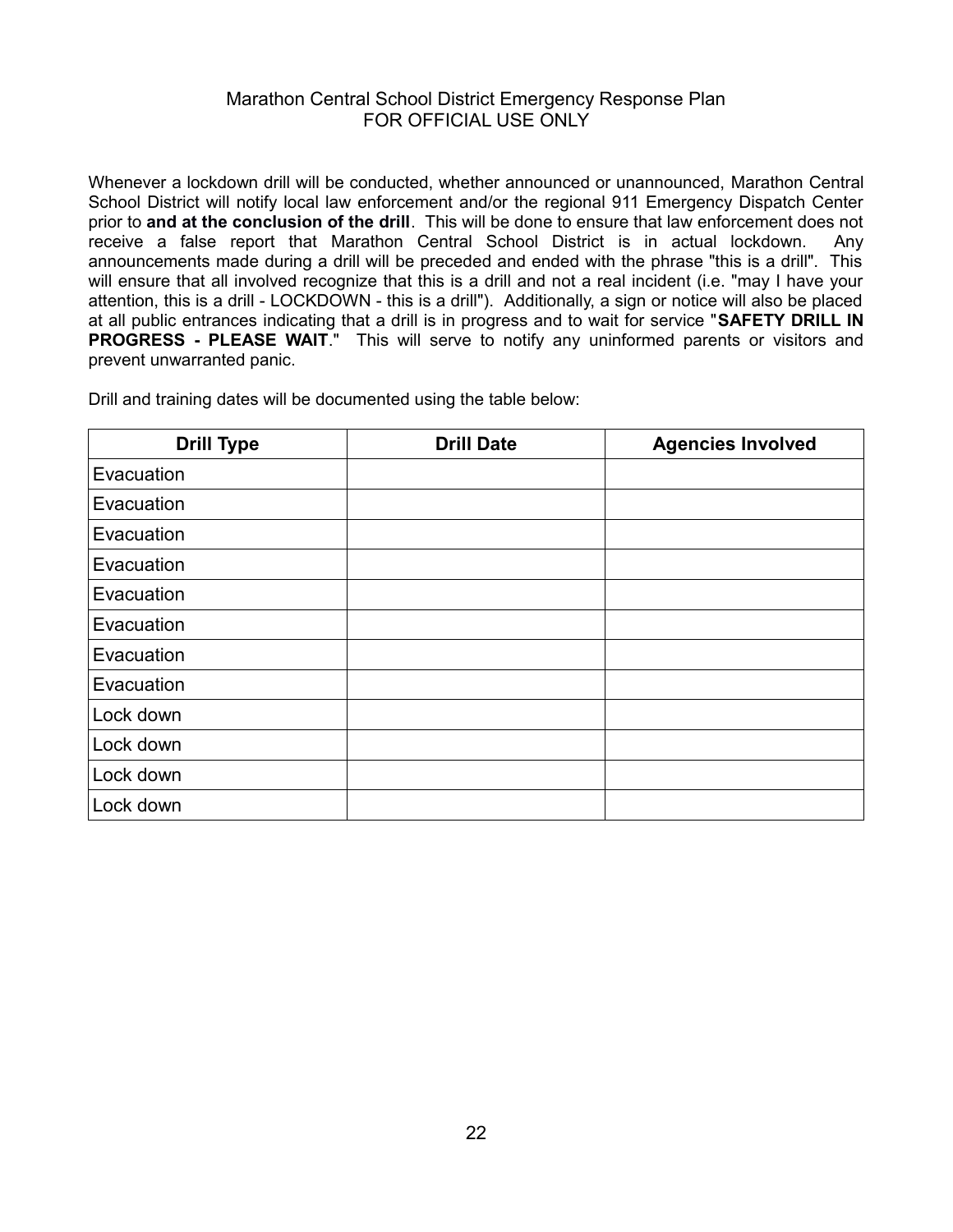### <span id="page-22-0"></span>**8. Administration, Finance and Logistics**

#### **Agreements and Contracts**

If Marathon Central School District resources prove to be inadequate during an incident, Marathon Central School District will request assistance from local emergency agencies, other agencies and industry in accordance with existing Memoranda of Understanding. Such assistance includes equipment, supplies and/or personnel. All agreements are entered into by authorized school district and school officials. Copies of these agreements are located in Appendix D.

#### **Documentation**

The ICS Section Chiefs will maintain accurate logs recording key incident management activities including:

- Activation or deactivation of incident facilities
- Significant changes in the incident situation
- Major commitments of resources or requests for additional resources from external sources
- Issuance of protective action recommendations to staff and students
- Evacuations
- Casualties
- Containment or termination of the incident

#### **Incident Costs**

The ICS Finance/Administration Section is responsible for maintaining records summarizing the use of personnel, equipment and supplies to obtain an estimate of incident response costs that can be used in preparing future school budgets and to share these costs with the Superintendent and District Business Office. These records may be used to recover costs from the responsible party or insurers or as a basis for requesting financial assistance for certain allowable response and recovery costs from the State and/or Federal government.

#### **Preservation of Records**

In order to continue normal school operations following an incident, records such as legal documents and student files must be protected (i.e. in the event of a fire and flood).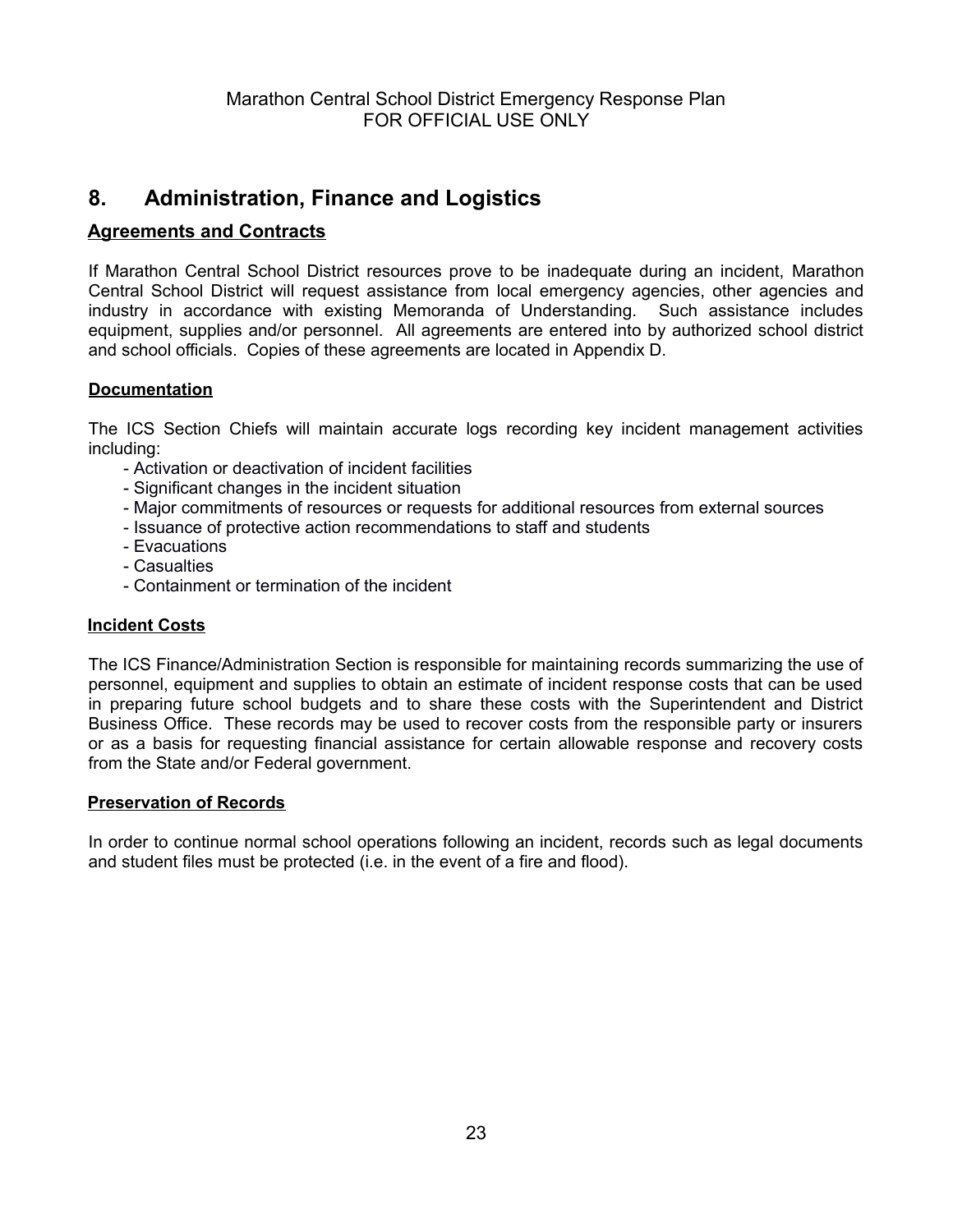### <span id="page-23-0"></span>**9. Authorities and References**

The following are State and Federal authorizations upon which this Marathon Central School District ERP is based. These authorities and references provide a legal basis for emergency management operations and activities.

- <span id="page-23-1"></span>- The New York State Safe Schools Against Violence in Education (Project SAVE) and 8 NYCRR Section 155.17 require that school emergency plans define the chain of command in a manner consistent with the Incident Command System (ICS). Refer to [Appendix B](#page-23-1) for the defined chain of command.
- New York State Executive Order 26.1 (2006), established ICS as the states standard command and control system that will be utilized during emergency operations.
- Homeland Security Presidential Directive (HSPD) 5 required the development of National Incident Management System (NIMS), of which ICS is a critical component.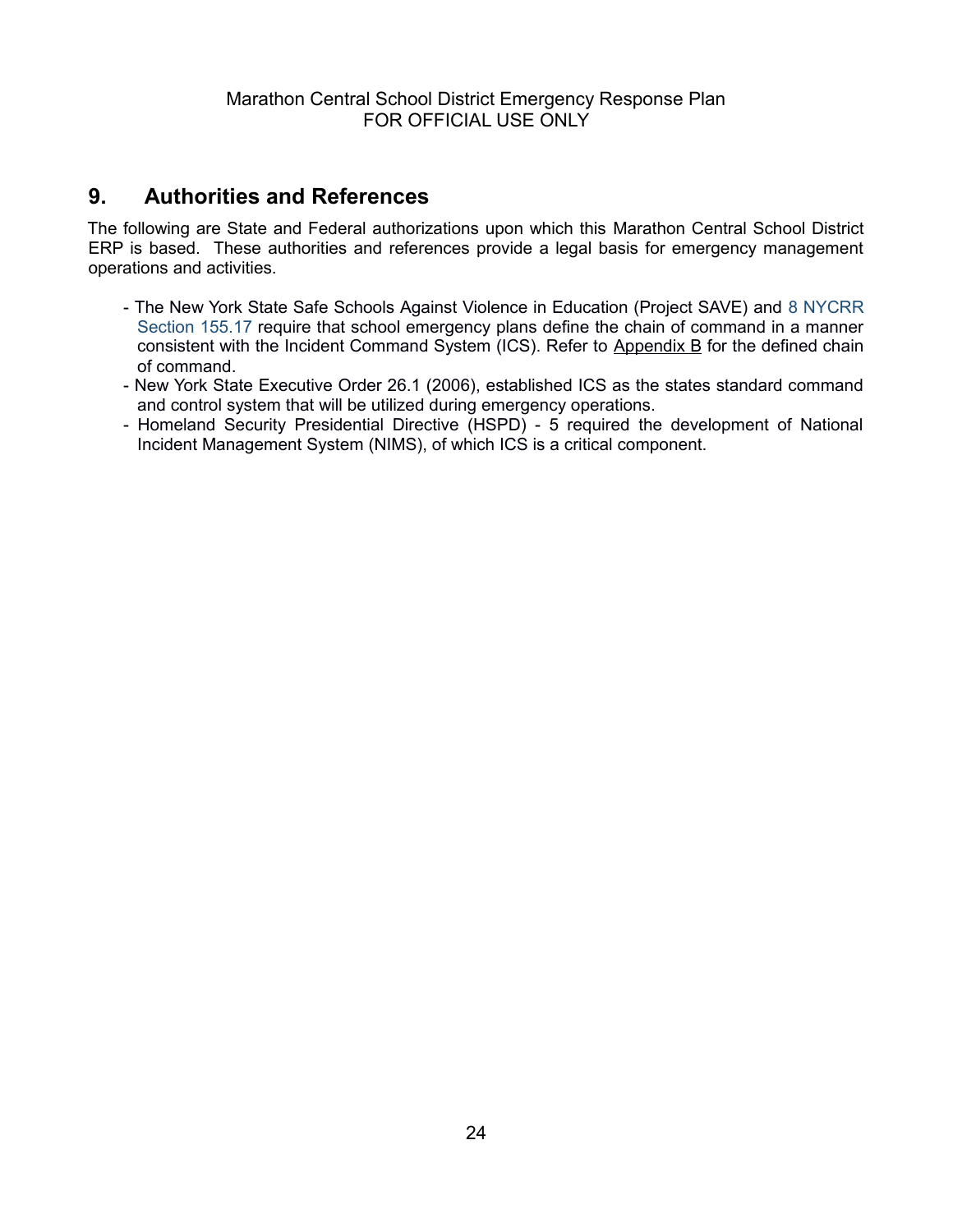## <span id="page-24-0"></span>**Functional Annexes**

**The information in this section was developed utilizing the Federal Emergency Management Administrations Guide for Developing High Quality School Emergency Operations Plans.**

**The Functional Annexes within this section, should provide schools with a comprehensive set of guides for responding to and functioning during an emergency. Each School Building Level School Safety Team should assess and develop annexes to meet the unique needs of each school building.**

Functional Annexes provide standard language and procedures and are intended to be transferable to schools statewide and modifications are not recommended.

- **S**helter-in-Place
- **H**old-in-Place
- **E**vacuation (required per 8 NYCRR Section 155.17 (e)(2)(i)
- **L**ock-out
- **L**ock-down

These annexes contain elements required by 8 NYCRR Section 155.17. Completion of these annexes utilizing the recommended actions will help the school comply with State law.

- Crime Scene Management
- Communications
- Medical Emergency and Mental Health

The School Safety Improvement Team also recommends that schools complete the following annexes utilizing the recommended actions.

- Accounting for All Persons
- Reunification
- Continuity of Operations
- Recovery
- Security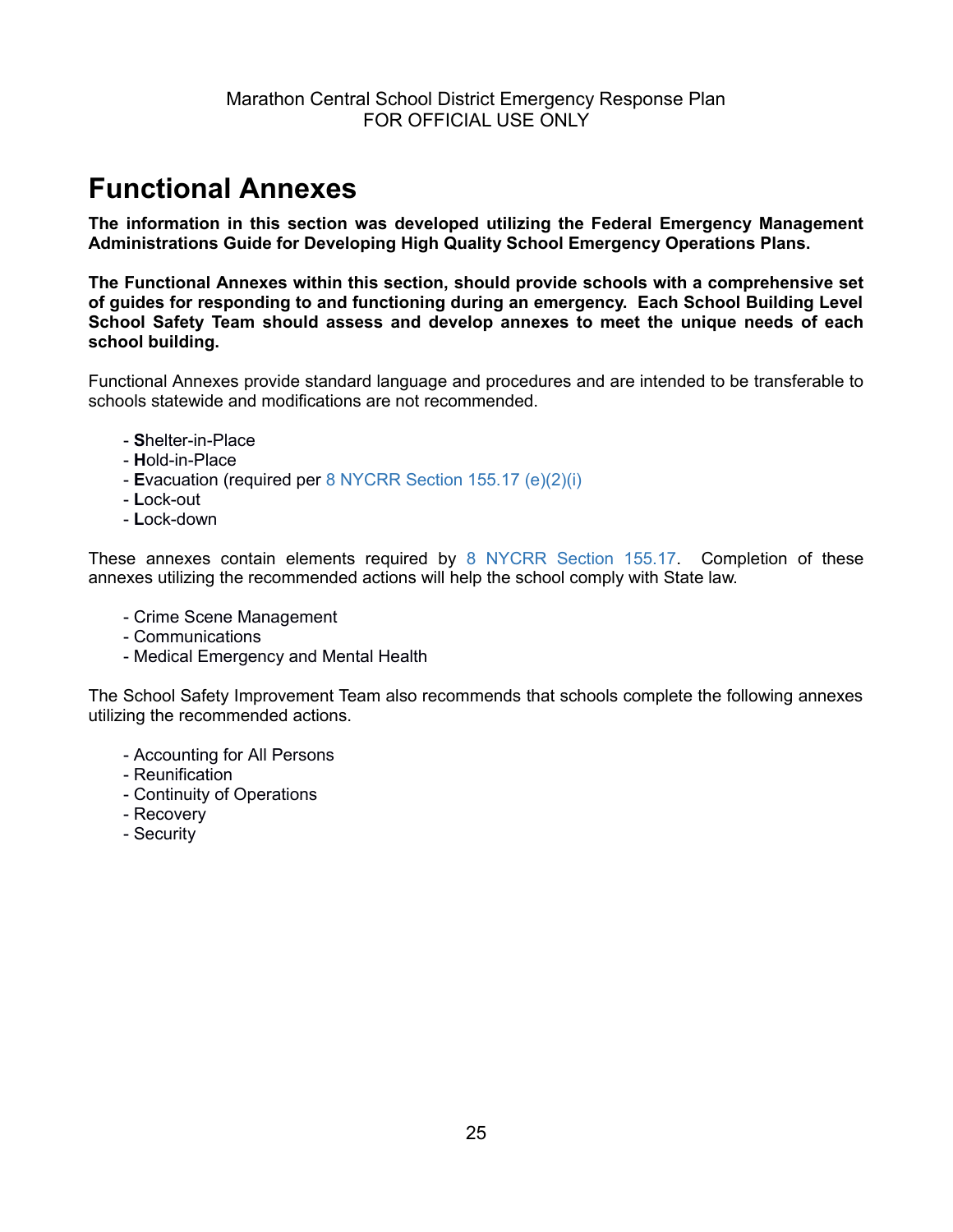### <span id="page-25-0"></span>**Annex: Shelter-in-Place**

The principal (or their designee) will serve as the Incident Commander and designate a minimum of two qualified individuals to serve as alternates in the event that the principal is unable to serve in that role. At all times, the principal still retains the ultimate responsibility for the overall safety of students and staff.

- Provide direction over all incident management actions based on procedures outlined in this ERP
- Take steps necessary to ensure the safety of students, staff and others
- Determine which emergency protocols to implement as described in the functional annexes of this ER
- Coordinate/cooperate with emergency responders
- Keep the Superintendent informed of the situation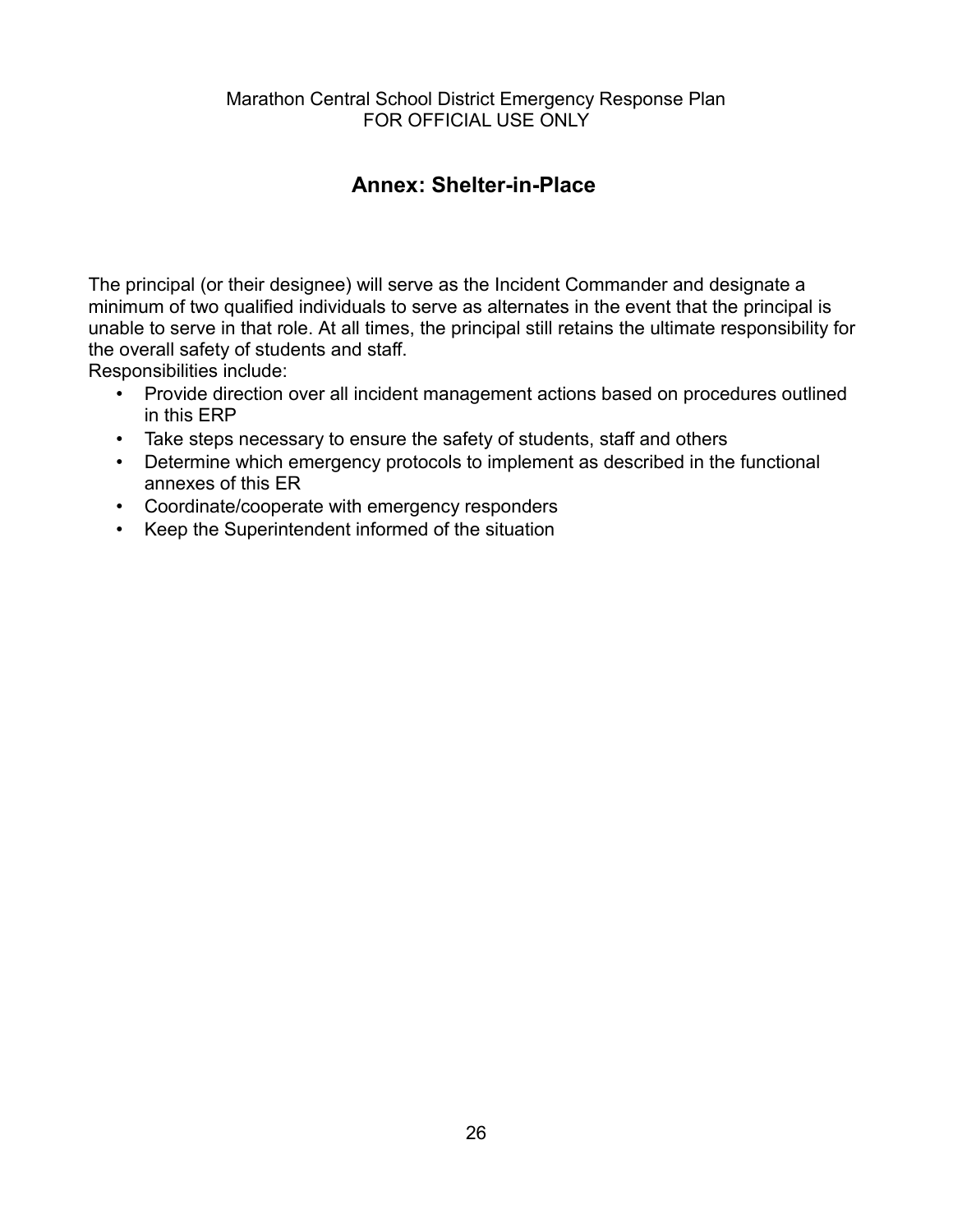### <span id="page-26-0"></span>**Annex: Hold-in-Place**

The principal (or their designee) will serve as the Incident Commander and designate a minimum of two qualified individuals to serve as alternates in the event that the principal is unable to serve in that role. At all times, the principal still retains the ultimate responsibility for the overall safety of students and staff.

- Provide direction over all incident management actions based on procedures outlined in this ERP
- Take steps necessary to ensure the safety of students, staff and others
- Determine which emergency protocols to implement as described in the functional annexes of this ER
- Coordinate/cooperate with emergency responders
- Keep the Superintendent informed of the situation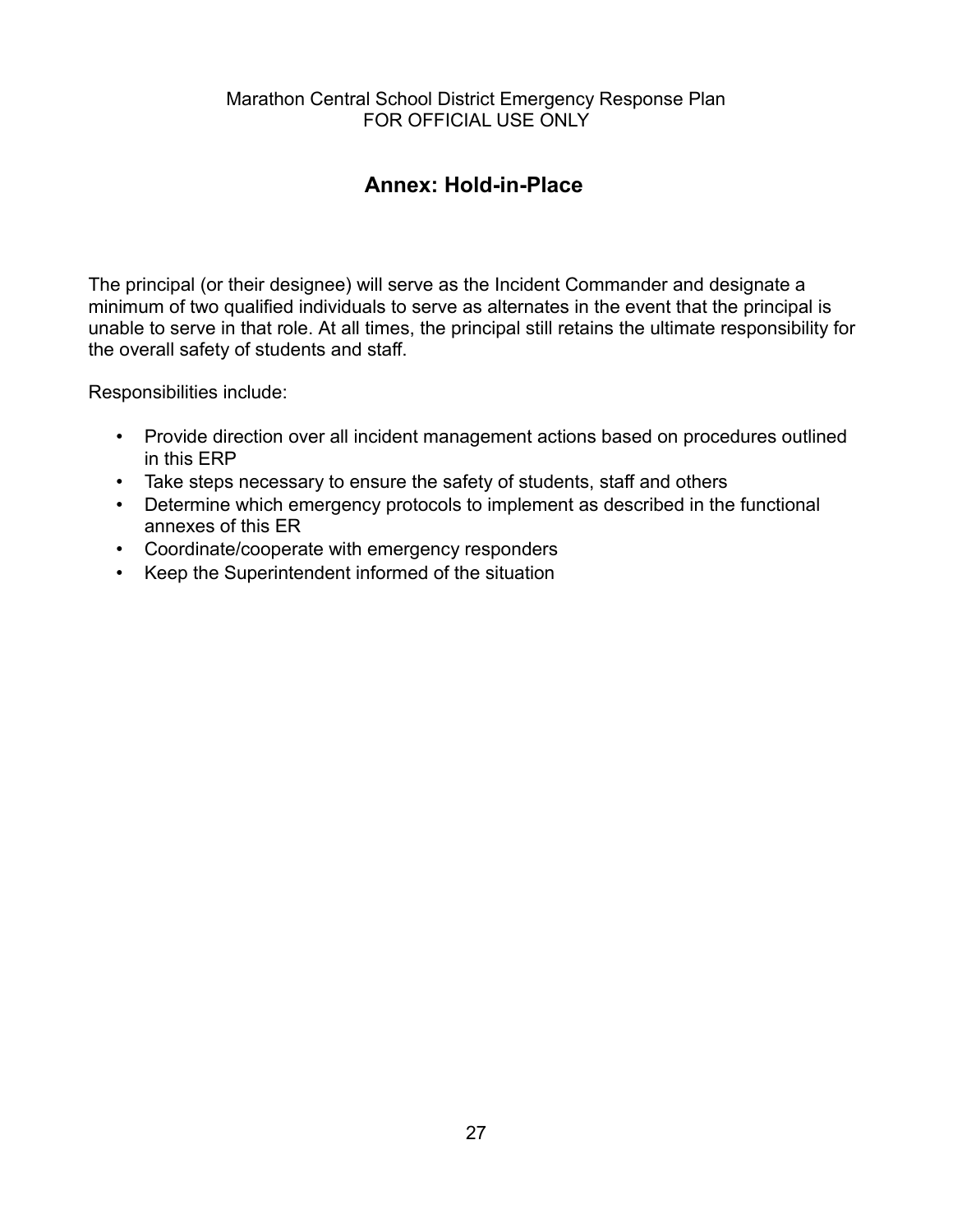### <span id="page-27-0"></span>**Annex: Evacuation**

The principal (or their designee) will serve as the Incident Commander and designate a minimum of two qualified individuals to serve as alternates in the event that the principal is unable to serve in that role. At all times, the principal still retains the ultimate responsibility for the overall safety of students and staff.

- Provide direction over all incident management actions based on procedures outlined in this ERP
- Take steps necessary to ensure the safety of students, staff and others
- Determine which emergency protocols to implement as described in the functional annexes of this ER
- Coordinate/cooperate with emergency responders
- Keep the Superintendent informed of the situation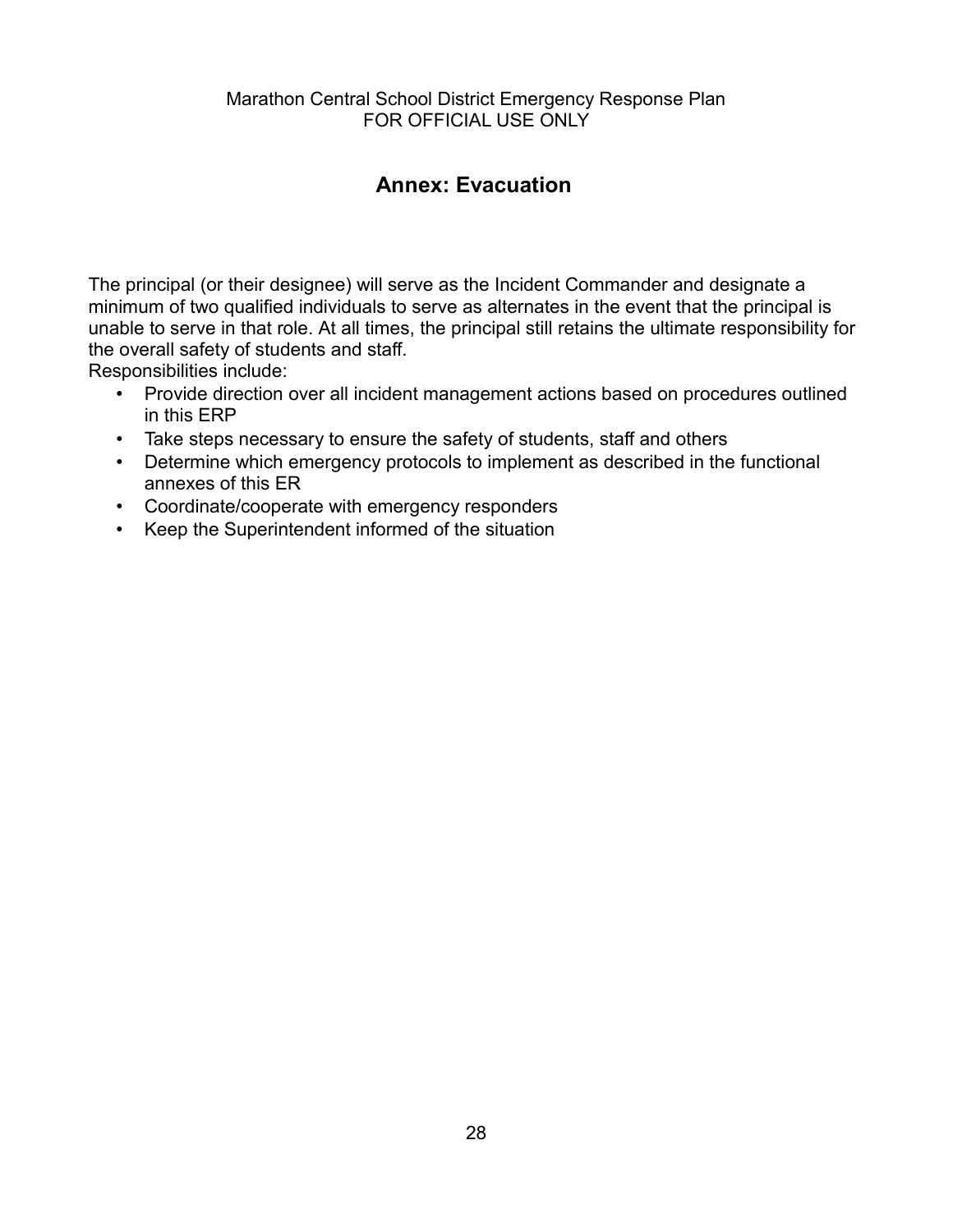### <span id="page-28-0"></span>**Annex: Lockout**

The principal (or their designee) will serve as the Incident Commander and designate a minimum of two qualified individuals to serve as alternates in the event that the principal is unable to serve in that role. At all times, the principal still retains the ultimate responsibility for the overall safety of students and staff.

- Provide direction over all incident management actions based on procedures outlined in this ERP
- Take steps necessary to ensure the safety of students, staff and others
- Determine which emergency protocols to implement as described in the functional annexes of this ER
- Coordinate/cooperate with emergency responders
- Keep the Superintendent informed of the situation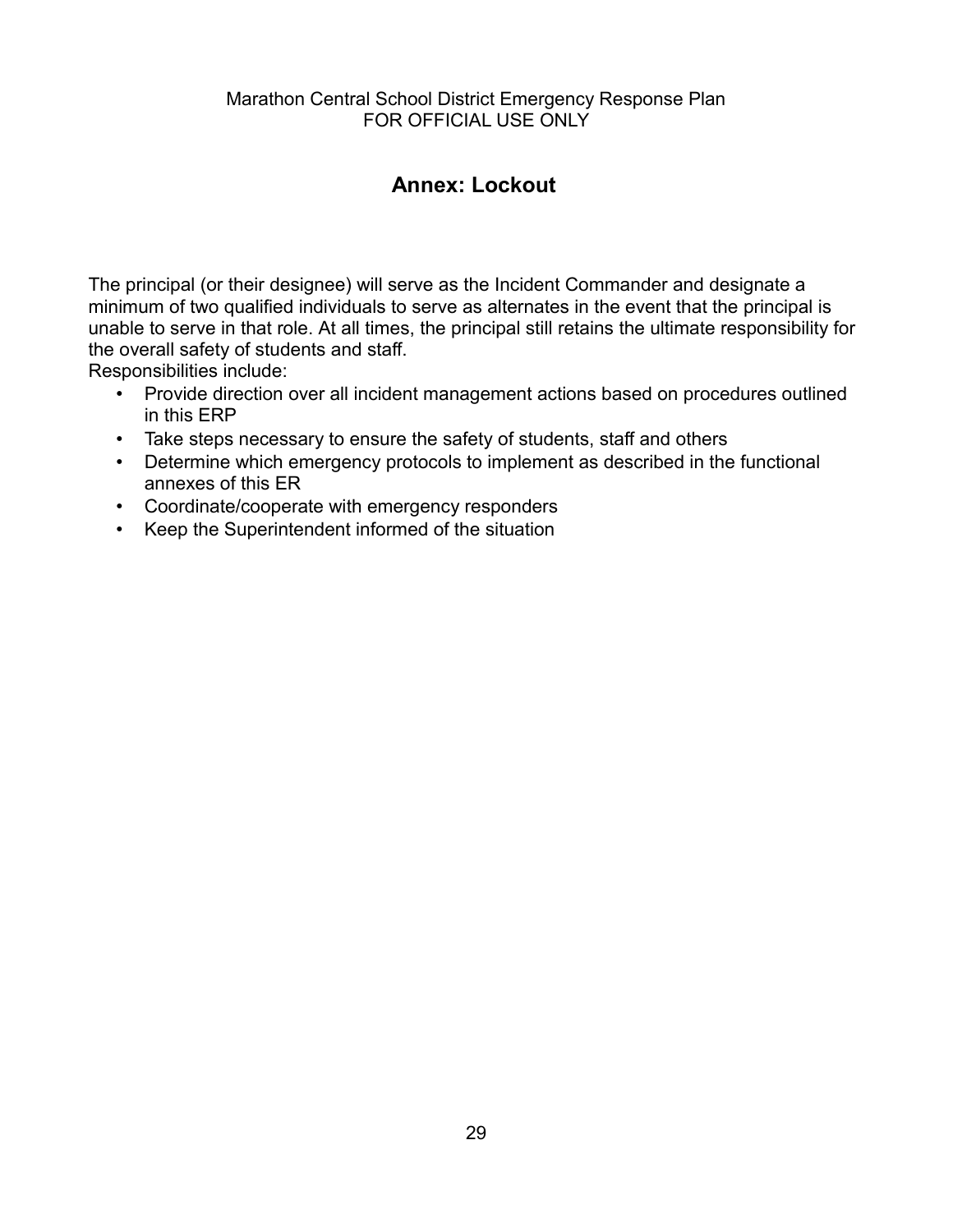### <span id="page-29-0"></span>**Annex: Lockdown**

The principal (or their designee) will serve as the Incident Commander and designate a minimum of two qualified individuals to serve as alternates in the event that the principal is unable to serve in that role. At all times, the principal still retains the ultimate responsibility for the overall safety of students and staff.

- Provide direction over all incident management actions based on procedures outlined in this ERP
- Take steps necessary to ensure the safety of students, staff and others
- Determine which emergency protocols to implement as described in the functional annexes of this ER
- Coordinate/cooperate with emergency responders
- Keep the Superintendent informed of the situation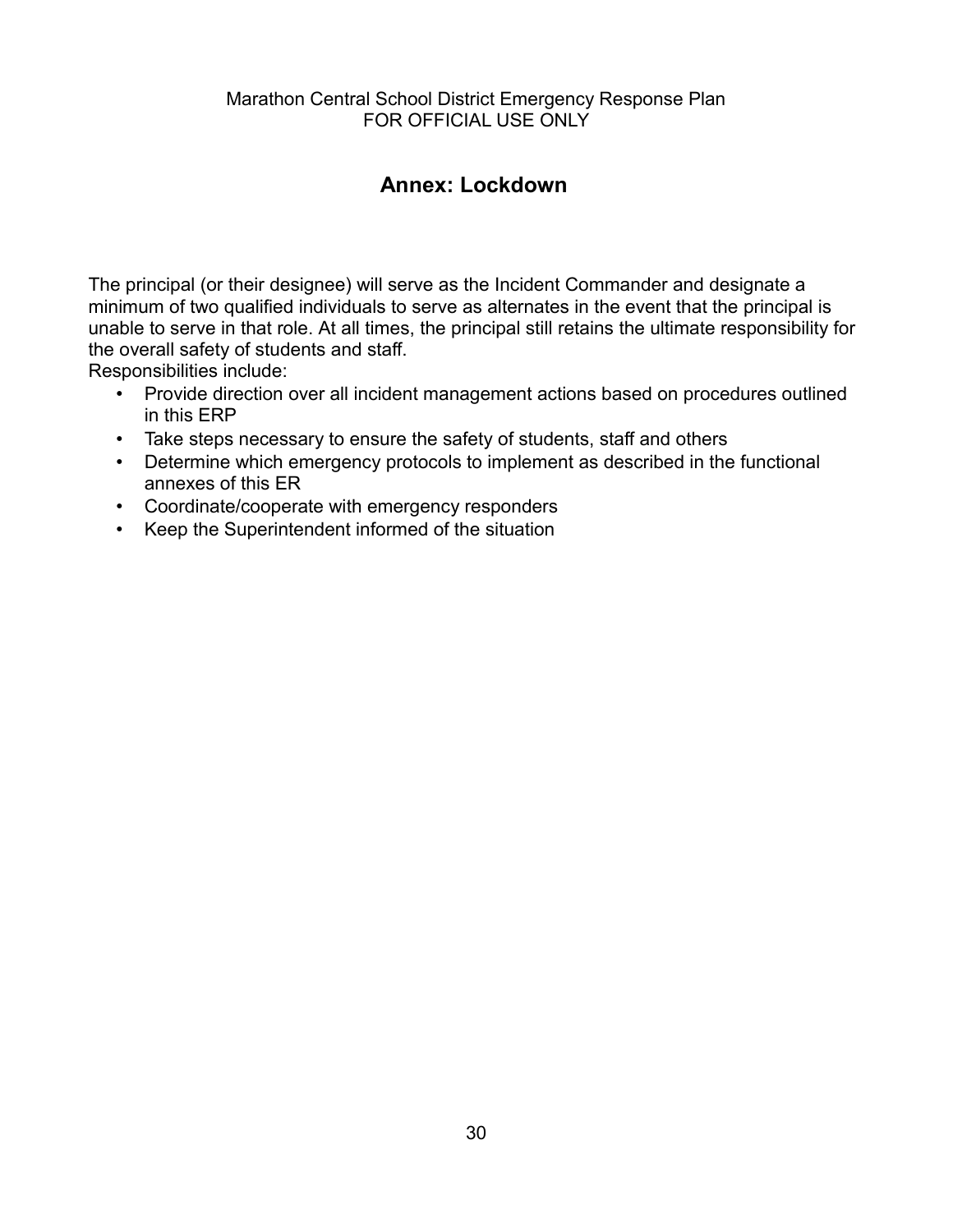### <span id="page-30-0"></span>**Annex: Crime Scene Management**

#### **Actions**

#### Respond

 Ensure your personal safety first, then if possible, formulate a plan and make mental notes.

#### Evaluate

- Evaluate the severity of the situation, call 911 if appropriate.
- Identify involved parties.
- Be aware of weapons, hazards, and potential evidence.
- Don't touch anything unless absolutely necessary to preserve safety.

#### **Secure**

- Clear away uninvolved people.
- Establish a perimeter that prevents people from entering the potential crime scene.

#### Protect

- Safeguard the scene limit and document any people entering the area.
- Don't use phones or bathrooms within the crime scene area.
- Don't eat, drink or smoke in the crime scene area.

#### **Observe**

- Write down your observations as soon as is safe to do so.
- Record detailed information don't rely on your memory.
- Don't eat, drink or smoke in the crime scene area. Notes will aid first responders upon arrival and could be utilized in court.

#### **Notify**

Call 911 if not already called or police are not on scene.

#### **Document**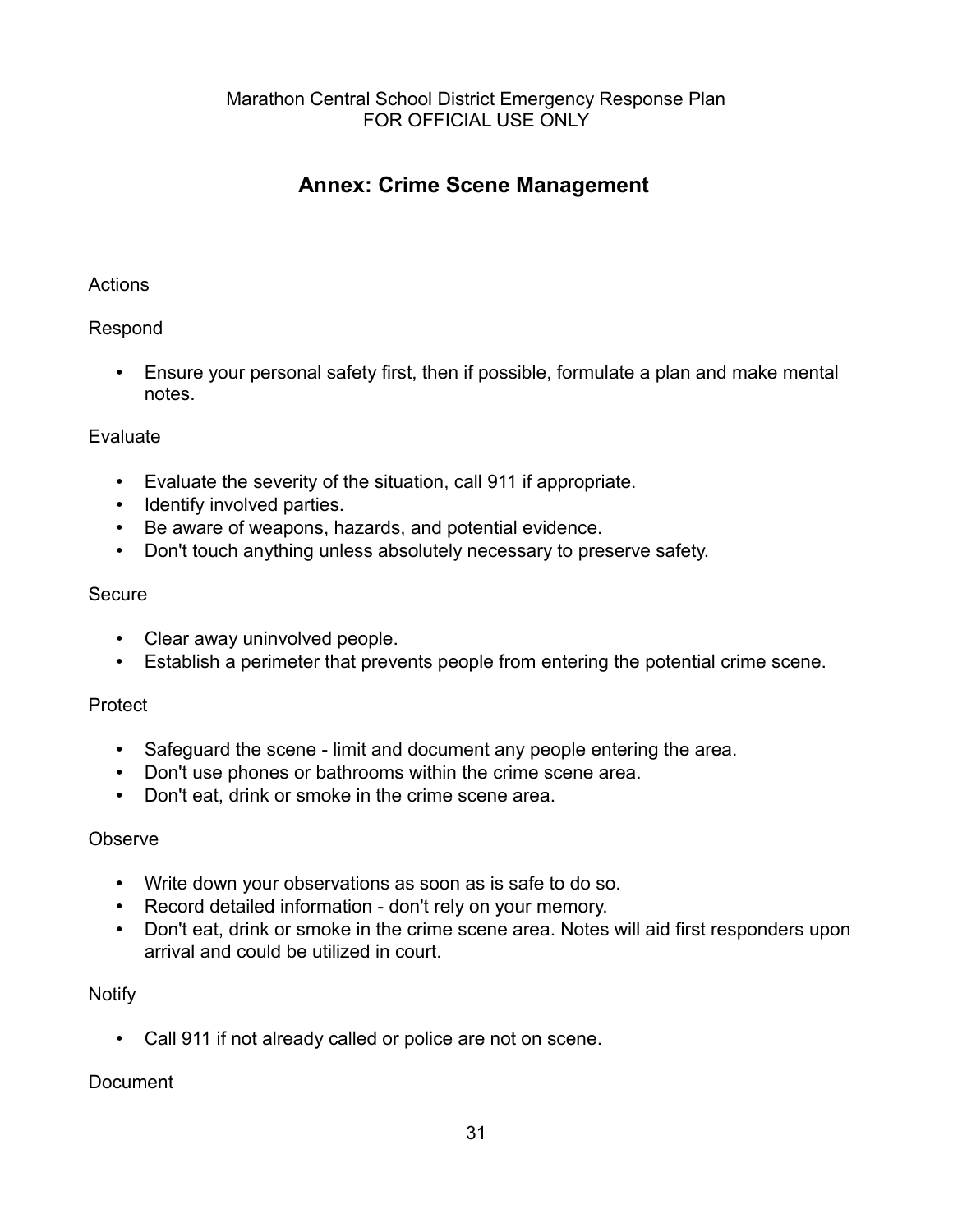- Take good notes such as: time, date, people at scene, weather, doors open or closed, lights on or off and the position of furniture.
- Be prepared to provide your notes and information to police.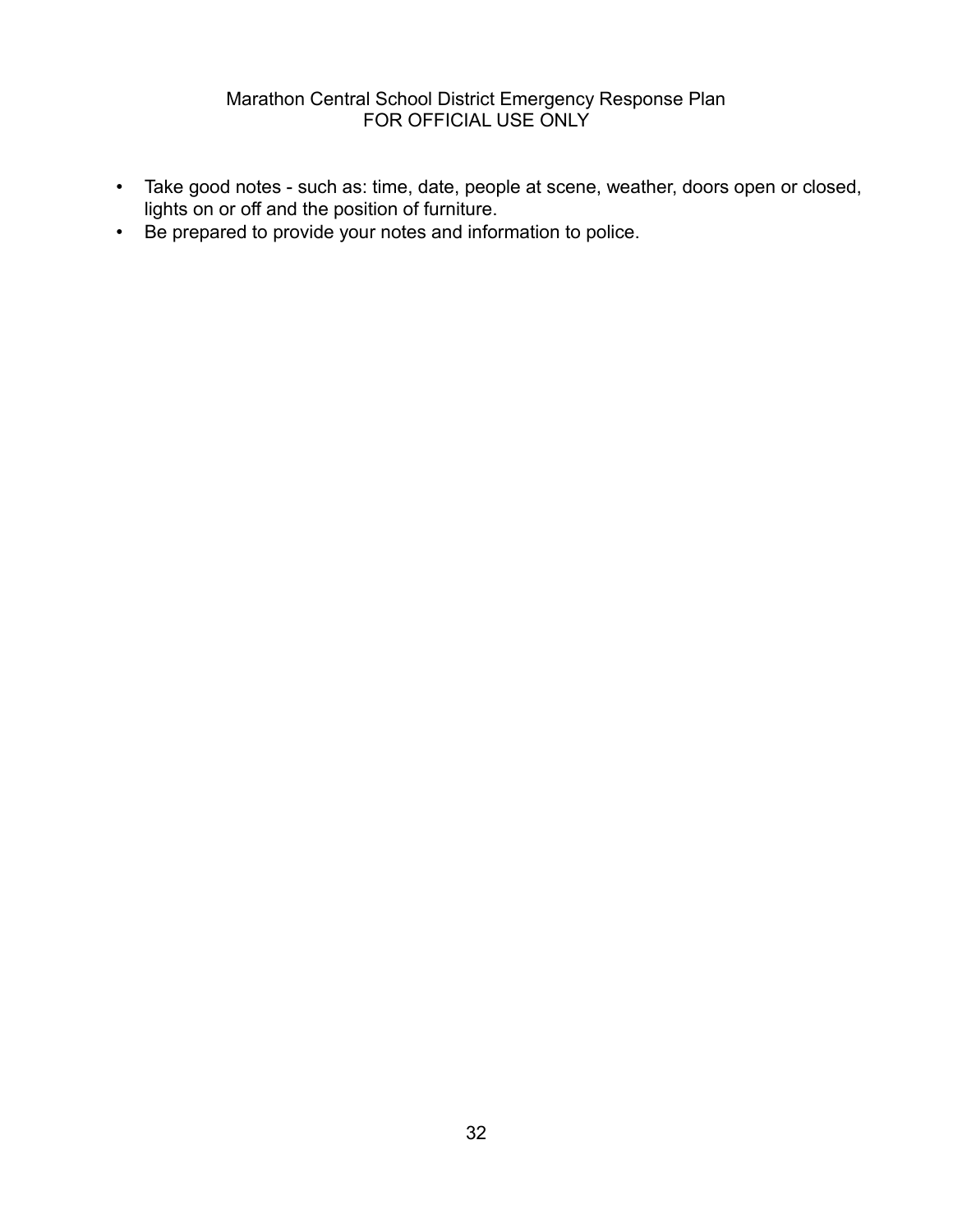### <span id="page-32-0"></span>**Annex: Communications**

The principal (or their designee) will serve as the Incident Commander and designate a minimum of two qualified individuals to serve as alternates in the event that the principal is unable to serve in that role. At all times, the principal still retains the ultimate responsibility for the overall safety of students and staff.

- Provide direction over all incident management actions based on procedures outlined in this ERP
- Take steps necessary to ensure the safety of students, staff and others
- Determine which emergency protocols to implement as described in the functional annexes of this ER
- Coordinate/cooperate with emergency responders
- Keep the Superintendent informed of the situation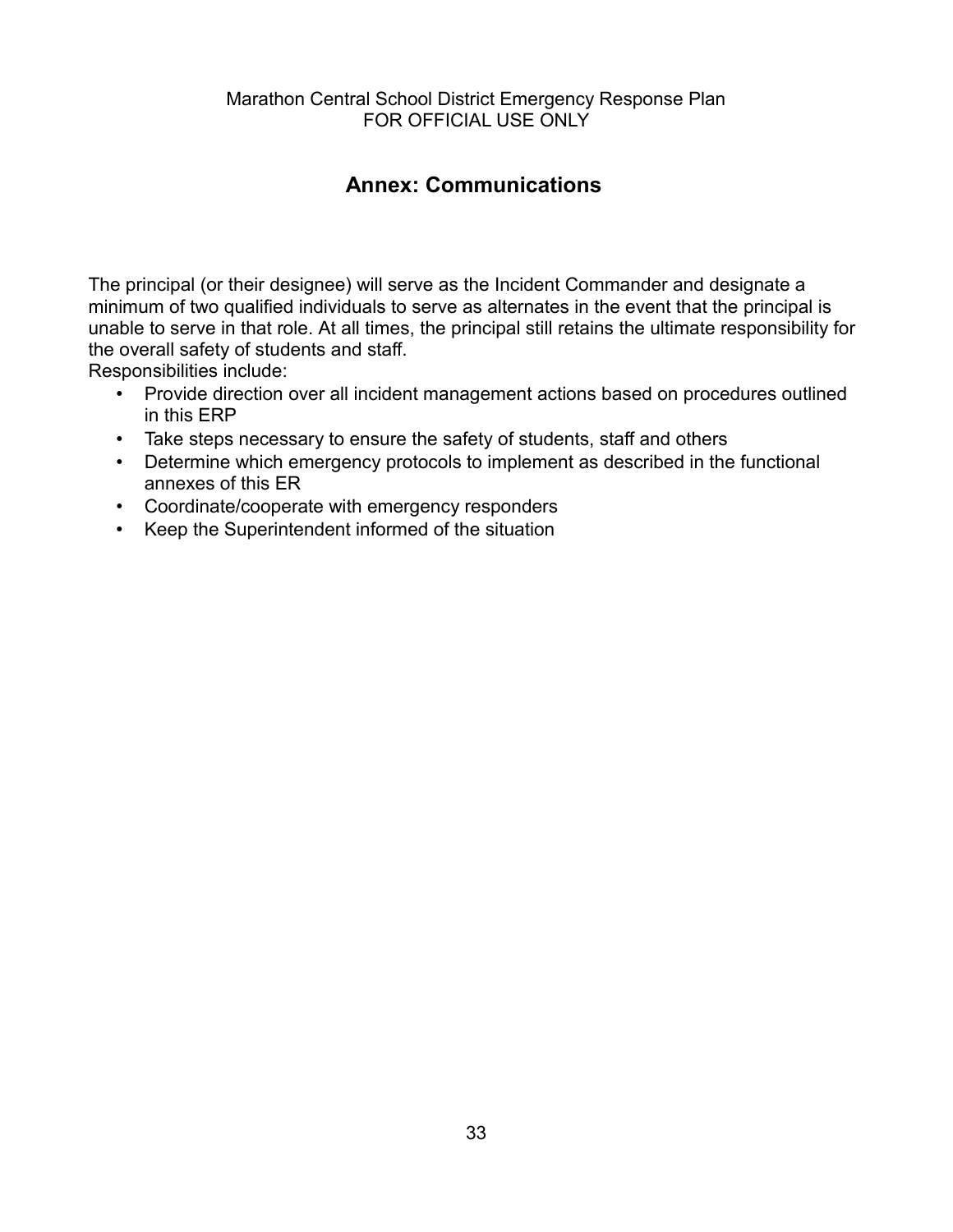### <span id="page-33-0"></span>**Annex: Medical/Mental Health**

The principal (or their designee) will serve as the Incident Commander and designate a minimum of two qualified individuals to serve as alternates in the event that the principal is unable to serve in that role. At all times, the principal still retains the ultimate responsibility for the overall safety of students and staff.

- Provide direction over all incident management actions based on procedures outlined in this ERP
- Take steps necessary to ensure the safety of students, staff and others
- Determine which emergency protocols to implement as described in the functional annexes of this ER
- Coordinate/cooperate with emergency responders
- Keep the Superintendent informed of the situation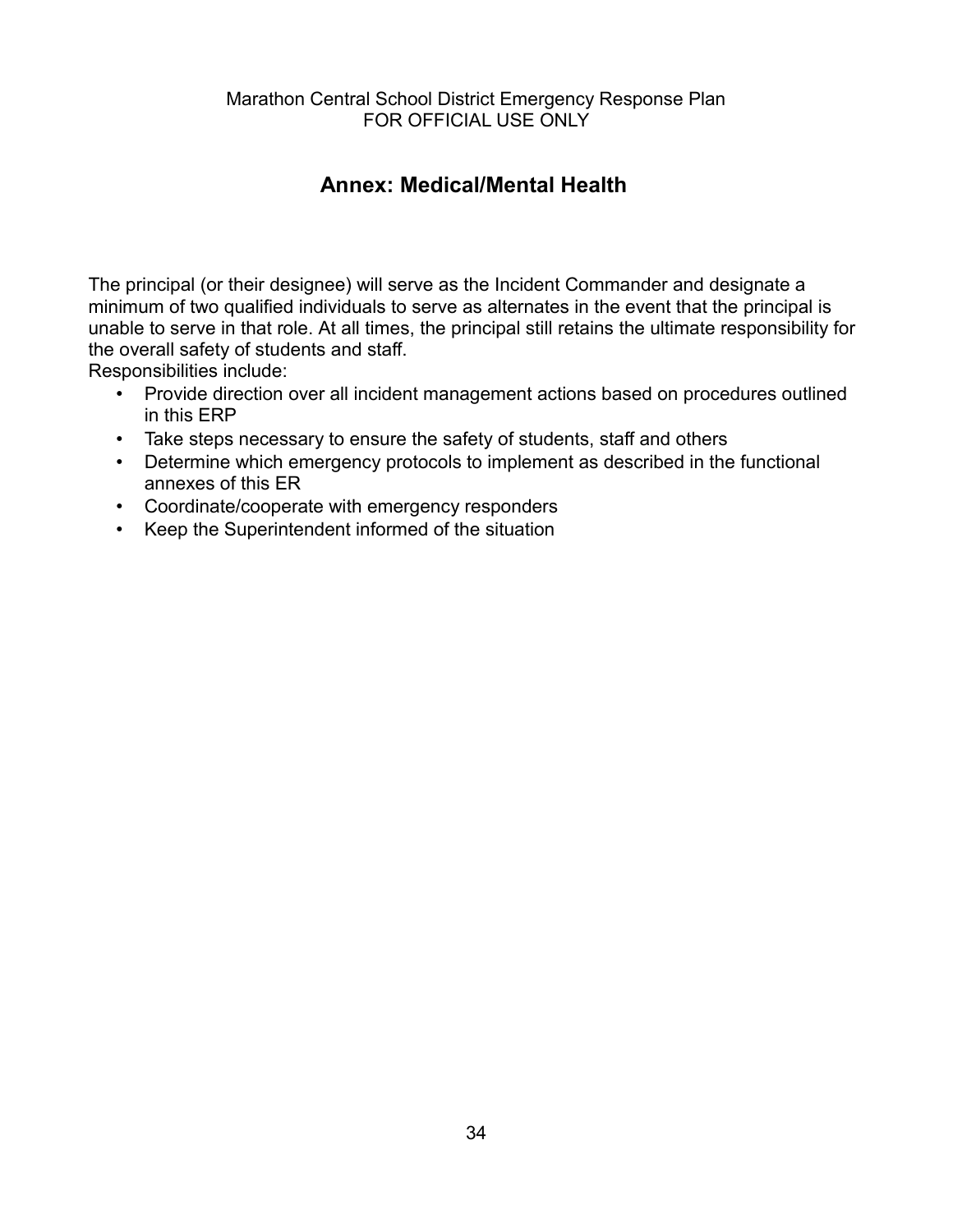### <span id="page-34-0"></span>**Annex: Accounting for All Persons**

The principal (or their designee) will serve as the Incident Commander and designate a minimum of two qualified individuals to serve as alternates in the event that the principal is unable to serve in that role. At all times, the principal still retains the ultimate responsibility for the overall safety of students and staff.

- Provide direction over all incident management actions based on procedures outlined in this ERP
- Take steps necessary to ensure the safety of students, staff and others
- Determine which emergency protocols to implement as described in the functional annexes of this ER
- Coordinate/cooperate with emergency responders
- Keep the Superintendent informed of the situation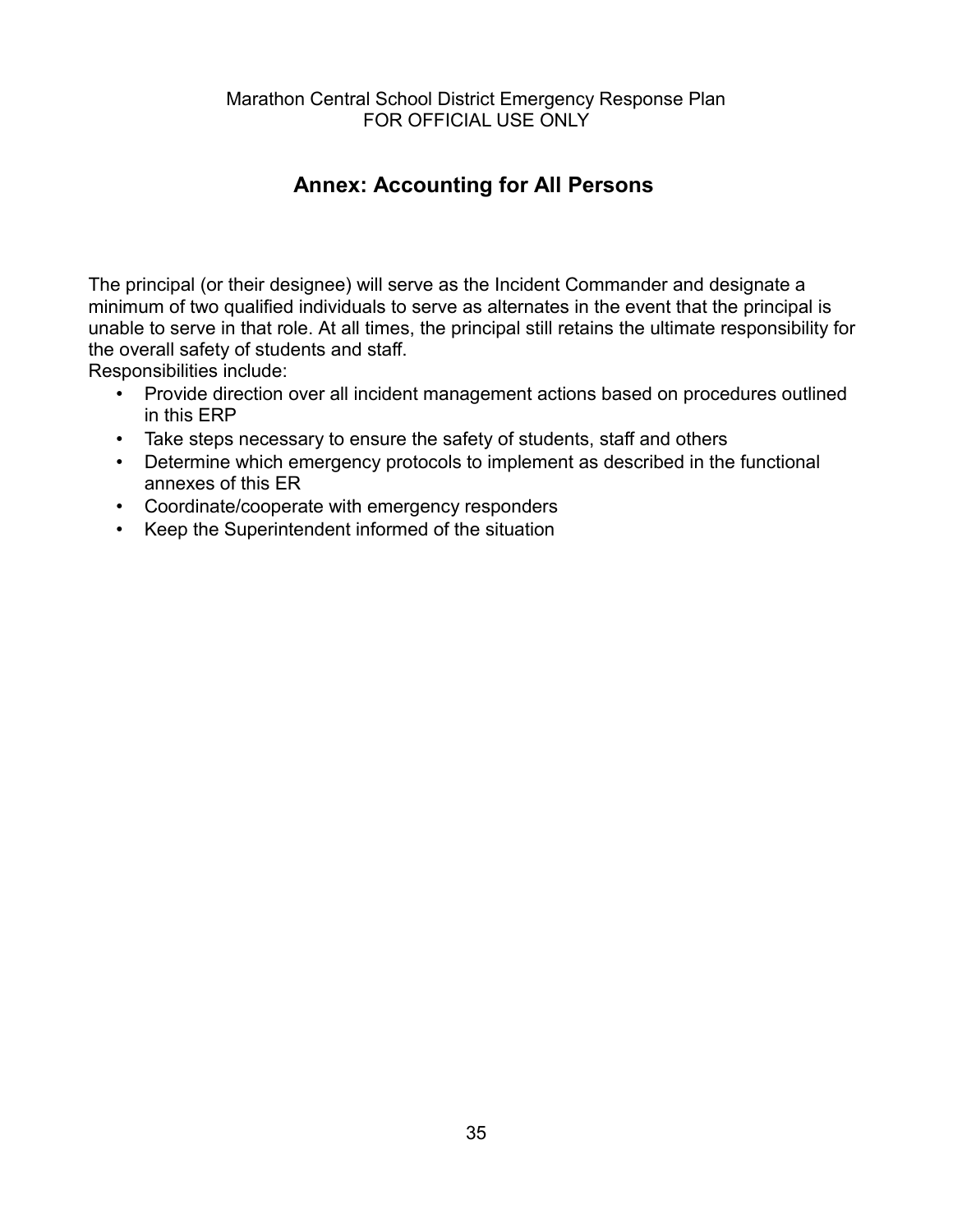### <span id="page-35-0"></span>**Annex: Reunification**

The Superintendent (or their designee) will serve as the Incident Commander and designate a minimum of two qualified individuals to serve as alternates in the event that the superintendent is unable to serve in that role. At all times, the superintendent still retains the ultimate responsibility for the overall safety of students and staff. Responsibilities include:

- Provide direction over all incident management actions based on procedures outlined in this ERP
- Take steps necessary to ensure the safety of students, staff and others
- Determine which emergency protocols to implement as described in the functional annexes of this ER
- Coordinate/cooperate with emergency responders
- Keep the Administration informed of the situation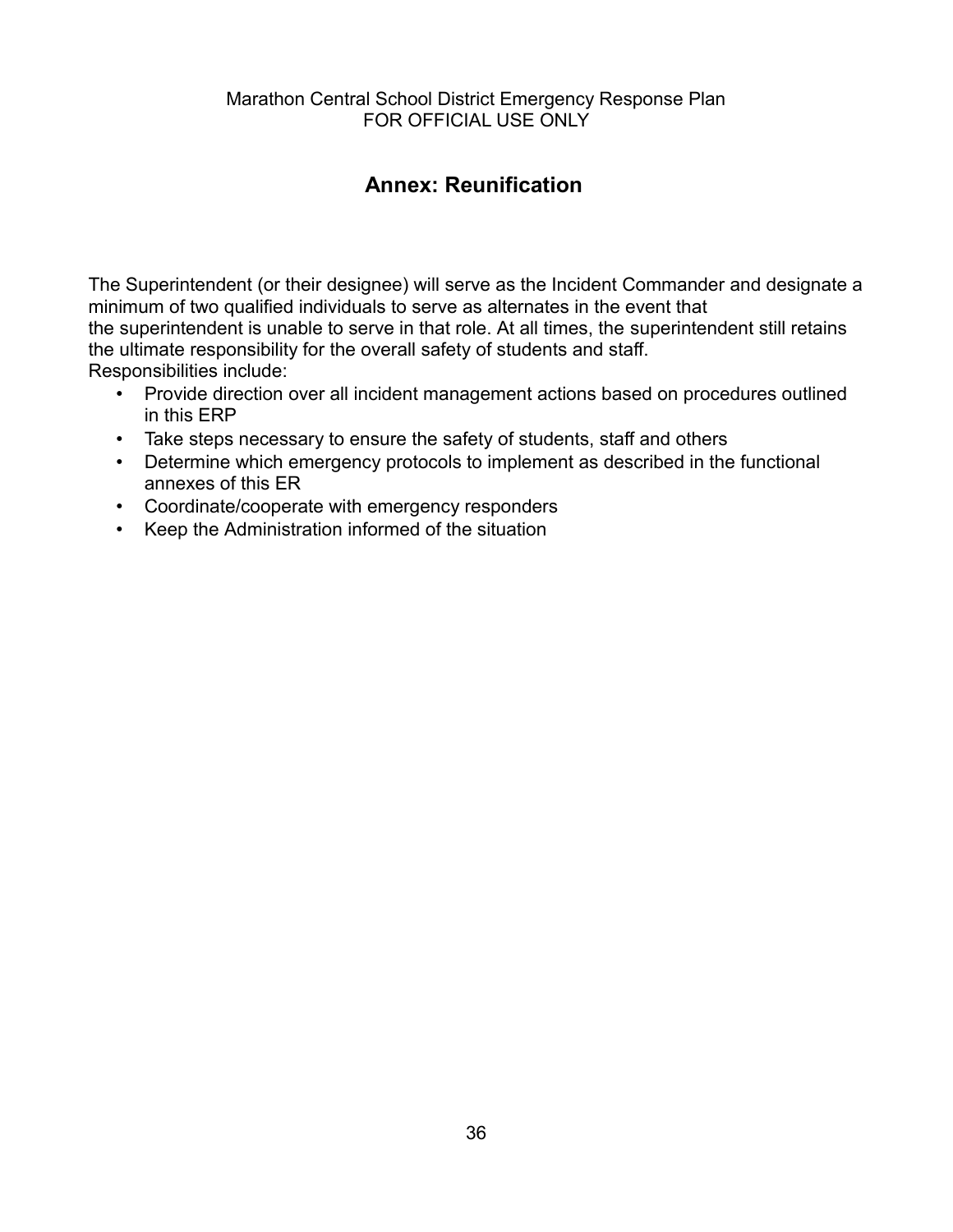### <span id="page-36-0"></span>**Annex: Continuity of Operations**

The principal (or their designee) will serve as the Incident Commander and designate a minimum of two qualified individuals to serve as alternates in the event that the principal is unable to serve in that role. At all times, the principal still retains the ultimate responsibility for the overall safety of students and staff.

- Provide direction over all incident management actions based on procedures outlined in this ERP
- Take steps necessary to ensure the safety of students, staff and others
- Determine which emergency protocols to implement as described in the functional annexes of this ER
- Coordinate/cooperate with emergency responders
- Keep the Superintendent informed of the situation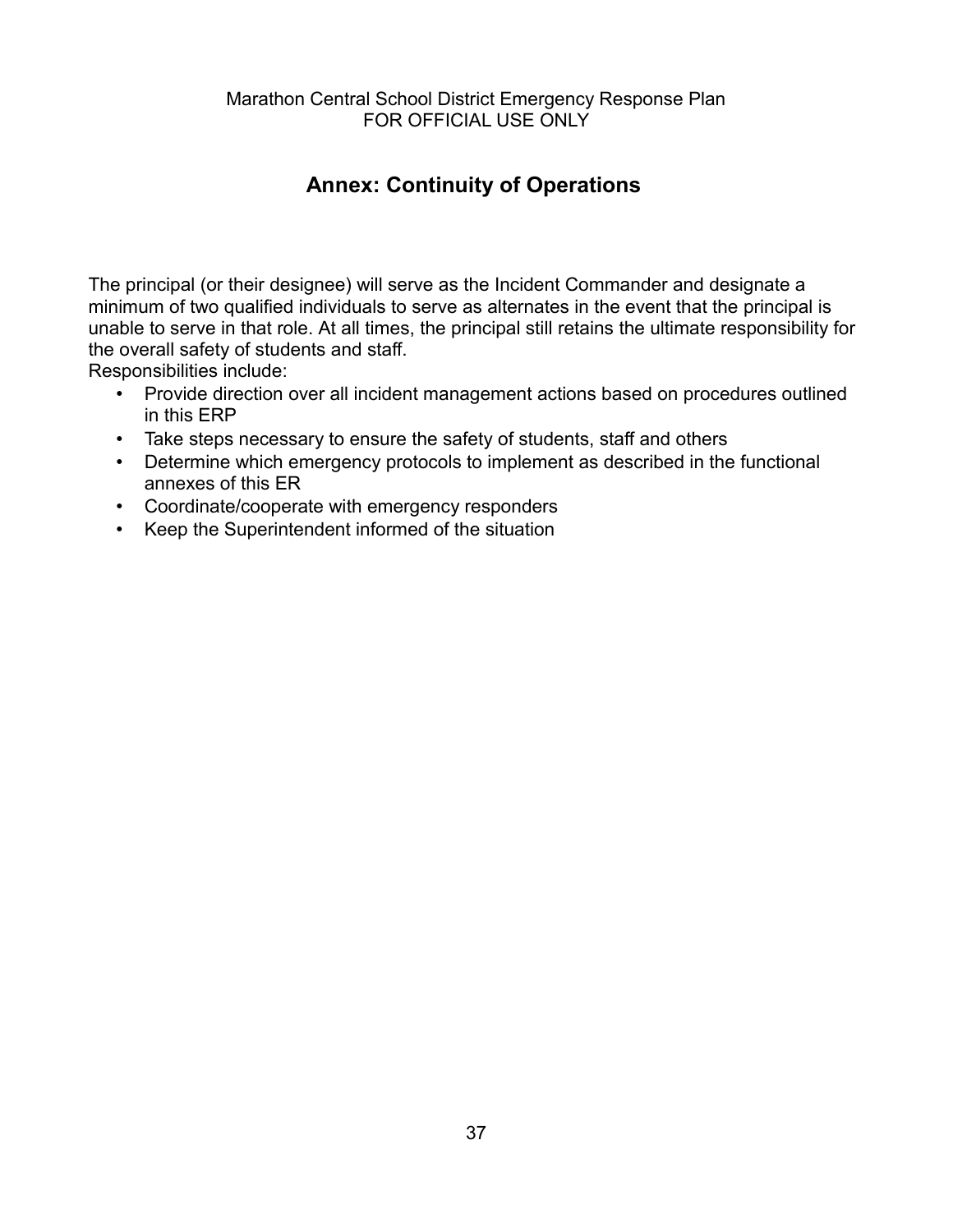## <span id="page-37-0"></span>**Threat and Hazard Specific Annexes**

The threat and hazard specific annexes provide unique procedures, roles, and responsibilities that apply to a specific hazard. They often include provisions and applications for warning the public and disseminating emergency public information.

Threat and hazard specific annexes do not repeat content but build on information in the functional annexes and basic plan. Repeating information is not advisable for the following reasons:

School staff and students should learn and exercise simple procedures that apply to all hazards.

The hazard specific annexes should present only hazard-unique information.

Repeating procedures increases the possibility that there will be inconsistencies in procedures that could lead to confusion during an incident.

The plan becomes larger and more difficult for users to comprehend.

The school should customize threat and hazard specific protocols to fit their unique circumstances. Planning, training, drills and table-top exercises conducted with local emergency and safety officials will assist in the development of effective procedures and protocols. These activities will also help a school evaluate the appropriateness of the procedures in the plan. They assist with modifications or updating as necessary to ensure that the procedures are sufficient to provide a safe environment for students, staff and visitors.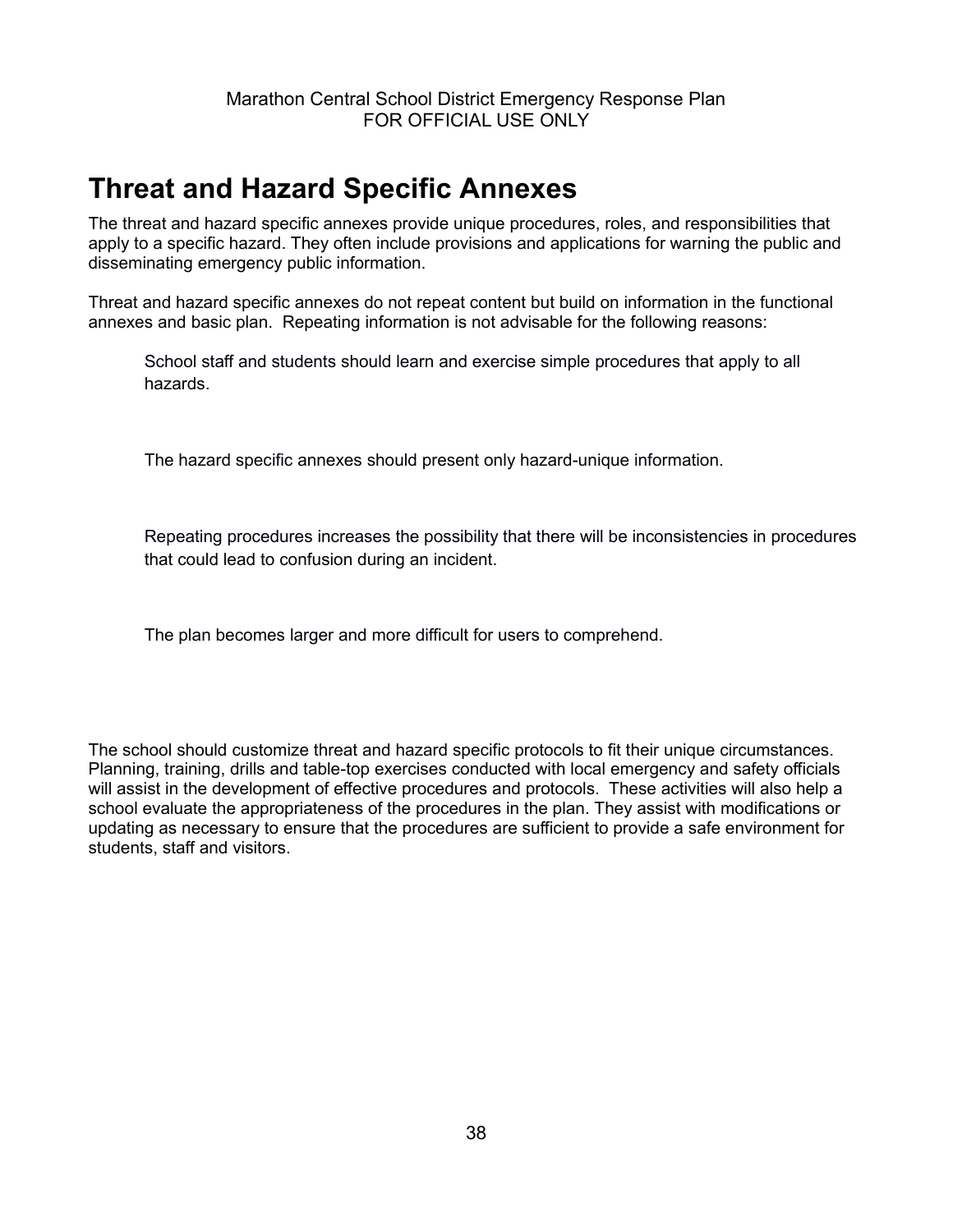### <span id="page-38-0"></span>**Annex: Active Shooter**

The principal (or their designee) will serve as the Incident Commander and designate a minimum of two qualified individuals to serve as alternates in the event that the principal is unable to serve in that role. At all times, the principal still retains the ultimate responsibility for the overall safety of students and staff.

- Provide direction over all incident management actions based on procedures outlined in this ERP
- Take steps necessary to ensure the safety of students, staff and others
- Determine which emergency protocols to implement as described in the functional annexes of this ER
- Coordinate/cooperate with emergency responders
- Keep the Superintendent informed of the situation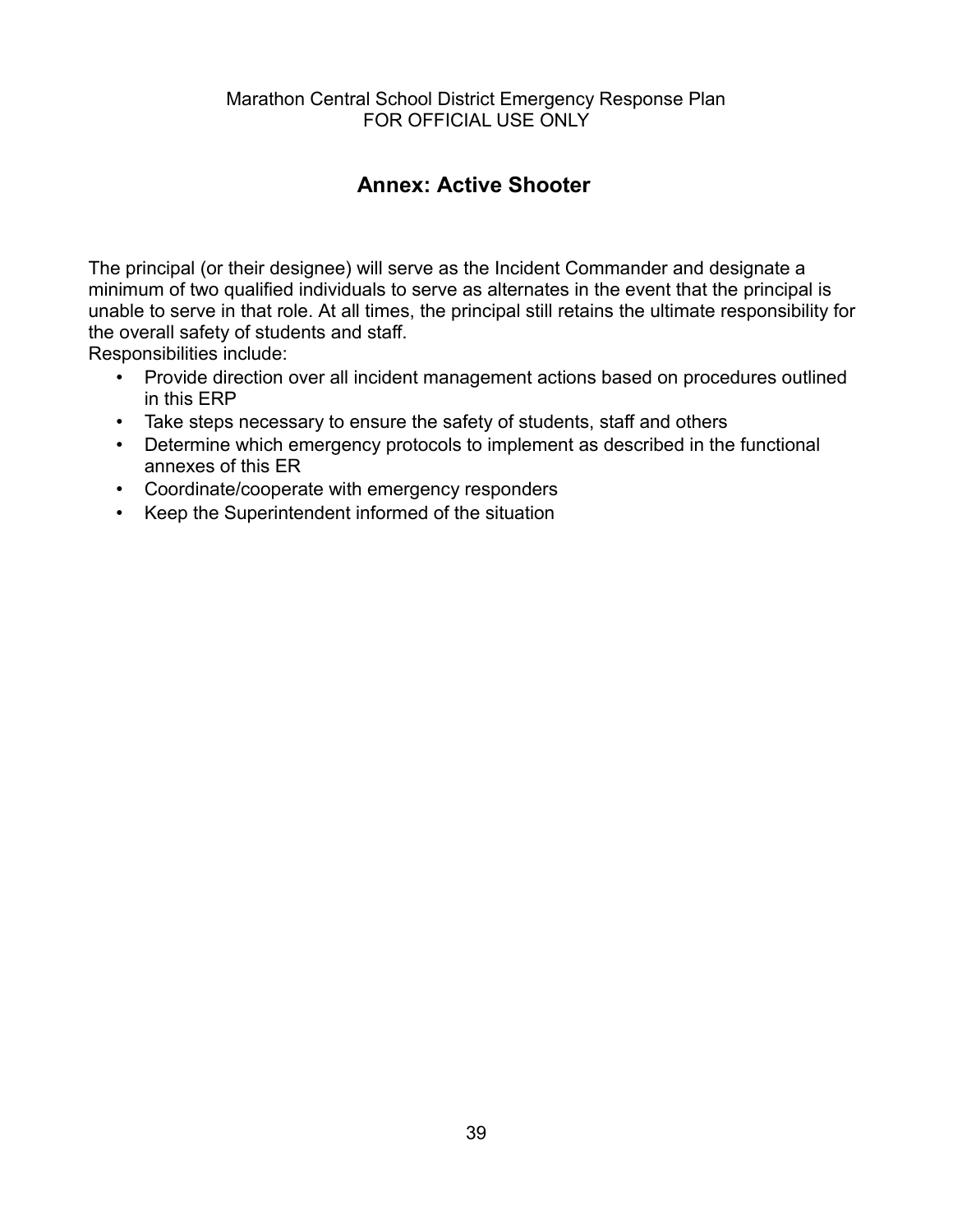### <span id="page-39-0"></span>**Annex: Bomb Threat**

The principal (or their designee) will serve as the Incident Commander and designate a minimum of two qualified individuals to serve as alternates in the event that the principal is unable to serve in that role. At all times, the principal still retains the ultimate responsibility for the overall safety of students and staff.

- Provide direction over all incident management actions based on procedures outlined in this ERP
- Take steps necessary to ensure the safety of students, staff and others
- Determine which emergency protocols to implement as described in the functional annexes of this ER
- Coordinate/cooperate with emergency responders
- Keep the Superintendent informed of the situation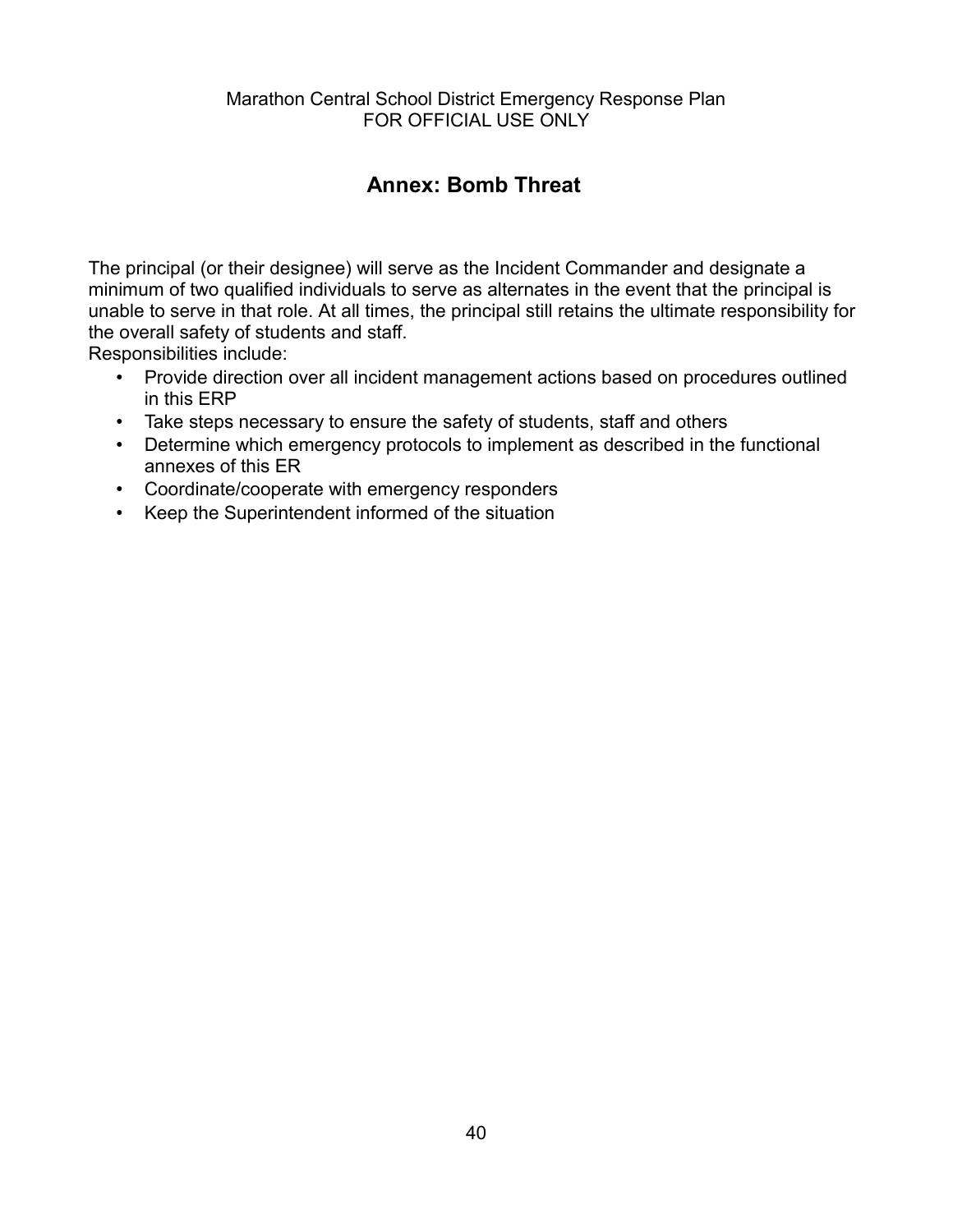### <span id="page-40-0"></span>**Sites of Potential Emergencies**

#### Nuclear Attack

The original Emergency Management Plan contained a protocol for dealing with nuclear attack, which is reproduced in its essentials here for the purpose of maintaining completeness in the catalog of possible hazardous events treated in this Safety Plan.

- Many people feel that nuclear attacks are not survivable. However, the Federal Emergency Management Agency (FEMA) claims that many lives can be saved if the public knows what actions to take and when to take them. These actions do depend on the existence of advance warnings.
- With the assumption that nuclear attack would follow a period of mounting world tension, all persons should be familiar with the state and county emergency preparedness directives. Prior to an actual attack, the Emergency Broadcast System would notify the public through local radio and television emergency bulletins.
- In general, persons would report to emergency shelters or, as a last resort, basements of buildings. If no basement is immediately available, go to the innermost area of the building, farthest from all exposed exterior walls. If in a public shelter, obey the rules set forth by the appointed shelter personnel. Be aware that you may need to be in the shelter up to 30 days.

For the benefit of everyone, it is essential to remain calm. If in a basement:

- close all windows and drapes;
- fill buckets, bottles, and all available containers with water;
- turn off gas, electric, HVAC utilities, and water.
- After the attack, the primary hazard is residual radiation, otherwise known as fallout. Though you cannot see, smell, taste, or touch it, fallout is deadly. The most dangerous type of radiation is gamma, which is similar to high doses of X-rays. Time, distance, and shielding are the best defenses. Health problems result from inhaling or ingesting radioactive material.
- Inhaling radioactive fallout should be avoided by keeping dust particles to a minimum and wearing a face covering. Ingesting radiation should be avoided by eating canned foods, dried or canned milk, and uncontaminated water.
- Municipal drinking water for the Village of Marathon comes from a covered well and would be the safest for consumption. Water from a pond, lake, stream, roof or reservoir will contain some contamination.

Emergency Early Dismissal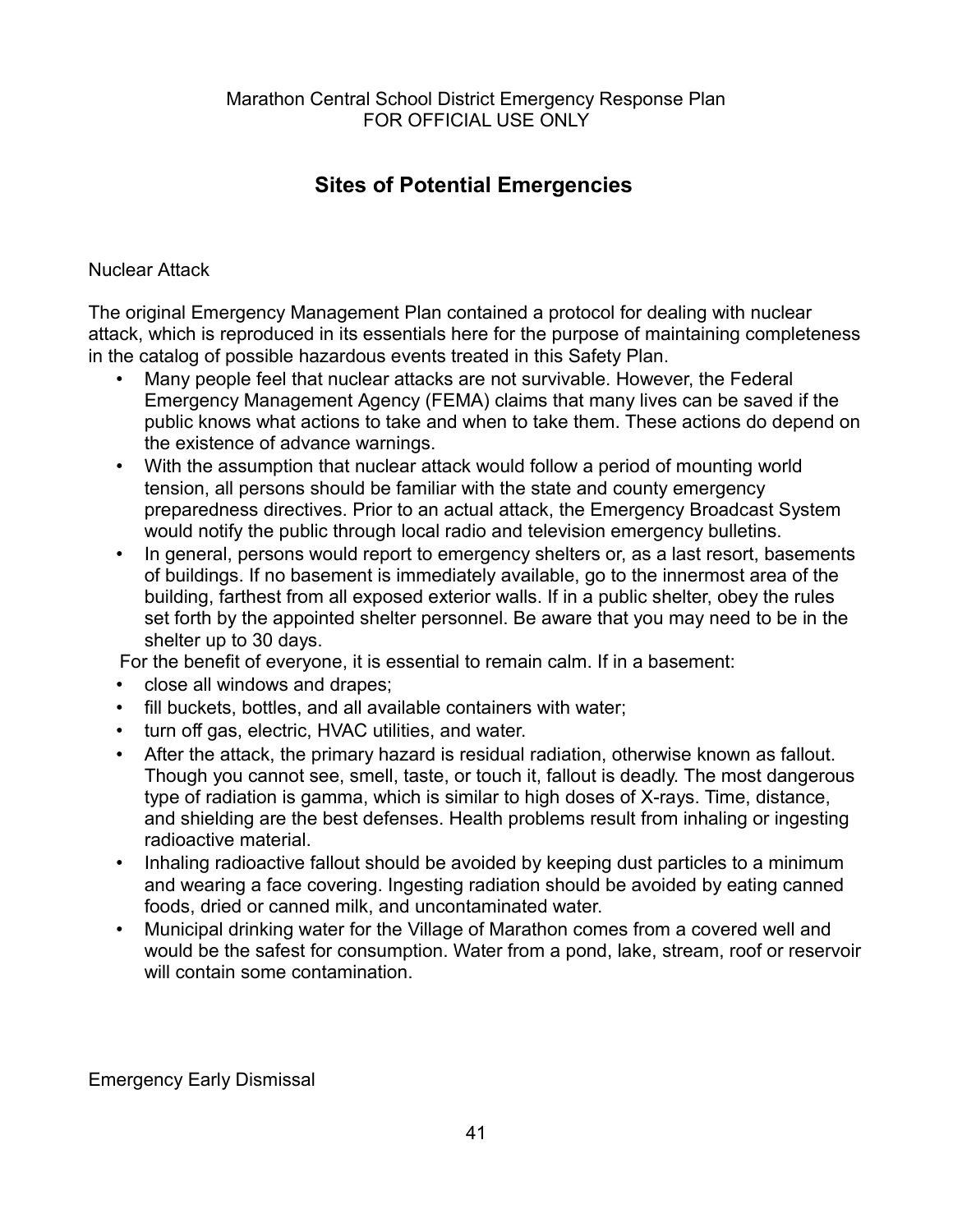An early dismissal is announced in the event of:

- A system failure such as heating/plumbing/electrical failure that renders the building unsuitable for instructional purposes;
- A weather-related condition;
- Any other safety issue as determined by the Superintendent.
- The actual dismissal will follow normal procedures for dismissal unless the situation warrants otherwise.

#### Fire or Explosion

- First person on the scene should pull a fire alarm, and notify building administrator of the cause or source, if known
- Fire extinguishers and fire alarms are placed in strategic locations throughout the buildings and clearly designated. All teachers and staff will become familiar with these locations. Do not put yourself or your students in harm's way.
- Immediately upon hearing the fire alarm, faculty and others in the building will evacuate the building via their prearranged evacuation route posted in each room.
- Upon reaching the assembly area, students will await further instructions.
- During inclement weather, the building administrator will contact the Transportation Supervisor to obtain buses for students to implement off-site sheltering plan. Teachers will take attendance and use accountability check sheets before students begin loading the buses to assure that all students are accounted for.

#### Hostage/Dangerous Person

If a student, staff member, or outsider is armed, has assaulted or threatens another person, or is behaving irrationally, any person on the scene should act in the interests of the safety of students and staff. In addition to notifying an administrator as soon as possible, a person on the scene should:

- Remain calm, reassure others, and try to prevent panic.
- As quickly as possible, move away from the scene anyone not directly involved with the incident.
- Notify administrator who will then notify the Superintendent. If after regular school hours where there is no administrator in the building, call 911.
- If communicating with the person:
- speak calmly and reasonably.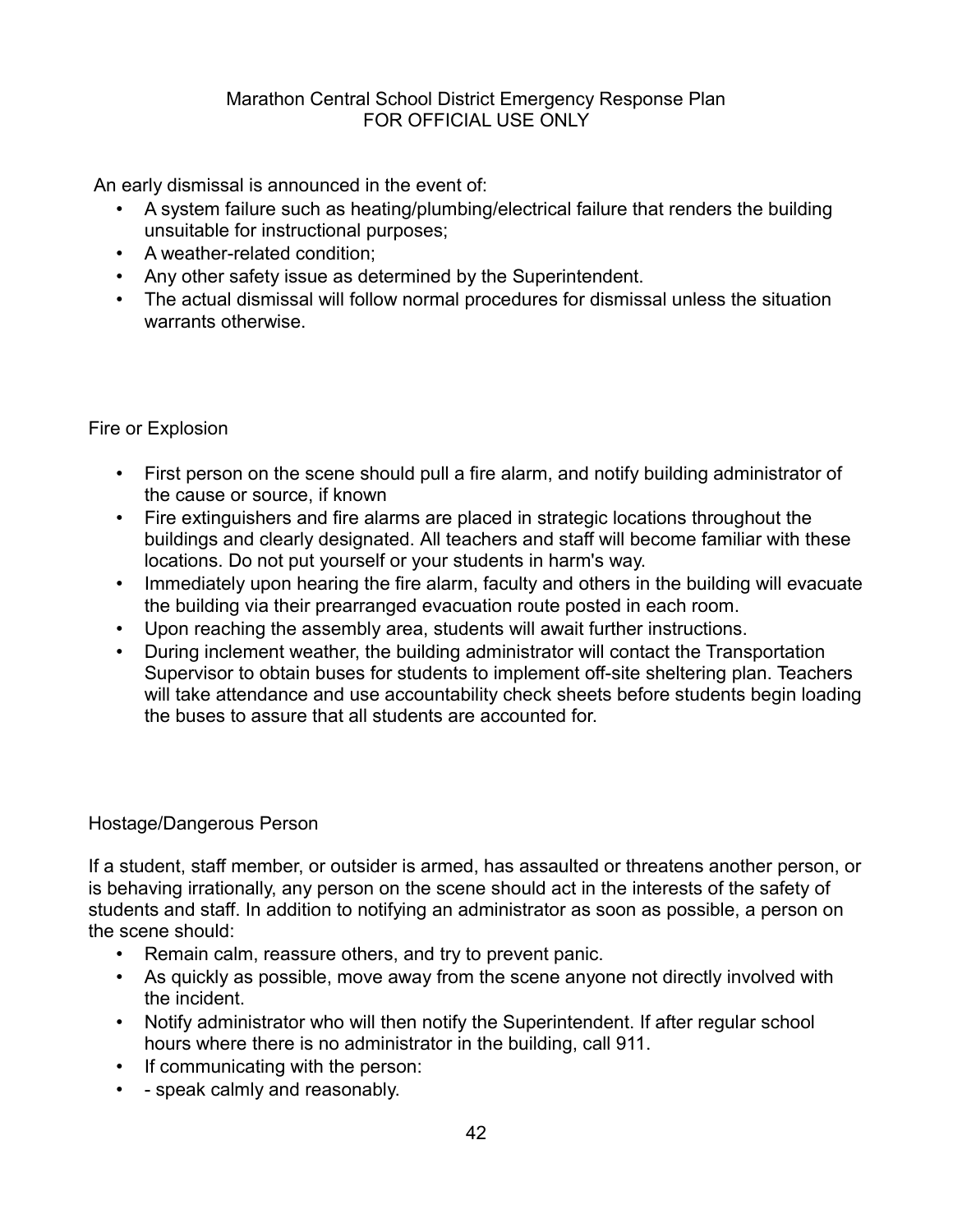- encourage the person not to act hastily.
- - be non-threatening.
- elicit as much information as possible.
- allow the person to leave the building if he/she attempts to do so.
- Take note of dangerous person's/victims description, voice car or any other information that may be useful to the authorities if person flees the scene.
- Have someone write notes of any communication between involved persons.
- Observe details of any vehicle used.
- Maximize safety of all involved parties.

Toxic Spill, Air Pollution, Radiological Incident, Oil/Gas/Diesel Spill

- Cancel all outdoor activities and summon all persons into the building.
- Direct building staff to close all doors and windows, and turn off any exterior ventilating systems.
- Notify Superintendent and Director of Facilities.

#### Natural Phenomena

(Includes snow/ice storms, thunder/lightning, tornado, severe high winds, earthquake, flood)

- Curtail or cease all outdoor and/or extracurricular activities as appropriate. Summon all persons into the building with help of staff and public address system/walkie talkies.
- Students should be sheltered in classrooms, away from windows, glass, and other hazards.
- Depending upon the severity of the condition, students may be directed to sit in the hallway.
- The Superintendent will make the determination dismiss early or shelter on site.

Epidemic/Food or Water Poisoning

• The school nurse(s) will identify the existence of a problem and notify building administrators and the Superintendent.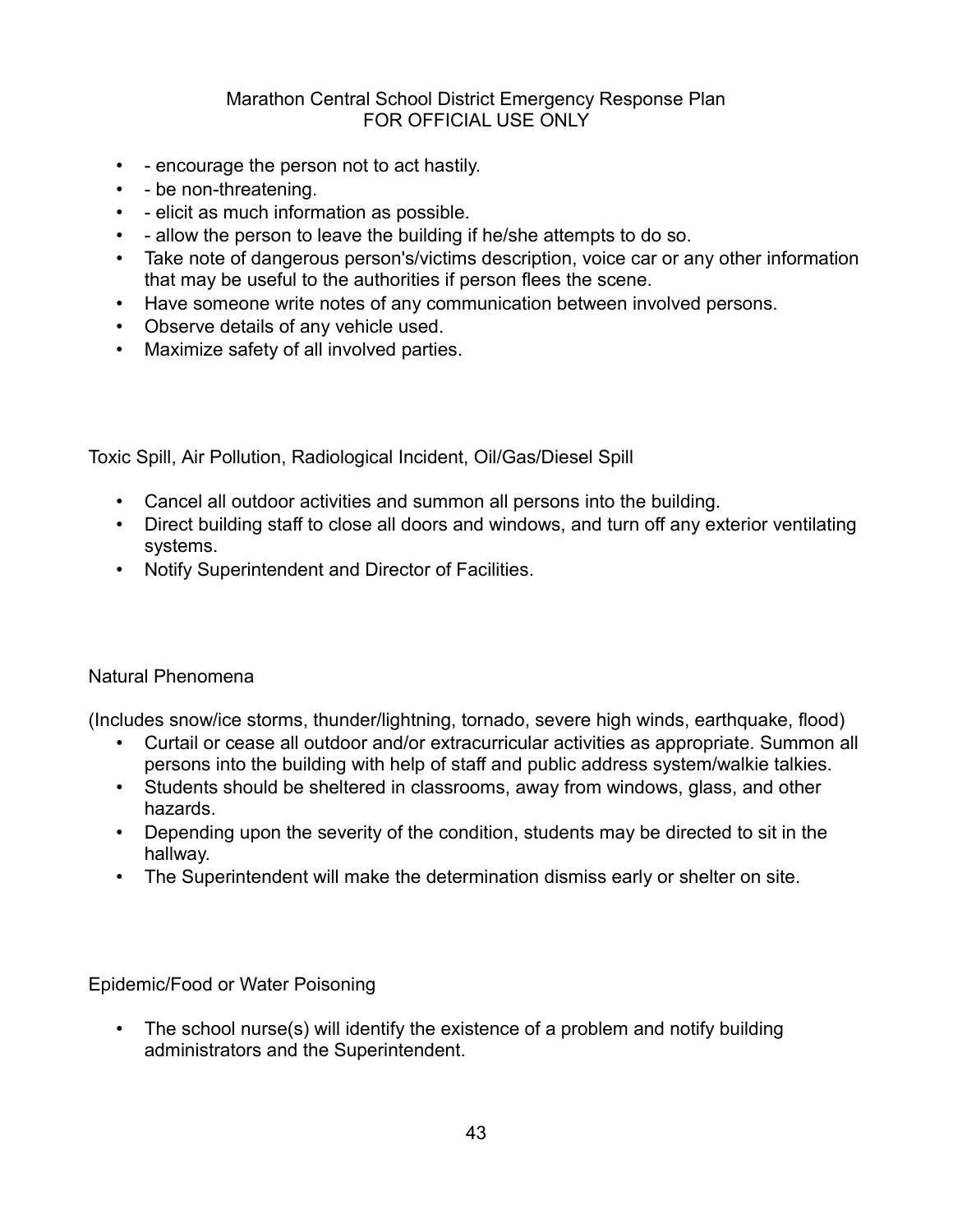- The Superintendent will contact with the assistance of the County Health Department (753-5036) as necessary, to identify the problem source and potential solution(s).
- Potable water is mandated for building occupancy. If water is not suitable for drinking, operation of the building will cease unless equivalent provisions are made, such as bottled water and single service disposable cups.
- Public health officials have the highest authority in these situations. Building operation will be curtailed or ceased as appropriate.

#### Civil Disturbance

Building administrators and Superintendent will attempt to gather as much information as possible and place district in lockout if needed.

#### School Bus Breakdown/Accident

If you are involved in an accident on the school bus the following is a suggested procedure to follow that will meet the requirements of state law.

- Bring the bus safely to a stop.
- REMAIN CALM.
- Activate 4 -way flashers.
- Determine if there are any injuries if they are serious enough contact 911 directly, if not contact base, cell phone is preferable. Emergency contact phone numbers are in your bus.
- Identify yourself.
- Give your location.
- Notify how many passengers aboard and if there are any injuries.
- Briefly describe the incident and extent of damage.
- Follow instructions from base.
- Do not leave the scene of any incident involving personal injury or property damage until told to do so by administration or authorities.
- Base will notify authorities.
- Make sure that passengers are safe and as comfortable as possible.
- Make a list of all of the passengers on the bus at the time of the accident and where they were seated.
- Passengers should not be moved from the bus unless it would be more dangerous to stay on i.e.: fire, drowning, or further collision.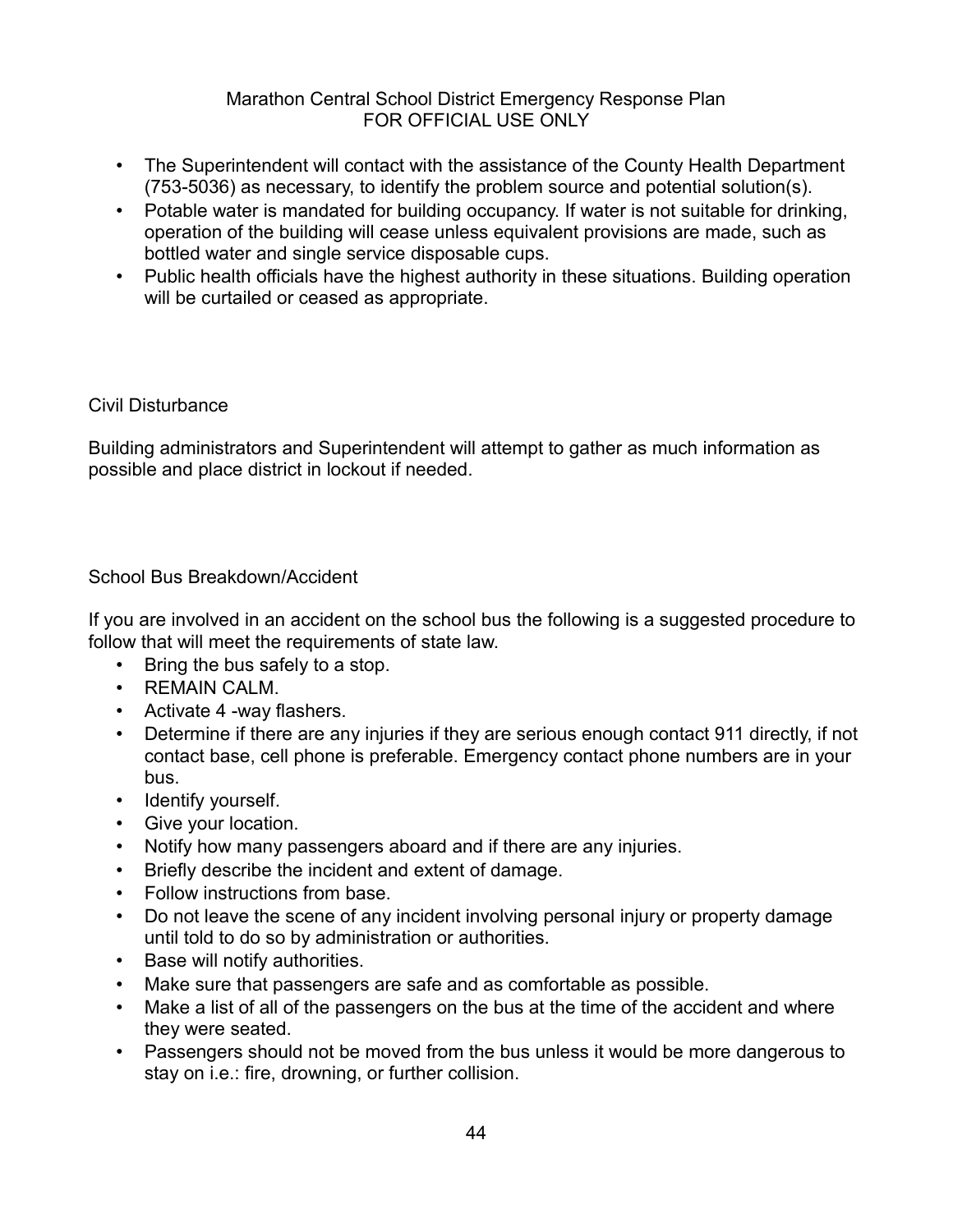Secure the scene from further accidents or injuries: Move the bus to a safe location if it is danger of causing further damage.

Place triangles as soon as possible. A diagram of where to place triangles is inside the cover of the triangle box.

- Do not allow anyone other than emergency responders or school personnel on the bus
- Do not release students until told to do so by administration. Make a list of who has been released and to whom they have been released. If they are transported from the scene by emergency responders note where they are being transported to
- Cooperate fully with emergency personnel and police. You will be asked to provide your license along with the registration and insurance card that will be clearly displayed on the bus, or in the glove box of a van/car.
- Be careful not to destroy evidence, and if possible take pictures
- Do not discuss the accident with anyone other than police, insurance representatives or school administrators. Refer media personnel to the District Superintendent.
- Driver will be drug tested under the following circumstances:

If the accident involved the loss of human life;

If you receive a citation for a moving violation and anyone injured received treatment away from the scene or any vehicle involved had to be towed from the scene.

TRANSPORTATION OFFICE RESPONSIBILITIES IN RESPONDING TO A SCHOOL BUS ACCIDENT

- Gather the following information from bus driver:
- Location
- How many passengers on bus?
- How many and type of injuries
- Brief description of accident including damage
- Remind driver to:
- stay calm
- give first aid to injured
- secure the scene
- fill out the seating chart
- Notify appropriate authorities and Superintendent
- Determine who and what vehicles should proceed to scene
- Obtain a list of students who were removed from the scene, including by whom, and, if it is by emergency responders, to where they have been transported
- Do not discuss incident with anyone except authorities, administration and insurance representatives
- Obtain necessary information from police to fill out MV104f
- Determine what if any disciplinary action and or retraining will be necessary for driver

REPORTING ACCIDENT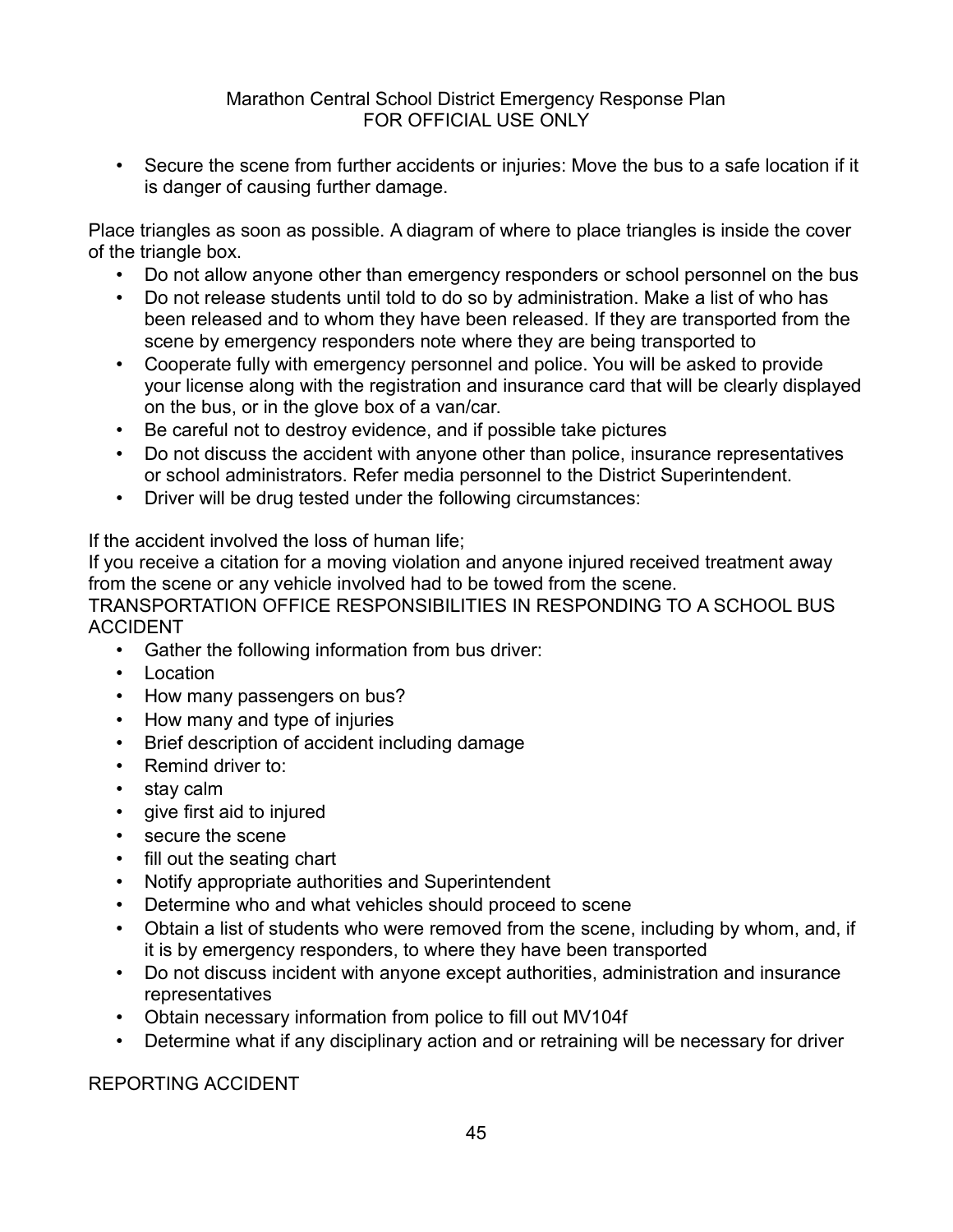Department of Transportation Part 722 (Reports of Accident):

- 1 "Any accident in any way involving a motor vehicle subject to department inspection, which results in the loss of life or injury of any passenger, employee, or other person, or which was caused by mechanical failure (regardless of whether or not injuries were incurred), will be immediately reported to the department by telephone or telegraph."
- 1 "No work will be performed on and no passenger will be transported in the vehicle until it is released by D.O.T."

Department of Motor Vehicles: Article 22 - Accidents and Accident Reports - Section 600 - Leaving scene of an incident without reporting:

- Any person operating a motor vehicle who, knowing or having cause to know that damage has been caused to the real property or to the personal property, not including animals, of another, due to the culpability of the person operating such motor vehicle, or due to accident, will, before leaving the place where the damage occurred, stop, and exhibit his license and insurance identification card for such vehicle...then he will report the same as soon as physically able to the nearest police station, or judicial officer."
- Section 601 Leaving scene of injury to certain animals without reporting: "Any person operating a motor vehicle which will strike and injure any horse, dog, or animal classified as cattle will stop and endeavor to locate the owner or custodian of such animal or a police, peace or judicial officer of the vicinity, and take any other reasonable and appropriate action so that the animal may have necessary attention and will also promptly report the matter to such owner, custodian or officer (or if no one of such has been located, then to a police officer of some other nearby community)."

#### MECHANICAL BREAKDOWN

- $\cdot$  Bring bus safely to a stop.
- Activate 4-way hazard lights; and if situation appears to be extremely dangerous, put on any lights that may be helpful.
- Determine the nature and extent of breakdown.
- Call for help by two-way radio give as much information as possible.
- Location
- Symptoms of problems
- Assistance needed
- Number of students on bus
- Display properly the reflectors found in your bus.
- Make necessary repairs if possible.
- Make students as safe and comfortable as possible.
- Move students to a safe location away from the bus if necessary.
- Under no conditions should students be allowed to proceed either to home or the school by either walking long distances unsupervised or by riding with strangers.

#### PROCEDURES FOR VEHICLE DEFECTS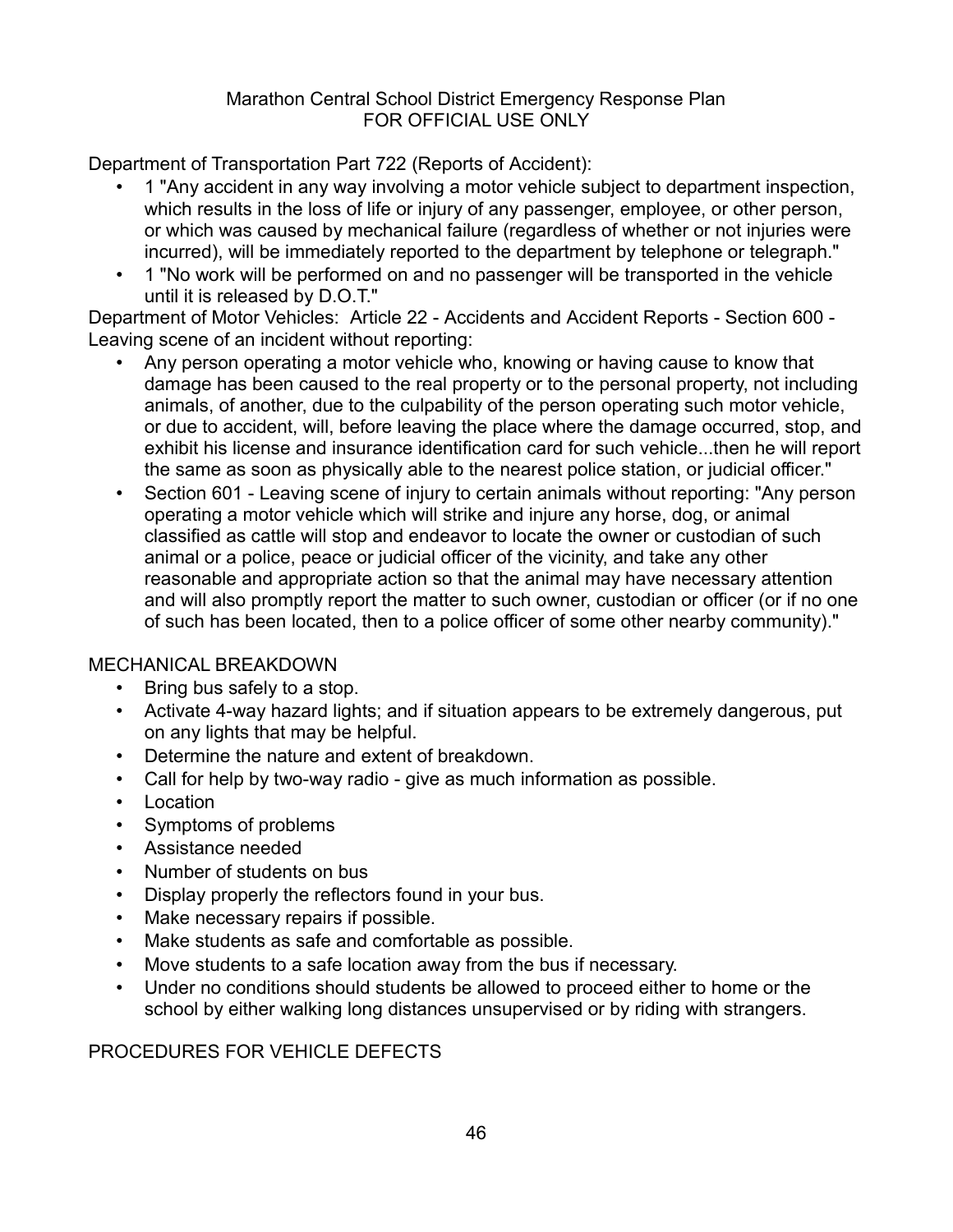- If any defect is found in the vehicle, it must be reported on the Bus Driver's Daily Report
- If a vehicle cannot be used, the office will assign the driver another vehicle. A precheck must be performed on this vehicle by the driver before a run can be made. The driver is required to fuel and clean this vehicle at the end of the run. All gas or diesel must be recorded on the Daily Report Sheet.

#### Systems Failure

(Loss of power, heat, water or sewage systems, gas leak or structural damage)

- The Director of Facilities will evaluate the problem as far as possible and notify administration.
- Evacuation of the building will be done if deemed necessary.
- Building operation will be curtailed or ceased as appropriate. If formal emergency resolution is needed, the Office of Educational Management Services at SED should be notified.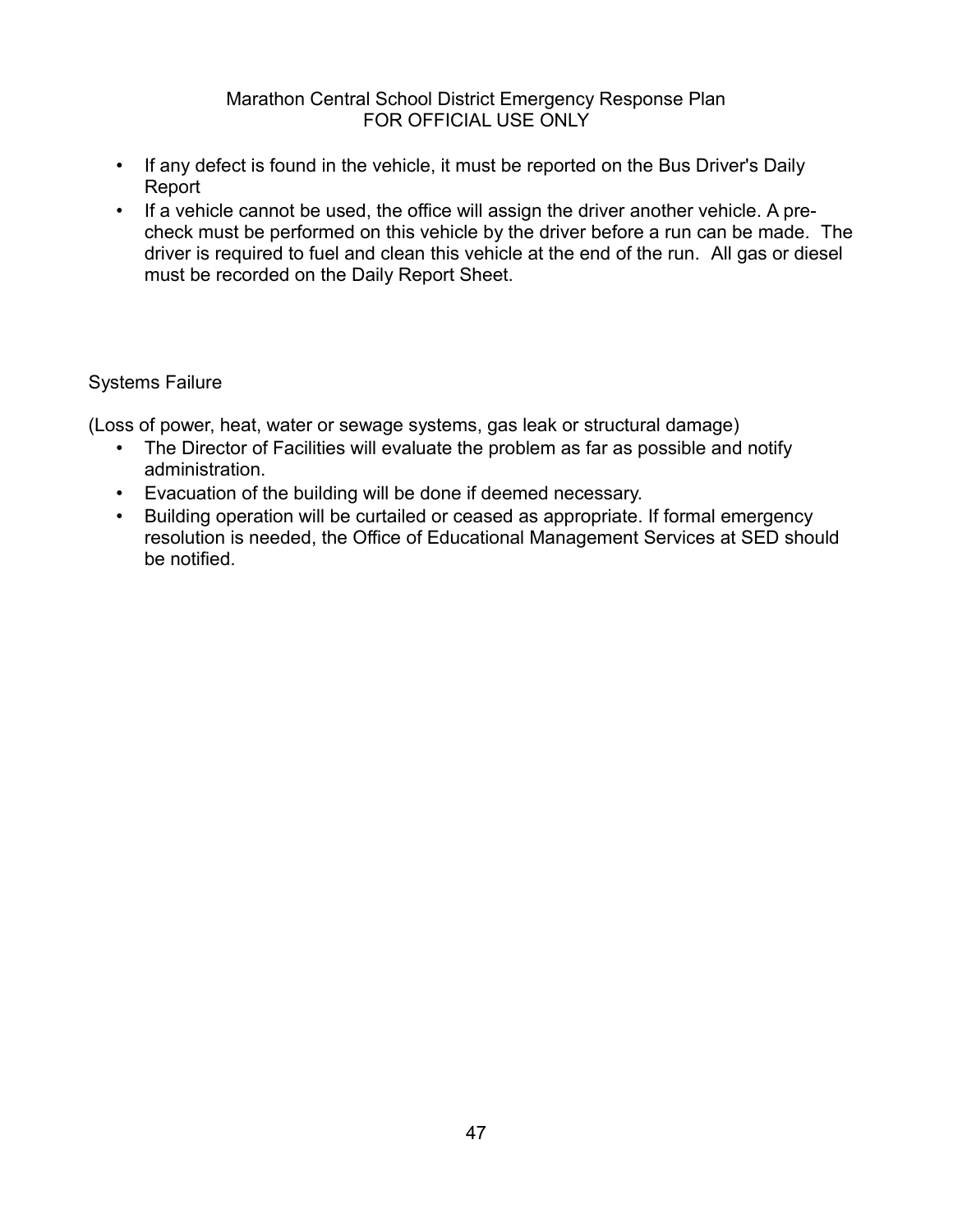## <span id="page-47-0"></span>**Appendices**

The appendices are included for the purpose of documenting vital information necessary for emergency response. These tables should be completed with the requested information or a suitable replacement inserted in their place. This information should be continually updated to avoid confusion and delay during emergency response.

#### **Building - Administrative Staff**

|                          |                 | <b>Primary</b> | <b>Alternate</b> | <b>Safety</b><br>Team | CPR&<br><b>AED</b> |
|--------------------------|-----------------|----------------|------------------|-----------------------|--------------------|
| <b>Name</b>              | Title           | Contact#       | Contact#         | <b>Member</b>         | <b>Certified</b>   |
| <b>Thomas Goskoski</b>   | <b>Business</b> | 607-849-       |                  | Yes                   | Yes                |
|                          | Offical         | 3224           |                  |                       |                    |
| Jonathan Hillis          | Elementa        | 607-849-       |                  | Yes                   | Yes                |
|                          | ry              | 3282           |                  |                       |                    |
|                          | Principal       |                |                  |                       |                    |
| Kathleen Hoyt            | Director        | 607-849-       |                  | Yes                   | <b>No</b>          |
|                          | οf              | 1228           |                  |                       |                    |
|                          | Instructio      |                |                  |                       |                    |
|                          | n               |                |                  |                       |                    |
| <b>Christopher Leins</b> | <b>CSE</b>      | 607-849-       |                  | Yes                   | <b>No</b>          |
|                          | Chair           | 3169           |                  |                       |                    |
| <b>Holly Marcolina</b>   | High            | 607-849-       |                  | Yes                   | <b>No</b>          |
|                          | School          | 3252           |                  |                       |                    |
|                          | Principal       |                |                  |                       |                    |
| Rebecca Stone            | Superint        | 607-849-       |                  | Yes                   | <b>No</b>          |
|                          | endent          | 3117           |                  |                       |                    |

#### **Building - Faculty**

|              |                |           |          |                  | <b>Safety</b> | CPR&             |
|--------------|----------------|-----------|----------|------------------|---------------|------------------|
|              |                |           | Primary  | <b>Alternate</b> | Team          | <b>AED</b>       |
| Room         | <b>Name</b>    | Grade     | Contact# | Contact#         | <b>Member</b> | <b>Certified</b> |
| ES           | GerriAnn       | Counselin | 607-849- |                  | No            | <b>No</b>        |
|              | Hartnett       |           | 3208     |                  |               |                  |
| <b>HS201</b> | <b>BethAnn</b> | Health    | 607-849- |                  | Yes           | Yes              |
|              | Duncan         |           | 2208     |                  |               |                  |

#### **Building - Support Staff**

| Room                      | <b>Name</b>          | <b>Title</b>                            | <b>Primary</b><br>Contact# | <b>Alternate</b><br>Contact# | <b>Safety</b><br><b>Team</b><br><b>Member</b> | CPR&<br><b>AED</b><br><b>Certified</b> |
|---------------------------|----------------------|-----------------------------------------|----------------------------|------------------------------|-----------------------------------------------|----------------------------------------|
| <b>District</b><br>Office | <b>Heather Euson</b> | Secretarty<br>/District<br><b>Clerk</b> | 607-849-<br>3117           |                              | No                                            | No                                     |
| Guidance                  | Tina Gallagher       | Secretary                               | 607-849-<br>3229           |                              | Yes                                           | No                                     |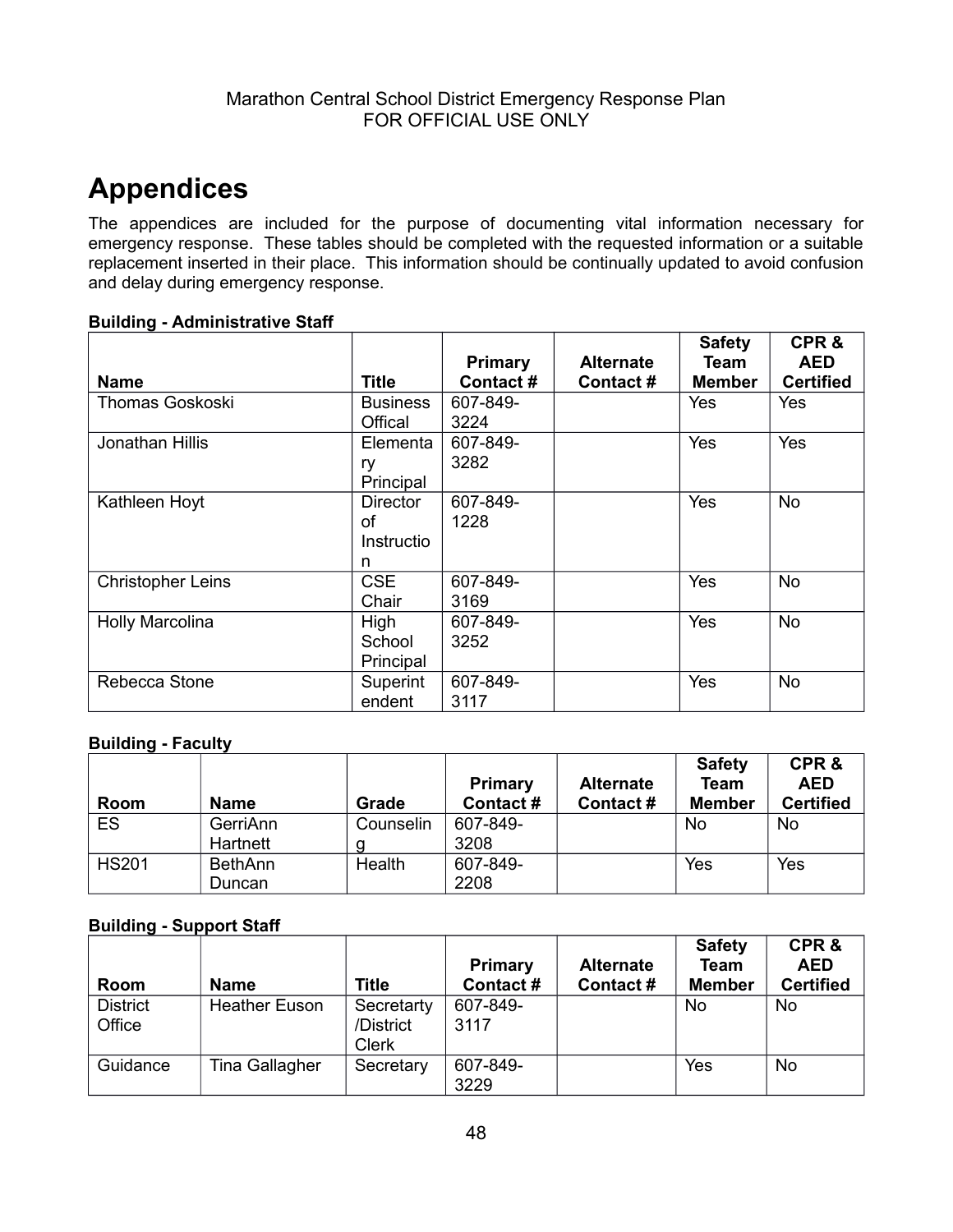|                           |                        |                         | <b>Primary</b>   | <b>Alternate</b> | <b>Safety</b><br>Team | CPR&<br><b>AED</b> |
|---------------------------|------------------------|-------------------------|------------------|------------------|-----------------------|--------------------|
| Room                      | <b>Name</b>            | Title                   | Contact#         | Contact#         | <b>Member</b>         | <b>Certified</b>   |
| <b>CSE107</b>             | Veronica Hall          | Secretary               | 607-849-<br>3169 |                  | No                    | <b>No</b>          |
| <b>ES Office</b>          | Susan Light            | Secretary               | 607-849-<br>3282 |                  | <b>No</b>             | <b>No</b>          |
| <b>HS Office</b>          | Kacie Penrose          | Secretary               | 607-849-<br>3252 |                  | No                    | <b>No</b>          |
| <b>Business</b><br>Office | <b>Barbara Pitcher</b> | Payroll<br><b>Clerk</b> | 607-849-<br>3230 |                  | No                    | <b>No</b>          |

#### **District Contact Information**

| <b>Name</b>          | <b>Title</b>          | <b>Primary</b><br>Contact # | <b>Alternate</b><br>Contact# | <b>Safety</b><br><b>Team</b><br><b>Member</b> |
|----------------------|-----------------------|-----------------------------|------------------------------|-----------------------------------------------|
| Rebecca Stone        | Superintend<br>ent    | 607-849-3117                |                              | Yes                                           |
| <b>Heather Euson</b> | <b>District Clerk</b> | 607-849-3117                |                              | No                                            |

#### **Transportation Contact Information**

|            |               | Primary      | <b>Alternate</b> | <b>Safety</b><br>Team |
|------------|---------------|--------------|------------------|-----------------------|
| Name       | <b>Title</b>  | Contact #    | Contact #        | Member                |
| Lisa Leber | Transportatio | 607-849-3325 |                  | Yes                   |
|            | n Supervisor  |              |                  |                       |

#### **External Contact Numbers (Non-Emergency)**

| Agency    | <b>Title</b> | <b>Primary</b><br>Contact# | <b>Alternate</b><br>Contact# | <b>Safety</b><br><b>Team</b><br><b>Member</b> |
|-----------|--------------|----------------------------|------------------------------|-----------------------------------------------|
| Tom Boice | Marathon     | 607-849-3824               |                              | No                                            |
|           | Christian    |                            |                              |                                               |
|           | Academy      |                            |                              |                                               |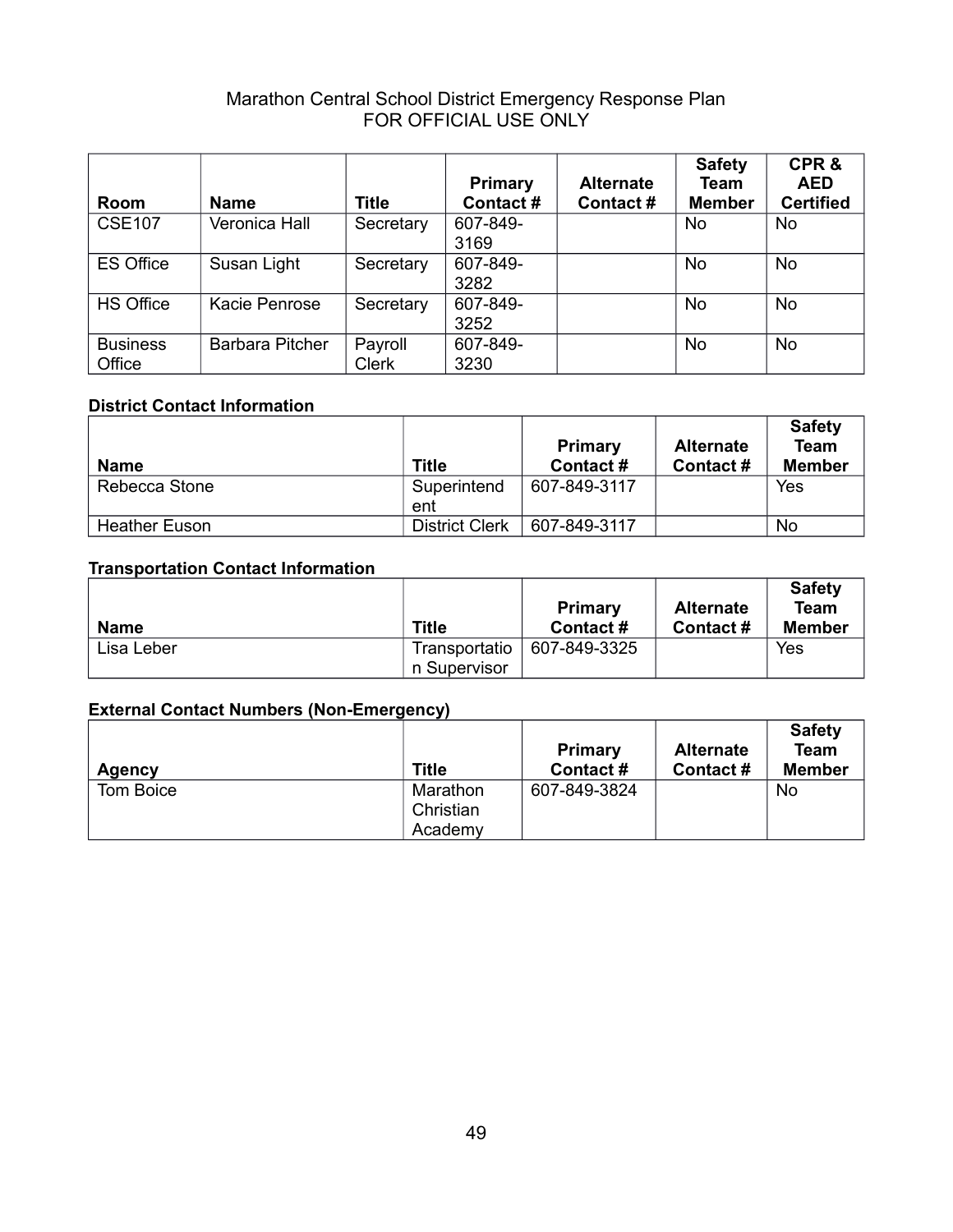### <span id="page-49-0"></span>**Appendix B - Incident Command System (ICS)**

### **COMMAND STAFF**

#### **Incident Commander**

|           | Name            | Title                    | <b>Phone number</b> |
|-----------|-----------------|--------------------------|---------------------|
| Primary   | Rebecca Stone   | Superintendent           | 607-849-3117        |
| Alternate | Thomas Goskoski | <b>Business Official</b> | 849-3224            |
| Alternate | Kathleen Hoyt   | оf<br>Director           | 849-1228            |
|           |                 | Instruction              |                     |

#### **Safety Officer**

|           | Name            | Title                    | Phone number |
|-----------|-----------------|--------------------------|--------------|
| Primary   | Thomas Goskoski | <b>Business Official</b> | 849-3224     |
| Alternate | Rebecca Stone   | Superintendent           | 849-3117     |
| Alternate | Kathleen Hoyt   | οf<br>Director           | 849-1228     |
|           |                 | Instruction              |              |

#### **Liaison Officer**

|           | Name.         | Title                    | Phone number |
|-----------|---------------|--------------------------|--------------|
| Primary   | Rebecca Stone | Superintendent           | 849-3117     |
| Alternate | Tom Goskoski  | <b>Business Official</b> | 849-3224     |
| Alternate | Kathleen Hoyt | Ωf<br>Director           | 849-1228     |
|           |               | Instruction              |              |

#### **Public Information Officer**

|           | Name                   | Title                    | Phone number |
|-----------|------------------------|--------------------------|--------------|
| Primary   | Rebecca Stone          | Superintendent           | 849-3117     |
| Alternate | <b>Thomas Goskoski</b> | <b>Business Official</b> | 849-3224     |
| Alternate | Kathleen Hoyt          | of l<br>Director         | 849-1228     |
|           |                        | Instruction              |              |

### **COMMAND POSTS**

|                 | <b>Primary</b>          | <b>Alternate</b>  | <b>Alternate</b>        |
|-----------------|-------------------------|-------------------|-------------------------|
| <b>Interior</b> | Superintendent's Office | Appleby           | Elementary   Bus Garage |
|                 |                         | School Office     |                         |
| <b>Exterior</b> | <b>Civic Center</b>     | <b>Bus Garage</b> | Whitney Point CSD or    |
|                 |                         |                   | <b>Cortland CSD</b>     |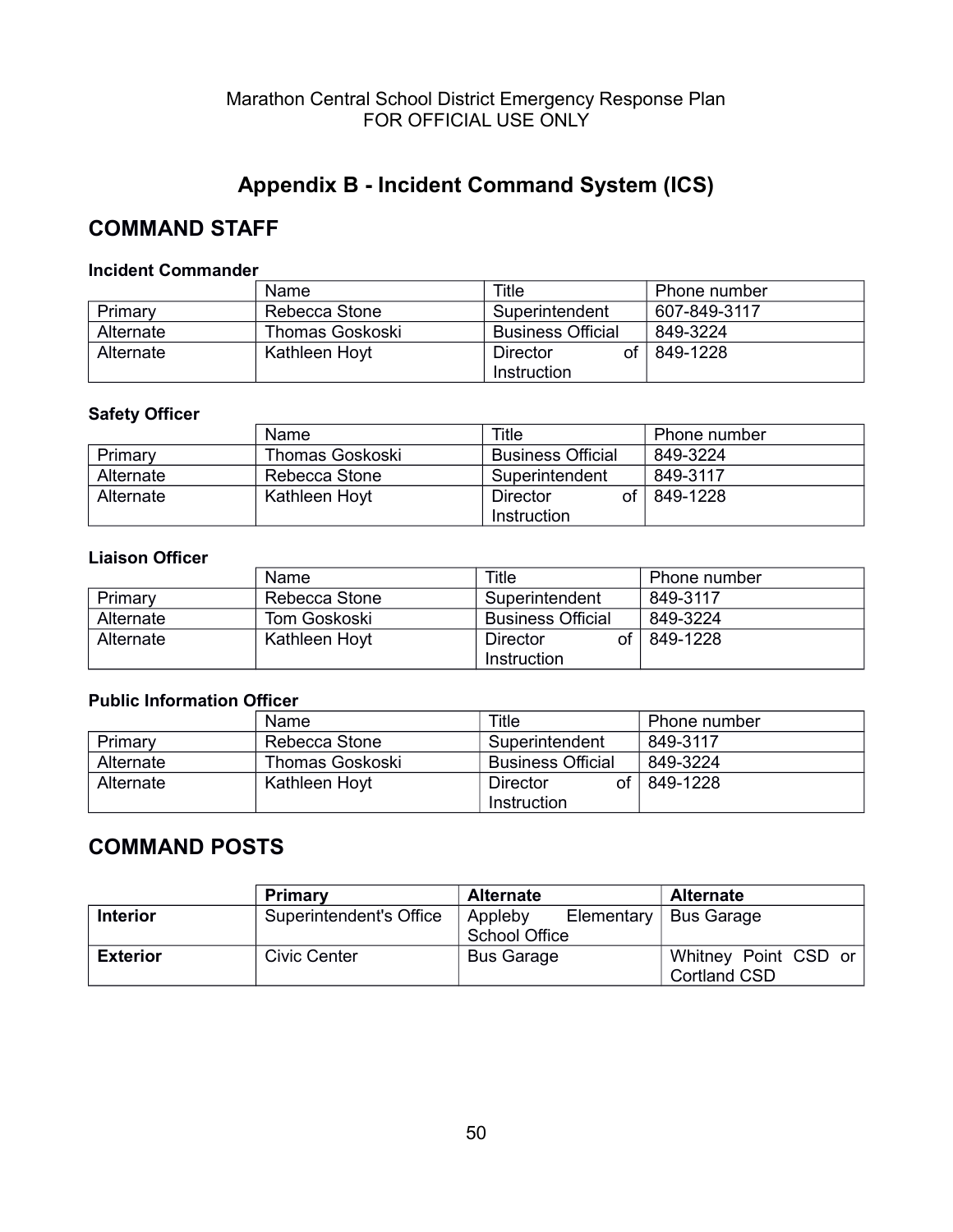### <span id="page-50-0"></span>**Appendix C - Emergency Response Teams**

8 NYCRR Section 155.17 (e)(2)(ii) - requires the designation of an emergency response team, other appropriate response teams, and a post-incident response team. The following tables are provided for the documentation of those teams your schools ERT and PRT, please add additional tables if other response teams are utilized.

| <b>Name</b>         | <b>Title</b>                                                                      | <b>Primary Contact#</b> | <b>Alternate Contact #</b> |
|---------------------|-----------------------------------------------------------------------------------|-------------------------|----------------------------|
| Rebecca Stone       | Superintendent/<br>Chief<br>Emergency<br>Officer/Public<br>Information<br>Officer | 607-849-3117            |                            |
| <b>Tom Goskoski</b> | <b>Business</b><br>Official/Safety<br>Officer                                     | 607-849-3224            |                            |
| Holly Marcolina     | Jr/Sr<br>High<br>School<br>Principal/Operat<br>ions                               | 607-849-3252            |                            |
| <b>Jon Hillis</b>   | Elementary<br>School<br>Principal/Operat<br>ions                                  | 607-849-3282            |                            |
| Kathleen Hoyt       | <b>Director</b><br>of<br>Instruction                                              | 607-849-1228            |                            |
| <b>Chris Leins</b>  | of<br><b>Director</b><br>Special<br>Education                                     | 607-849-3169            |                            |
| Lisa Leber          | Transportation<br>Supervisor/Logi<br>stics                                        | 607-849-3295            |                            |
| <b>Rich Young</b>   | <b>Director</b><br>of<br>Facilities/Logisti<br>$\mathsf{CS}\phantom{0}$           | 607-849-3213            |                            |
| Francis Zaryski     | Cafeteria<br>Manager/Logisti<br><b>CS</b>                                         | 607-849-3149            |                            |
| Shawn Palmer        | Elementary<br>Custodian                                                           | 607-849-3281            |                            |

#### **Emergency Response Team**

#### **Post Incident Response Team**

| <b>Name</b>   | <b>Title</b>   | <b>Primary Contact #</b> | <b>Alternate Contact #</b> |
|---------------|----------------|--------------------------|----------------------------|
| Rebecca Stone | Superintendent | 607-849-3117             |                            |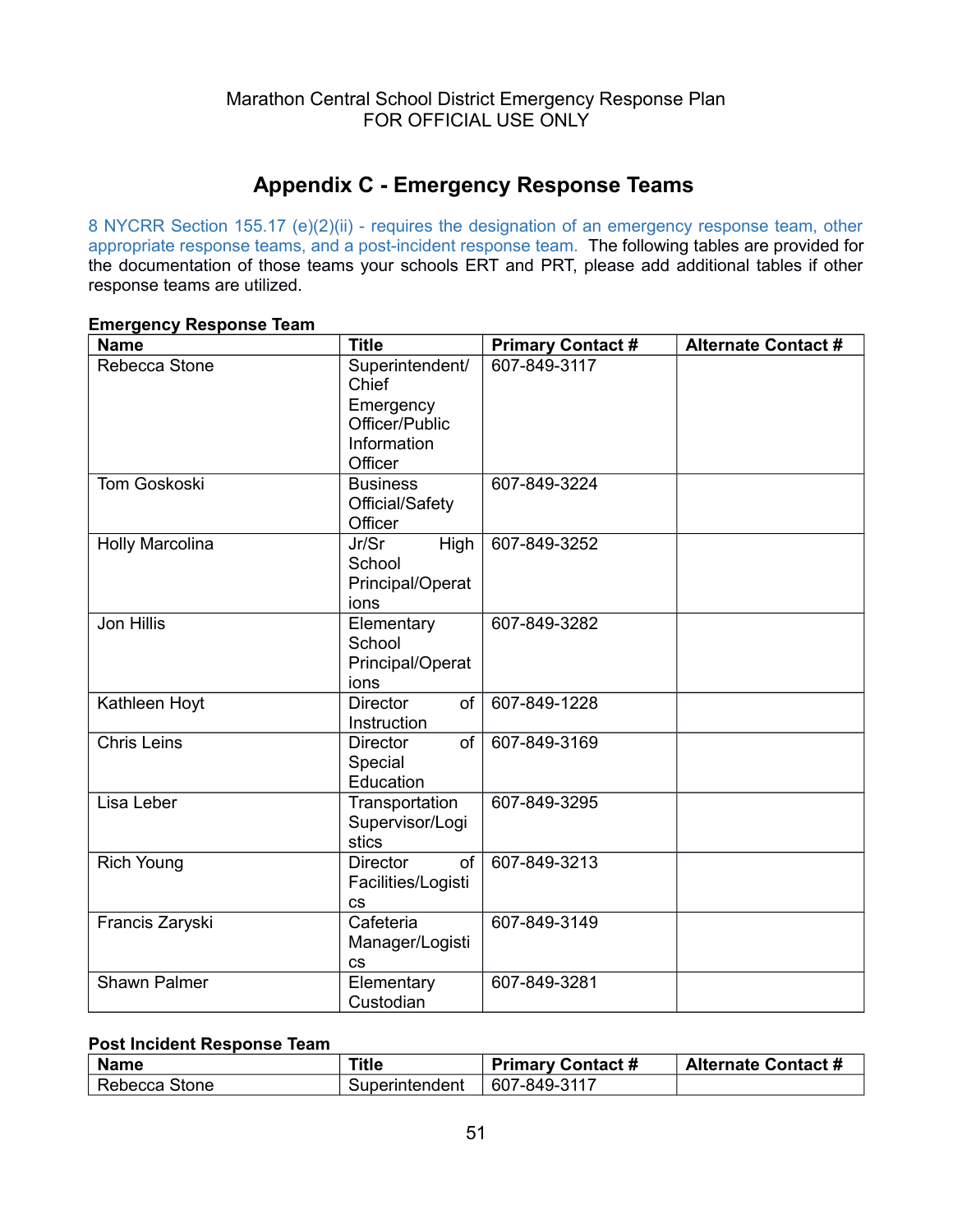| <b>Name</b>              | <b>Title</b>       | <b>Primary Contact#</b> | <b>Alternate Contact #</b> |
|--------------------------|--------------------|-------------------------|----------------------------|
| <b>Thomas Goskoski</b>   | <b>Business</b>    | 607-849-3224            |                            |
|                          | Official           |                         |                            |
| Kathleen Hoyt            | Director of        | 607-849-1228            |                            |
|                          | Instruction        |                         |                            |
| <b>Christopher Leins</b> | <b>CSE Chair</b>   | 607-849-3169            |                            |
| <b>Holly Marcolina</b>   | <b>High School</b> | 607-849-3252            |                            |
|                          | Principal          |                         |                            |
| Jonathan Hillis          | Elementary         | 607-849-3282            |                            |
|                          | Principal          |                         |                            |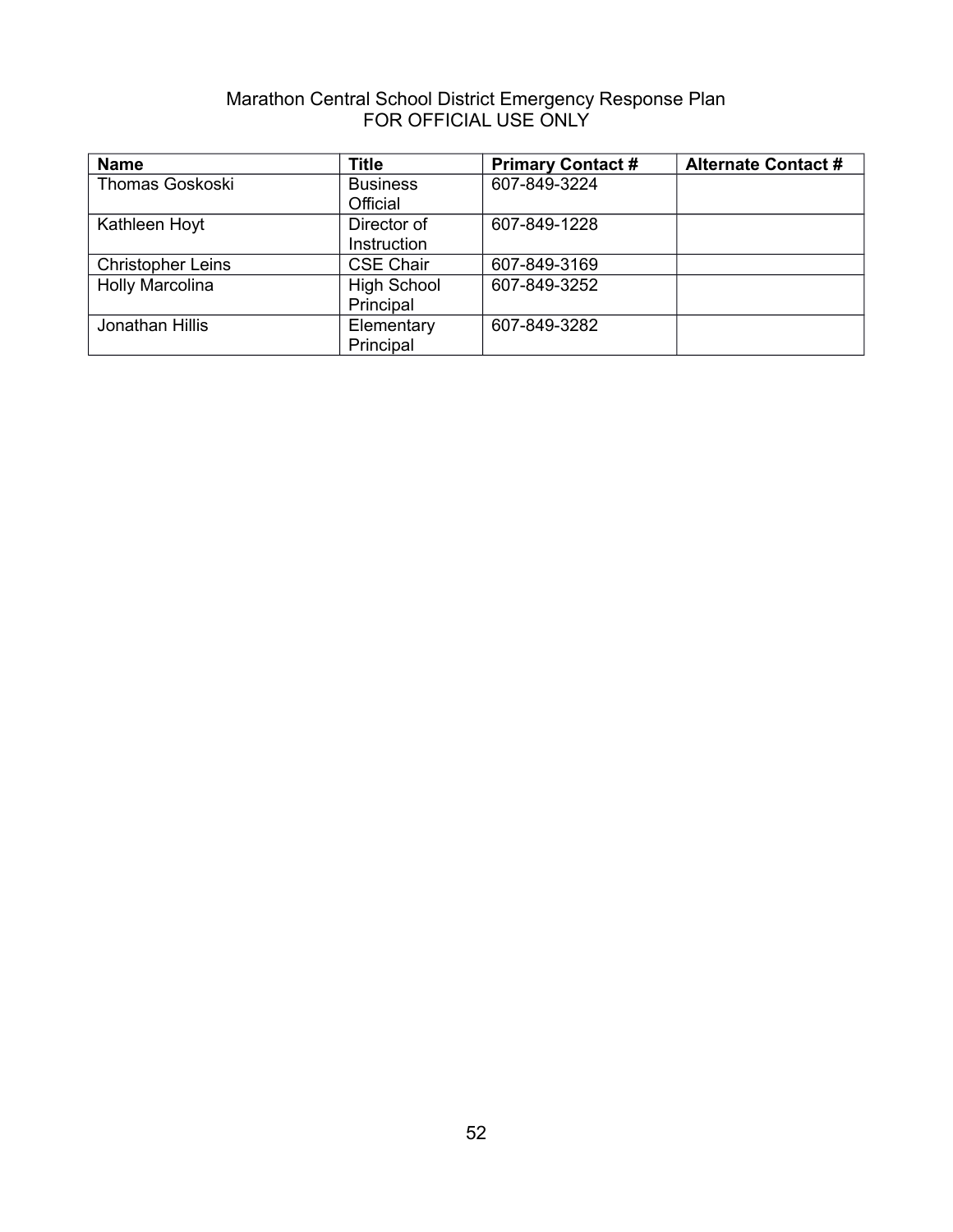## <span id="page-52-0"></span>**Appendix D - Memoranda of Understanding (MOU)**

| <b>Business/Agency</b> | <b>Service Provided</b> | <b>Expiration Date of</b><br><b>Agreement</b> |
|------------------------|-------------------------|-----------------------------------------------|
| N/A                    |                         |                                               |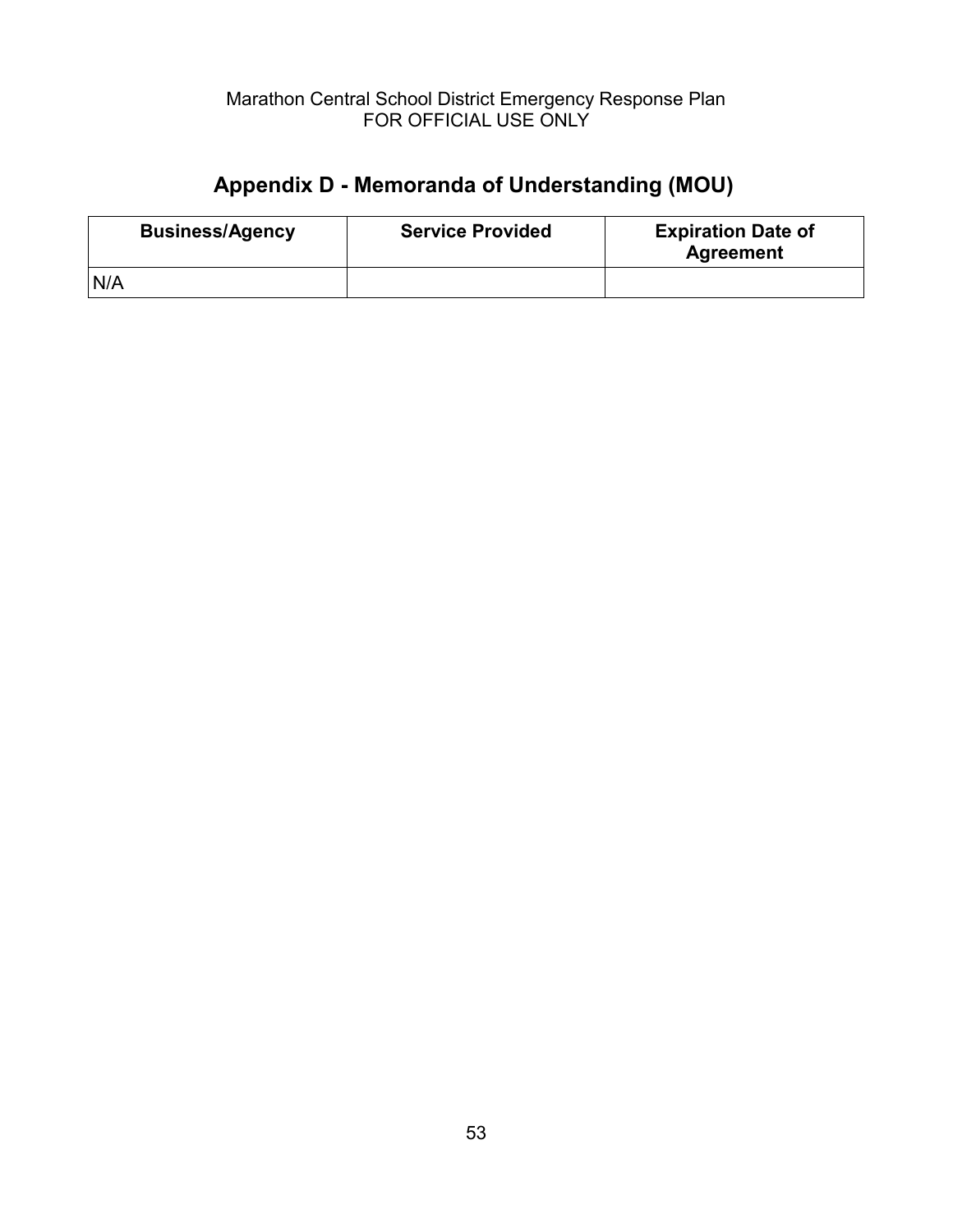### <span id="page-53-0"></span>**Appendix E - Master Class Schedule**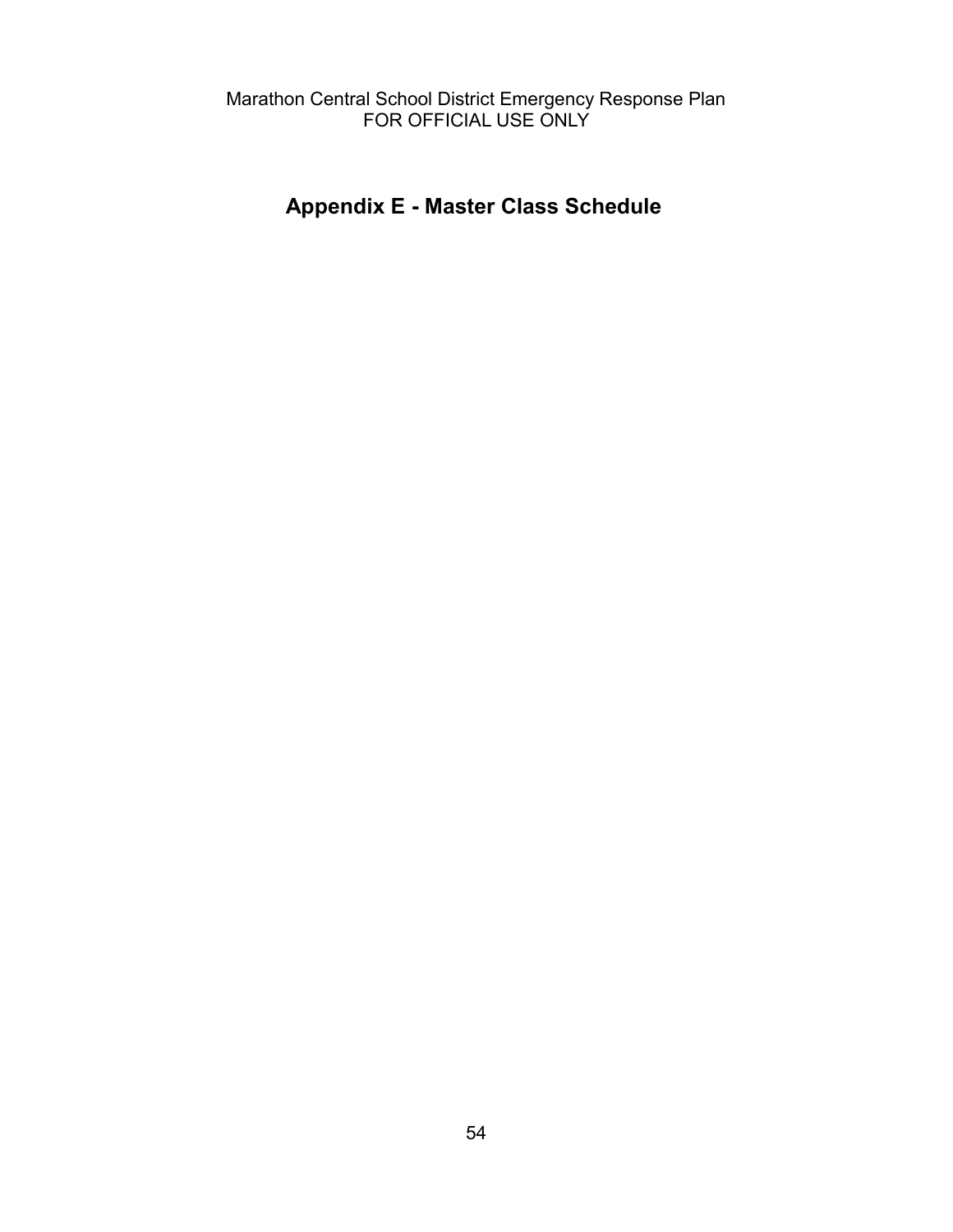### <span id="page-54-0"></span>**Appendix F - Building/Grounds/Local Road Maps**

8 NYCRR 155.17 (e)(2)(iii)Procedures for assuring that crisis response, fire and law enforcement officials have access to floor plans, blueprints, schematics or other maps of the school interior, school grounds and road maps of the immediate surrounding area.

Floor plans should include the following recommendations:

- All labels typed
- Include school name and address
- Include a key to define any symbols used
- Include a compass indicating North
- Each floor should be a separate page
- Building entrances labeled (including service entrances)
- Windows and interior doors graphically shown
- Rooms labeled with room number
- Common areas and administrative offices labeled by use
- Location of water, gas and electrical shutoffs clearly noted

Map/Image of grounds should include the following recommendations:

- All labels typed
- An overview of campus with all buildings labeled
- Include a key to define any symbols used
- Include a compass indicating North

Map/Image of surrounding areas should include the following recommendations:

- Labeled streets
- Labeled buildings
- Include key to define any symbols used